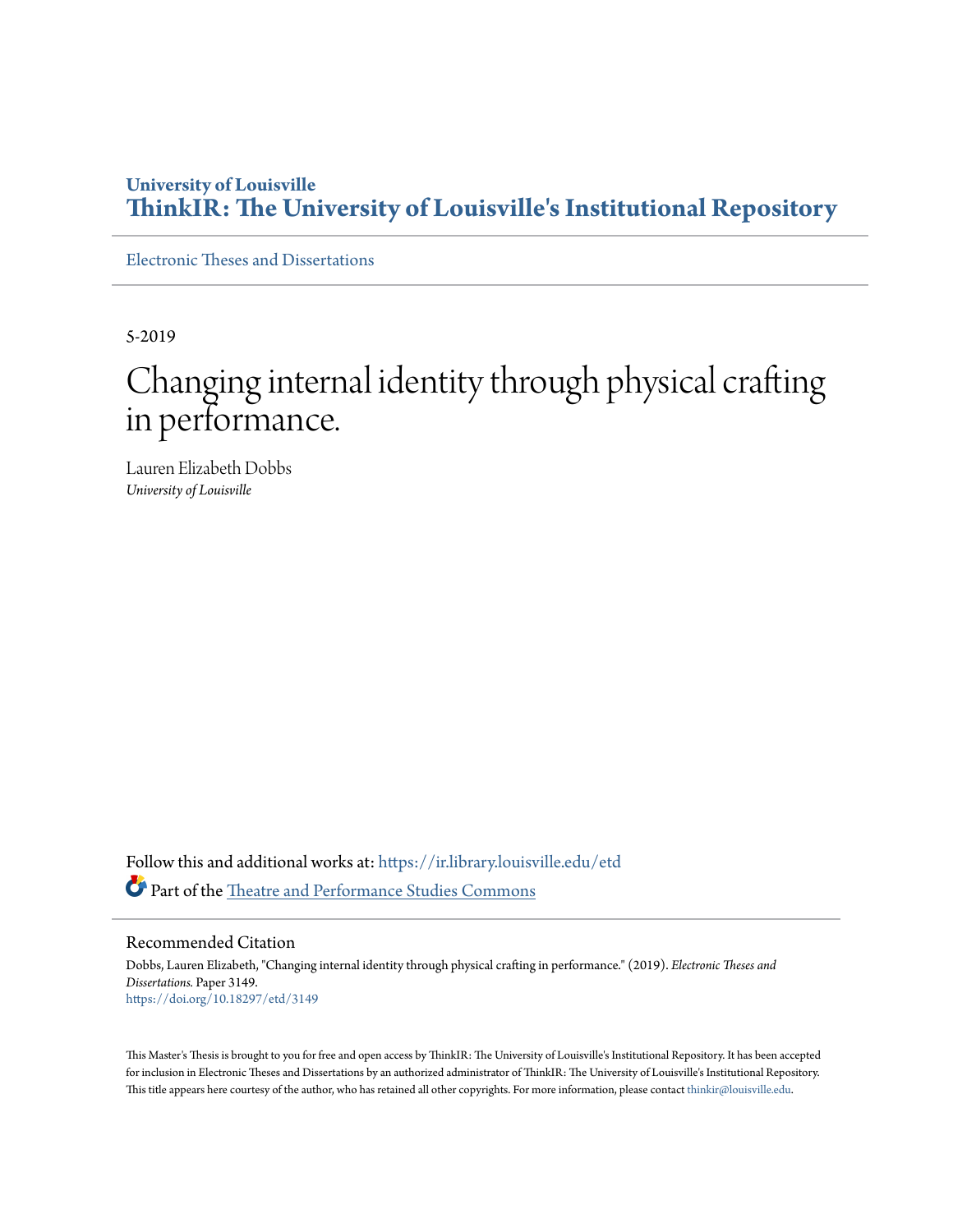### CHANGING INTERNAL IDENTITY THROUGH PHYSICAL CRAFTING IN PERFORMANCE

By

Lauren Elizabeth Dobbs B.A. Juniata College, 2016

A Thesis

Submitted to the Faculty of the College of Arts and Sciences of the University of Louisville In Partial Fulfillment of the Requirements For the Degree of

> Master of Fine Arts In Theatre Arts

Department of Theatre Arts University of Louisville Louisville, Kentucky

May 2019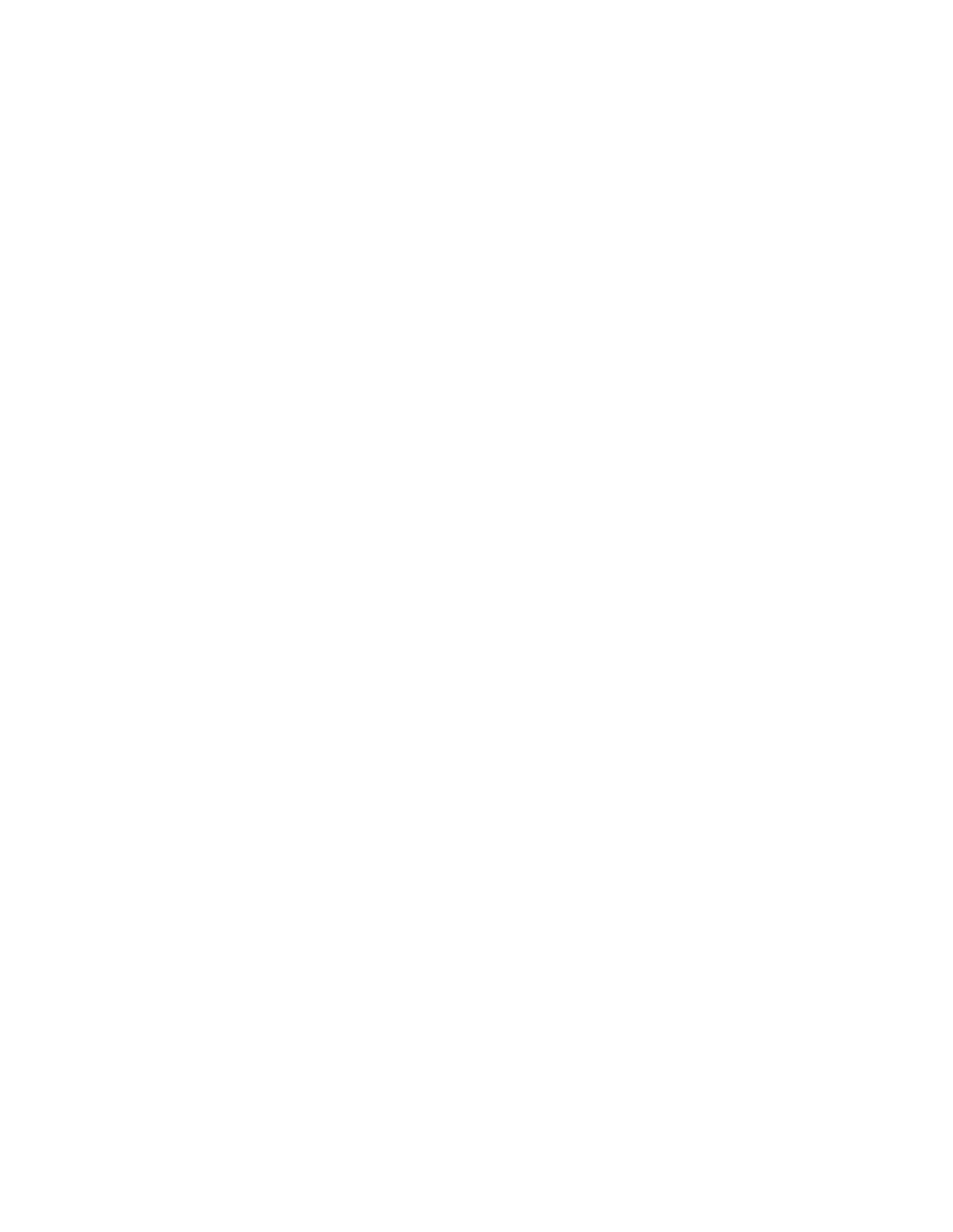### CHANGING INTERNAL IDENTITY THROUGH PHYSICAL CRAFTING IN PERFORMANCE

By

Lauren Elizabeth Dobbs B.A. Juniata College 2016 A Thesis Approved on

April 8, 2018

By the following Thesis Committee:

Rachel Carter, MFA

\_\_\_\_\_\_\_\_\_\_\_\_\_\_\_\_\_\_\_\_\_\_\_\_\_\_\_\_\_\_\_\_\_\_\_

Baron Kelly, Ph.D

\_\_\_\_\_\_\_\_\_\_\_\_\_\_\_\_\_\_\_\_\_\_\_\_\_\_\_\_\_\_\_\_\_\_

Ann C. Hall, Ph.D

\_\_\_\_\_\_\_\_\_\_\_\_\_\_\_\_\_\_\_\_\_\_\_\_\_\_\_\_\_\_\_\_\_\_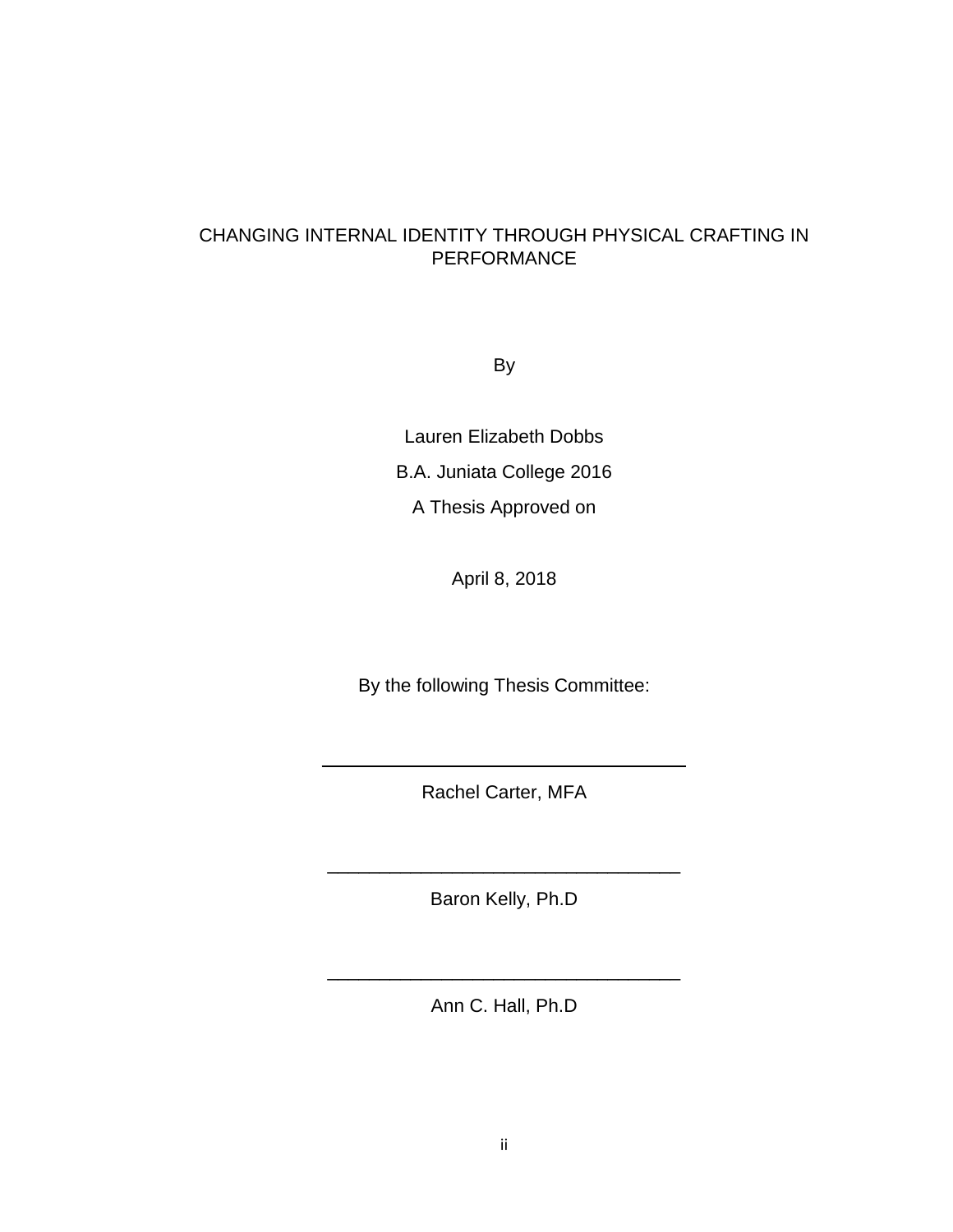## DEDICATION

This thesis is dedicated to Achilles and Athena For being the perfect stress relief and reminding me when to take a break from writing.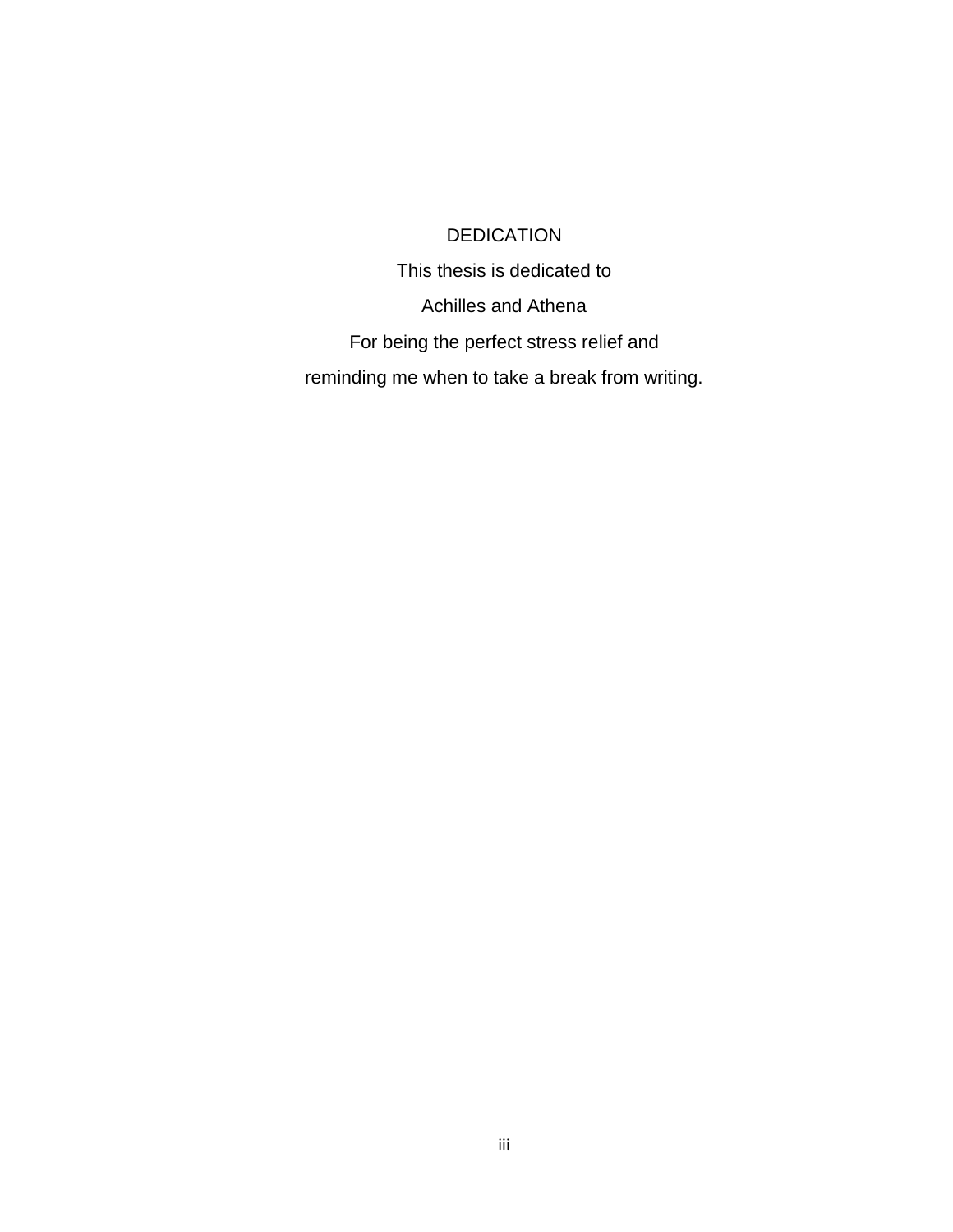### ABSTRACT

### CHANGING INTERNAL IDENTITY THROUGH PHYSICAL CRAFTING IN **PERFORMANCE**

Lauren Elizabeth Dobbs

April 16, 2019

This thesis is an analysis of my process in my thesis performance of Tronia in Shakespeare's *The Taming of the Shrew*, adapted by Dr. J. Ariadne Calvano and Dr. Janna Segal. I break the process down into contextual, historical, and textual considerations, as well as my physical, vocal, and emotional process crafting Tronia. I analyzed my process as a means to achieving an end. My goal with this performance was to find and show how changing the body changes the mind. The main tools I used to achieve this goal were Laban Movement Analysis, action, and contextual and historical factors. Throughout my process I crafted my body as an actor to create the mental changes I wanted to see in Tronia as a character. This thesis looks at successes and failures of the process in pursuit of my goal.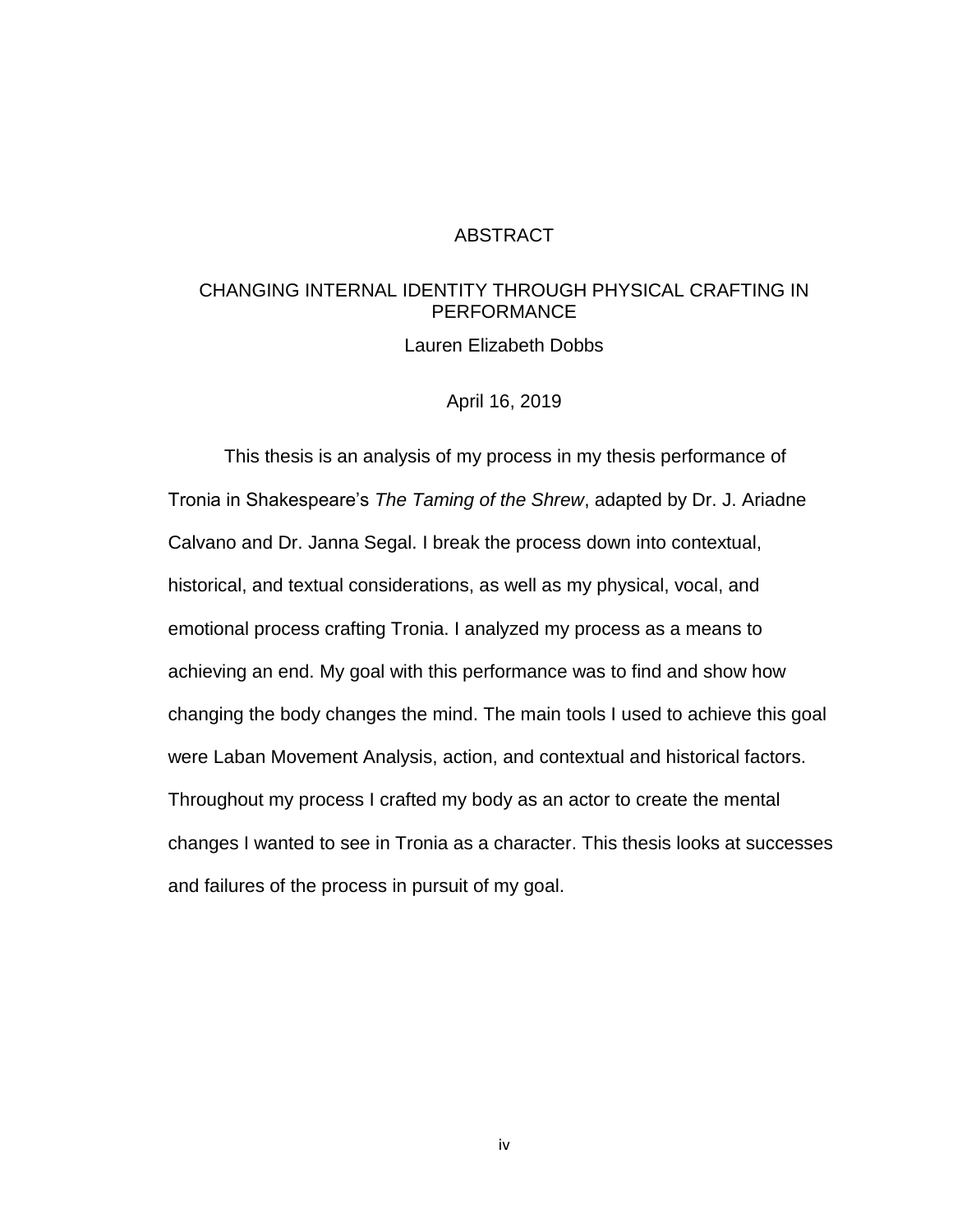# TABLE OF CONENTS

| CHAPTER THREE: MIMICRY AND PHYSICAL CRAFTING40 |  |
|------------------------------------------------|--|
|                                                |  |
|                                                |  |
|                                                |  |
|                                                |  |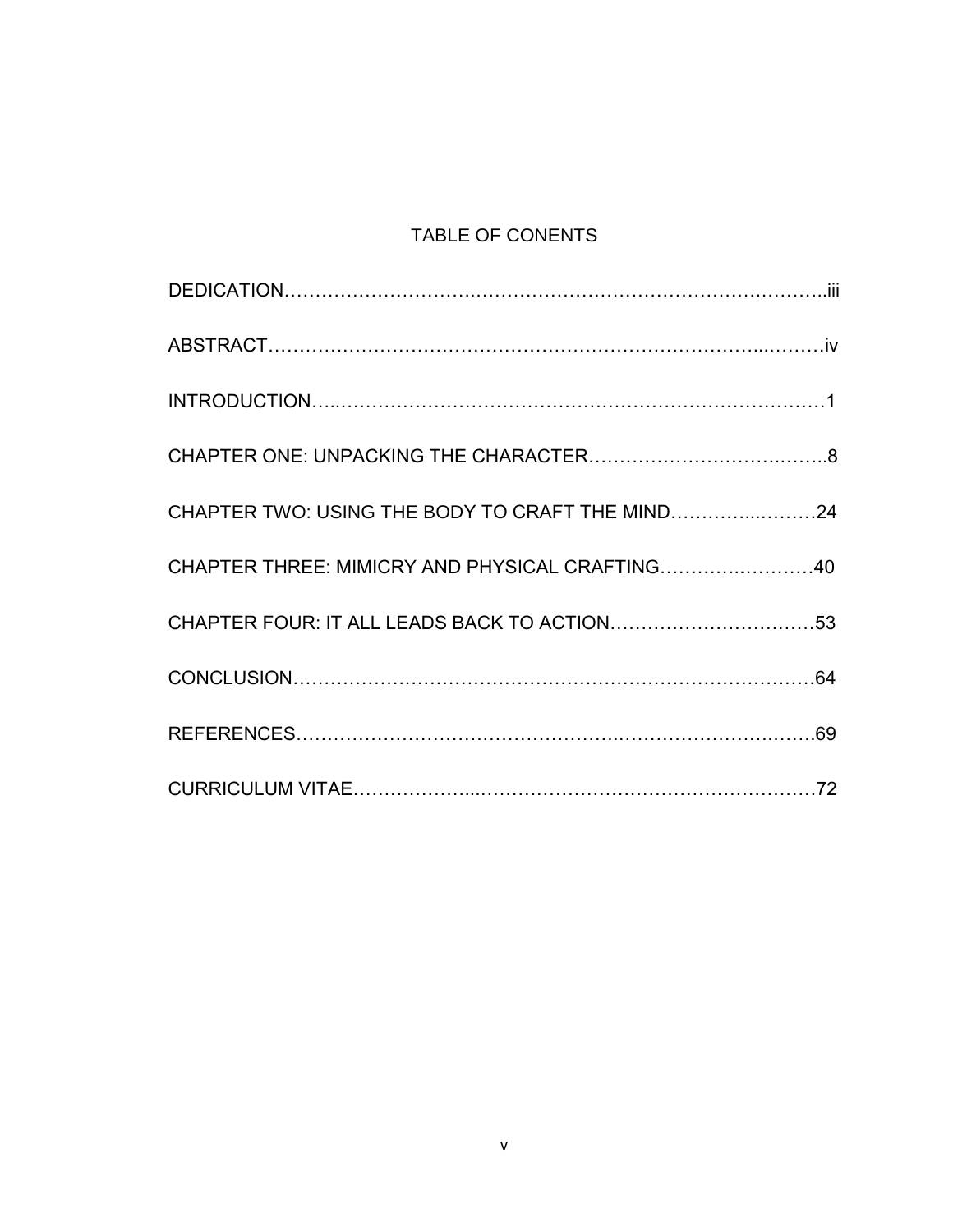#### INTRODUCTION

I have always been interested in performative expressions of gender and sexuality. Much of my interest comes from my own identity as a queer person who likes to play with stereotypical masculinity and femininity in my own presentation, i.e. clothes, hair, mannerisms. As a queer performer, I want to experiment with the spectrum of gender and how traditional or non-traditional portrayals of gender fit in to a culture and into relationships. Over my past three years of graduate study, I have explored tools to physically craft gender and I had the opportunity to implement those tools in my thesis performance of Tronia from *The Taming of the Shrew*.

While Shakespeare's plays are around 400 years old and do not show a modern perspective on gender, they are well known in the western zeitgeist even today. Because they are so well known and because they have been produced so many times in the past 400 years, they are a great opportunity for theatrical exploration within an established form. For my purposes, this theatrical exploration appears in the form of gender swapping.

Gender swapping is a tradition that has been a part of Shakespearean plays since their inception and comes in two forms. The first, more traditional form, sees actors play characters different from their own gender. This first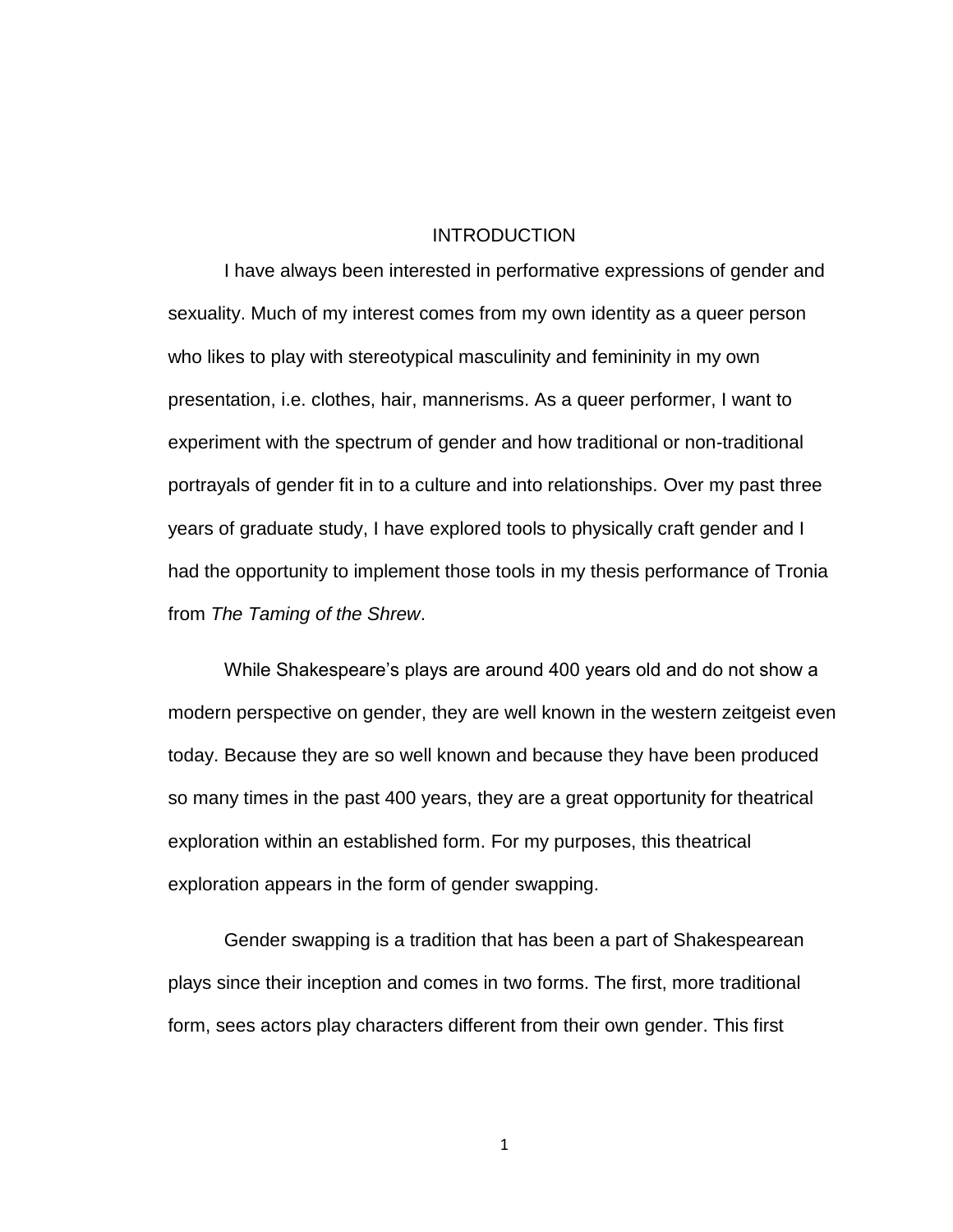occurred in Shakespeare's time with young boys playing all the female characters in Shakespeare's plays. Acting and theatre were not considered respectable during the Renaissance and this meant that women were outlawed from performing on the stage, so young boys took their place. This convention changed with King Charles II in the 1640s. King Charles attended the theatre often and was said to be frustrated by the interruptions that sometimes occurred due to boys playing female roles. There was also some concern that having men perform as women would encourage homosexuality (Spencer 315).

Eventually King Charles' concerns led to women playing female characters and men playing male characters. However, once women were on stage, gender swapping appeared in the form of breeches roles where women would perform as male characters, or simply in men's clothing. Sarah Bernhardt is a notable actress who sometimes played male characters. She is most famous for being the first woman to play the role of Hamlet in 1899. Some critics found Bernhardt's Hamlet wonderful while others felt that a woman couldn't play such a strong role well (Jones). Whether or not Bernhardt's performance was good or not, her performance as Hamlet was incredibly impactful for the theatre.

The second form of gender swapping occurs when the character's gender within the play is changed. In modern productions of Shakespeare's plays, gender swapping is often done to give more opportunities to female actors. Because Shakespeare's plays tend to have few roles for women, and because these roles are often stereotypical or one dimensional, gender swapping can create more opportunities for women. It can also create a more nuanced and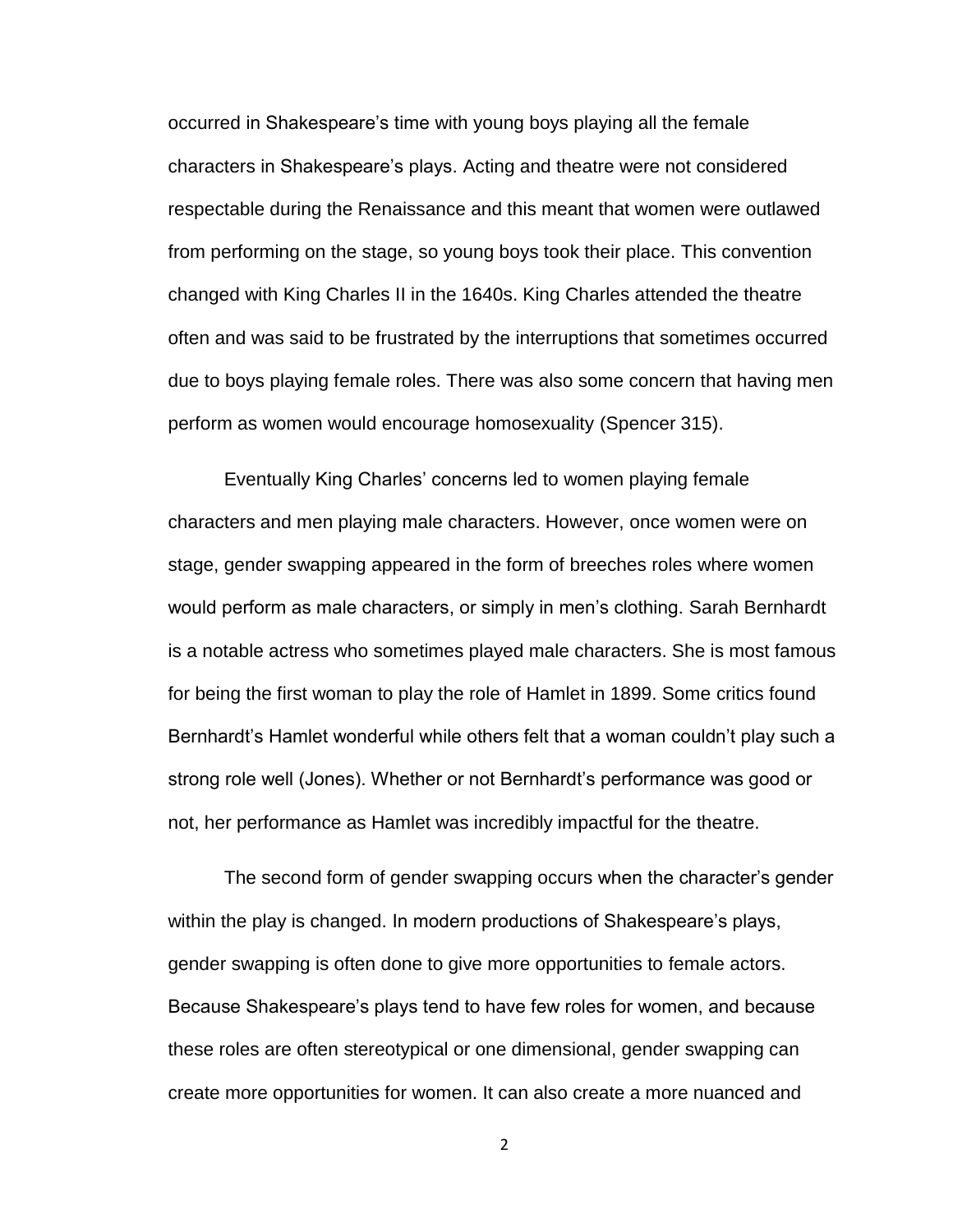contemporary perspective for Shakespeare's plays, one where the women are more equal contributors to the story, as is present in contemporary life.

This second form of gender swapping was used in the University of Louisville's production of *The Taming of the Shrew*. This production of *The Taming of the Shrew* set the induction of the play with Christopher Sly in 2018. The induction is a scene that occurs before the main play, which tells the story of Katharine and Petruchio, begins. In the scene a drunken tinker, Christopher Sly, is thrown out of a tavern and passes out. A rich lord finds Sly and decides to bring the drunkard back to his manor and play a trick on him. At the Lord's home Sly wakes up to concerned servants. The servants and the Lord all work to convince Sly that he is the Lord, and not a drunken tinker. At first Sly resists the prank but eventually becomes confident in the story that he is a rich lord, and he changes his behavior to fit that role.

Once Sly is convinced he is a rich lord in the original script, and a top strategist for "Patriots of Padua" in the University of Louisville adaptation, the actual rich lord/strategist puts on a play for Sly. The play that is performed is the story of Katharine and Petruchio and in the University of Louisville's production, it was set in the 1960s.

In UofL's production, the male servant characters of the 1960s play within the play were switched to female characters. These female characters helped establish the gendered power difference between men and women that was present and changing in the 1960s. These now female roles were translated into secretaries and maids, traditional female roles. My role was the gender swapped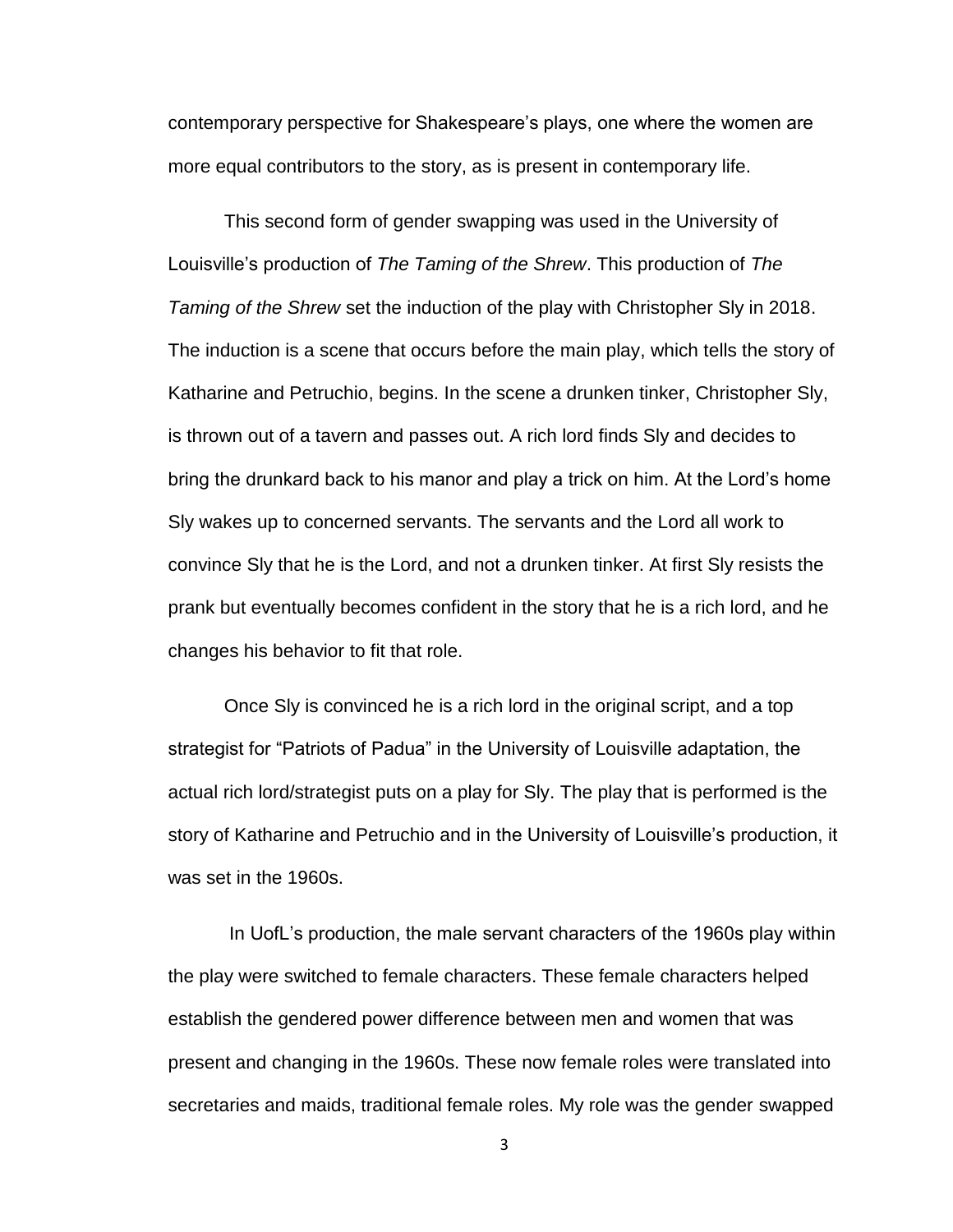Tranio, now Tronia, Lucentio's trusted servant. The gender swapping of Tranio further establishes the power difference between master and servant and further confines Tronia within a social role. One of the most important aspects of this gender swapping I wanted to explore in my performance was Tronia's disguise and performance as her male master. Because Tronia was now a woman, her disguise not only required her to change from low-class to high-class but also from female to male, further raising the stakes and taking Tronia out of her comfort zone. Now, if Tronia were caught in her disguise she would not only be seen as a disrespectful servant, but an indecent woman, one that could be punished by the men in power. This change in class and gender and the effect it has on Tronia was the focus of my process and performance.

Before the process began, I spoke with my director Dr. J. Ariadne Calvano about her expectations for the character and she communicated to me that she wanted the crafting of Tronia's masculinity to come from a non-habitual place that didn't rely on stereotypes of masculinity. In the past, I have executed masculine roles or male disguises from a place of personal comfort and stereotypes. In my portrayal of Oswald from *King Lear* I played the character as a woman in disguise as a man. This disguise was not crafted carefully, but instead relied on my instincts and habits. Oswald took long strides and walked with her chest out, stood with a wide stance and spoke in a lower vocal tone, more stereotypical masculine traits. This portrayal of masculinity is what I wanted to move away from in my portrayal of Tronia. Dr. Calvano and I discussed approaching the masculinity from a place of mimicry, and using the actor playing Lucentio as the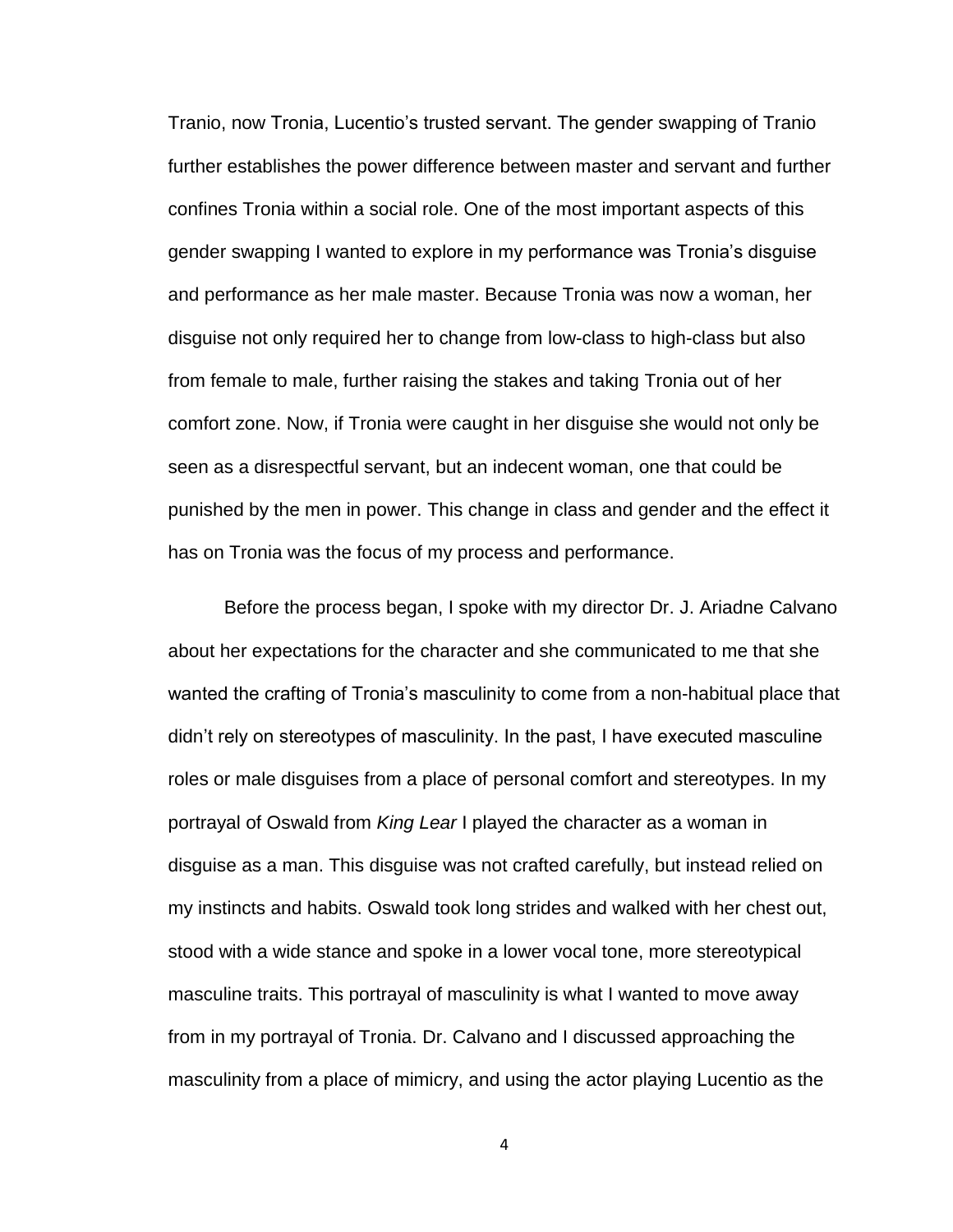source material for the masculinity. In addition, she told me she had plans for me to work with a Drag King so that the masculinity was more integrated. One of the main concerns when putting together the disguise of Lucentio was that, while the disguise should be convincing and honestly attempted by Tronia, she should still be evident in the disguise, and the audience should be able to see glimpses of Tronia within the disguise. This meant that the two presentations of Tronia, Tronia as Tronia and Tronia in disguise, could not be crafted independently of each other, as if they were separate characters, but instead must be clearly intertwined and related.

The way I view these two presentations of Tronia are heavily influenced by Irving Goffman's *Presentation of Self*. Goffman's book looks at how behavior and identity is rooted in social pressures and requirements, and that our identity is tied to our expression and behavior. According to Goffman "when the individual presents himself before others, his performance will tend to incorporate and exemplify the officially accredited values of the society, more so, in fact than does his behavior as a whole" (Goffman 23). We change how we behave to fit the social setting even if it is not how we usually behave (Goffman 1).

Gender theorist Judith Butler also looks at the performance of self, specifically the performance of gender. Butler challenges the idea that gender is created and expressed naturally and instead states that it is socially dictated (Butler 519). Gender is not inherent in people, "gender is what is put on, invariably, under constraint, daily and incessantly, with anxiety and pleasure"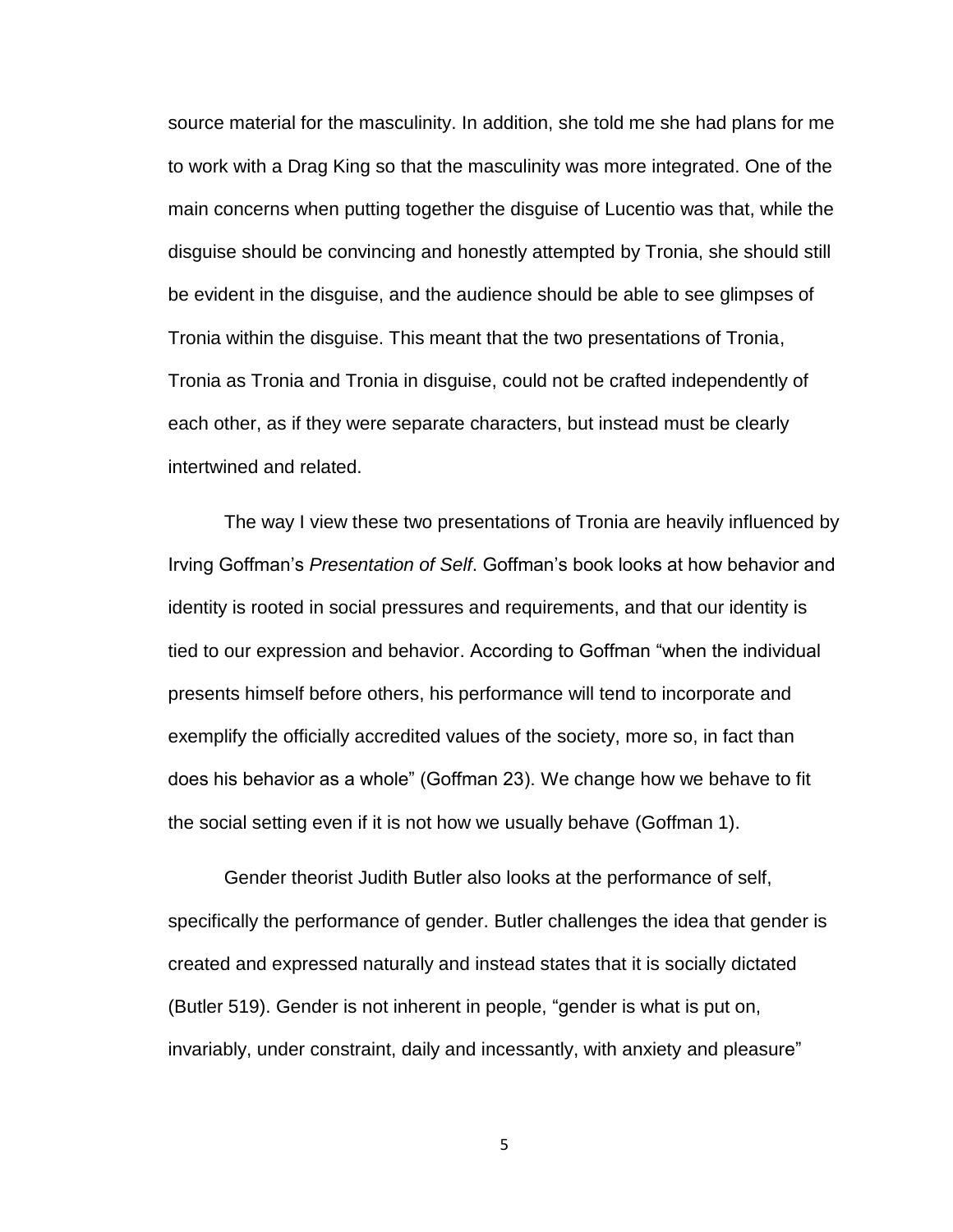(Butler 531). This means that given the social pressures and constraints, or the freedom from them, gender expression may change.

For Tronia, this expression of gendered identity manifests in two ways. First, Tronia tailors her behavior to be non-threatening yet helpful to her master, Lucentio. In the University of Louisville's production Tronia is a low-class woman of the 1960s and she must adhere to this setting's social rules. Secondly, Tronia drastically changes her behavior when she disguises herself as Lucentio, she is adopting the socially expected look and actions of a man. It is not only a change in physical and vocal presentation, Tronia also changes how she behaves so that she fulfills the social expectations that men like Hortensio, Gremio, and Baptista have of her when she's in disguise.

This change in performance based on social situation makes some uneasy; "when we think of those who present a false front or 'only' a front, of those who dissemble, deceive, and defraud, we think of a discrepancy between fostered appearances and reality" (Goffman 38). However, even with these social forces guiding behavior, none of the behavior or expression is untrue, it all is an honest expression of identity, as opposed to a mask we use for social settings.

This concept led me to approach Tronia's behavior as a low-class woman and a high-class man with the same attention to them as an honest expression of identity. The high-class male Tronia is not just a disguise, although the disguise is present, but also an honest expression of character. My intention with this philosophy was to create a nuanced and layered performance that progresses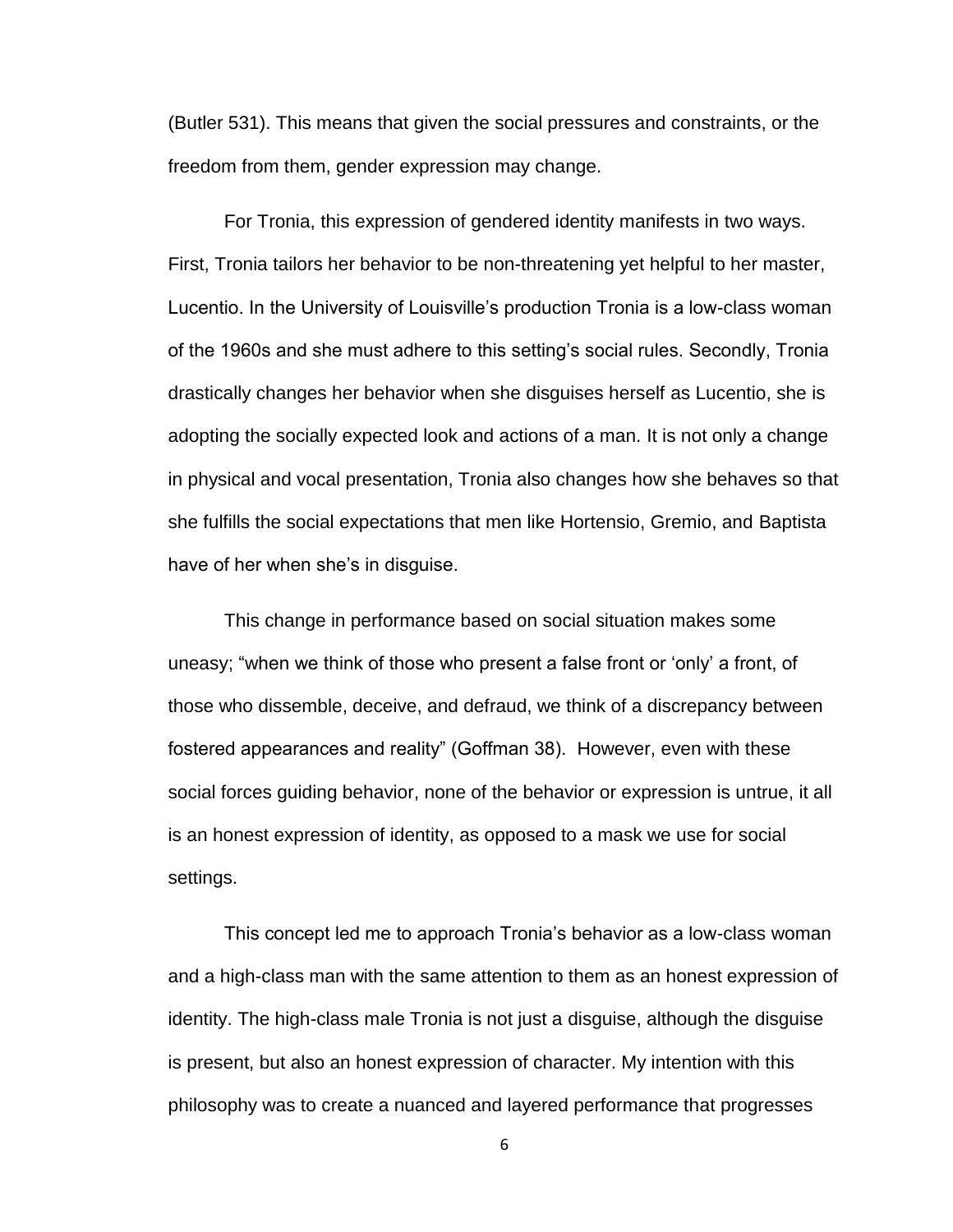and changes throughout the play. If Tronia's Lucentio disguise was nothing more than a disguise, she would remain stagnant throughout the play. Instead, Tronia is affected and changed by her new expression of identity. With this understanding, I wanted to approach Tronia through a physical lens to create stark physical differences that resulted in emotional and behavioral changes that are independent of Lucentio's orders. Tronia's newfound freedom in her disguise of a high-class man, and the context of second-wave feminism and expanding expressions of femininity, creates a change in Tronia. She becomes confident in her self-identity as opposed to identifying herself through Lucentio.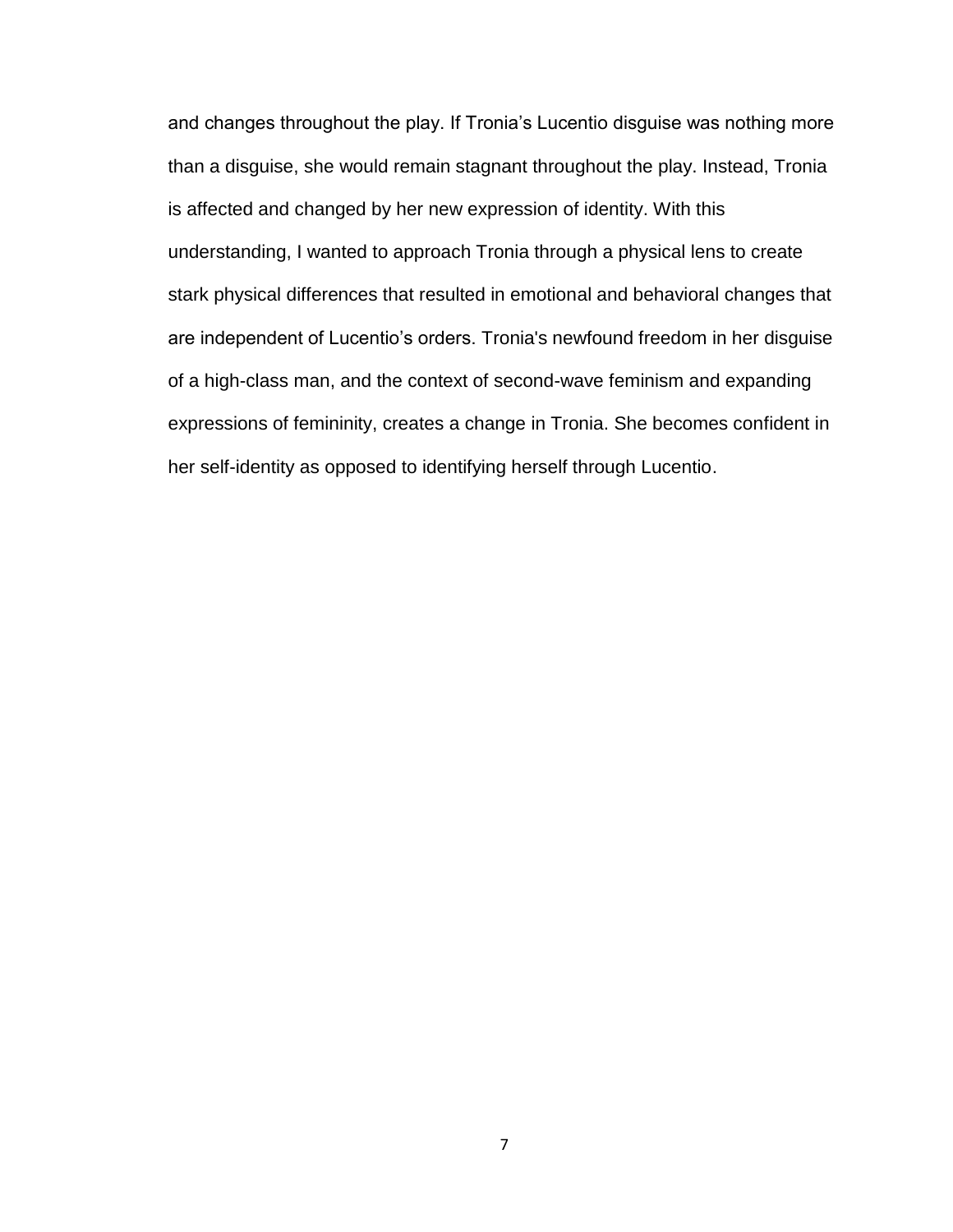### CHAPTER ONE: UNPACKING THE CHARACTER

When I was thinking about what I wanted to perform for my thesis role I immediately gravitated towards Shakespearean work. Since my last performance in a Shakespeare play, Oswald in *King Lear*, I had learned an enormous amount of information about performing Shakespeare and I wanted to put it into practice. Originally, I was interested in the role of Viola in *Twelfth Night* because of the opportunity to perform as a woman in disguise, as Viola does. Howfever, instead of *Twelfth Night* the University of Louisville decided to produce a production of *The Taming of the Shrew*. I was happy with this decision because it meant I would be able to explore Shakespeare more. I originally wanted to play the role of Katharine because of her problematic journey within the play. Katharine starts out as a defiant young woman who is labeled a "shrew" because of her sometimes rude nature and lack of traditional feminine demureness and submission. Over the course of the play Kate is "tamed" by Petruchio and his emotional and sometimes physical abuse. By the end of the play Kate is apparently tamed, although interpretations vary, and she gives a speech that tells women to obey their husbands and be grateful to them. In early productions of *The Taming of the Shrew,* this final speech was presented as comedic, but as time has gone on many modern audiences do not find the final speech comedic, instead viewing it as sexist and uncomfortable.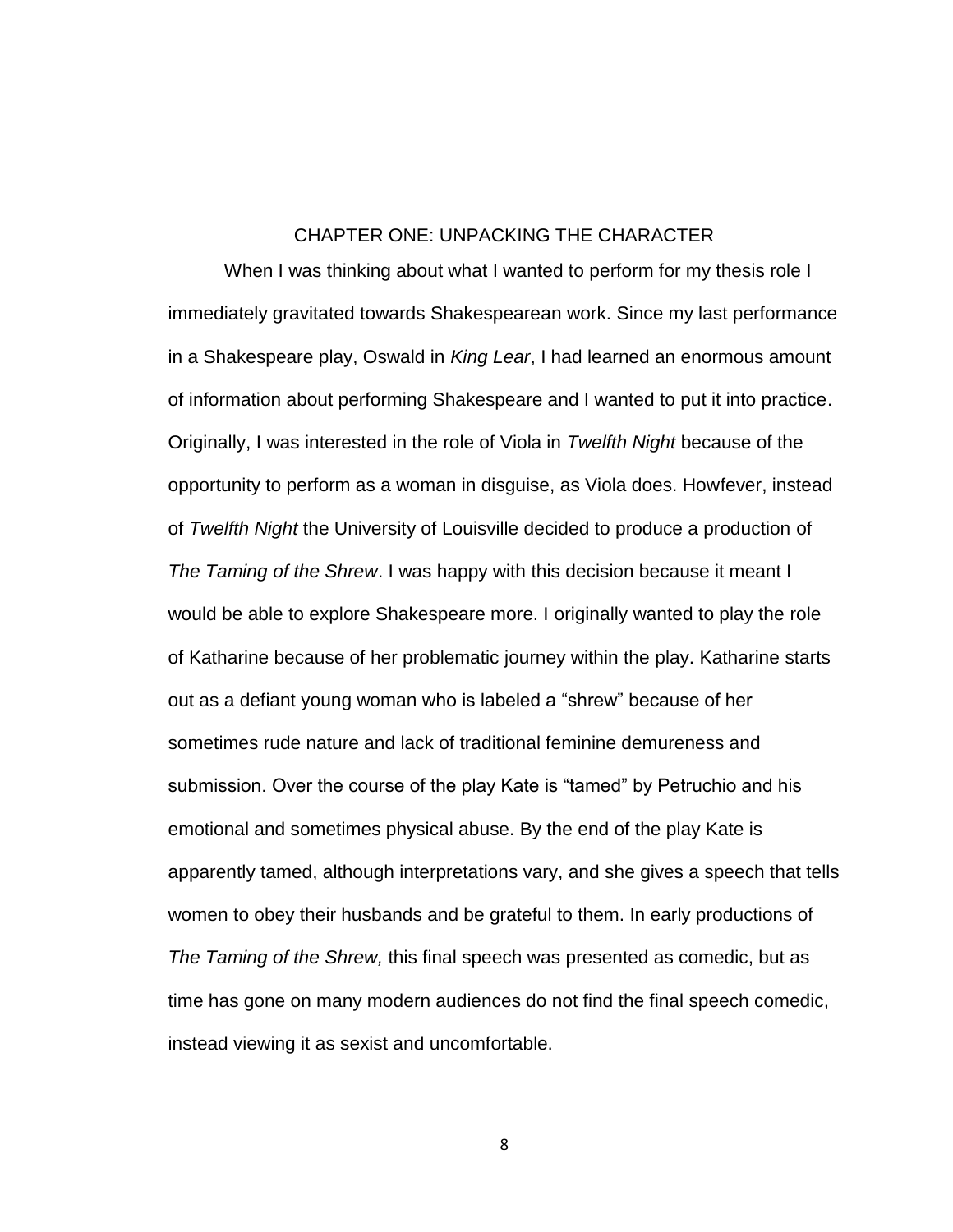One of the many discomforts for modern audiences of *The Taming of the Shrew* is the physical and emotional abuse Petruchio enacts towards Kate. An example of this physical abuse occurs when Petruchio refuses to give Kate food once they arrive at Petruchio's home after the wedding, and later in the play when he does not allow her to sleep. Both of these abuses are carried out over multiple days as a way to tame Kate. Petruchio states

"She ate not meat today, nor none shall eat. Last night she slept not, nor tonight she shall not… And if she chance to nod, I'll rail and brawl, And with the clamor keep her still awake (56).

Petruchio attempts to hide his abuse toward Katharine by blaming other factors, like the servants' incompetence, or an inadequate bed. He does not starve her or keep her from sleeping in outright anger or violence. Instead Petruchio's abuse is calculated and hidden. Because the abuse occurs within a comedic world, audiences can accept it as it was intended, or it can or be very unpleasant, depending on the audience member.

Many modern directors attempt to navigate the discomfort of this abuse, often by getting rid of the more aggressive abuse, changing the genre to a drama or tragedy, or excusing it by saying "it was a different time." However, literature of Shakespeare's time shows that wife-beating was becoming less and less acceptable (Detmer 273). At the time, the concept of civility was becoming more and more important to those of upper classes. Because of this, husbands were encouraged to find non-violent more "civil" ways of controlling their wives (Detmer 273). Therefore, Petruchio's abuse of Kate is not intended as just an upsetting and uncouth act but is instead intended to show a non-traditional way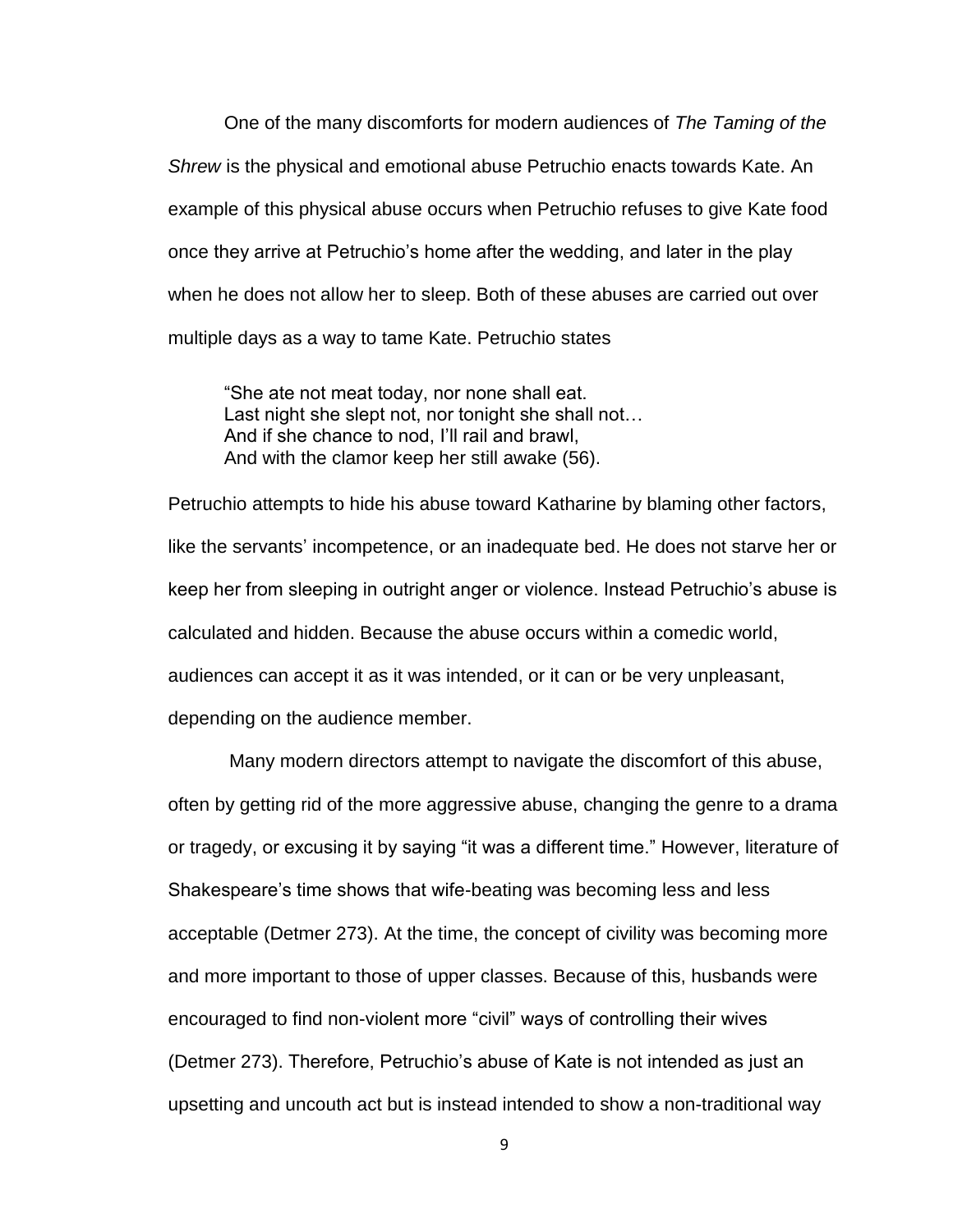to exert control over a wife (Detmer 274). Since the play's first production, the interpretations and approaches to the play have changed. Three main interpretations are a farcical one that loses the character's empathetic qualities (Haring-Smith 4), the pure comedy one which attempts to soften the violence of Petruchio and portray a love story, and a play within a play interpretation, which highlights Sly's role in the induction, but can distance the audience from the characters (Haring-Smith 5).

The farcical interpretation "presents the world of the play as joyful, exuberant, and full – sometimes too full – of life. The settings and costumes are bright and rich, and the character's feel no pain" (Haring-Smith 149). As theatre became more accessible to all social classes, farces became popular as they were more relatable to working class people (Haring-Smith 24). The focus of the farcical interpretation is to make the audience laugh, not to create a unified story (Haring-Smith 149). A famous example of this interpretation is David Garrick's 1754 adaptation, *Catharine and Petruchio*. In this adaptation, much of the comedy is physical and comes from violence or exaggerated emotions (Garrick). "The mock quarrel, indeed seems almost to have ended in a real rumpus" (Knight 166). These humorous fights were achieved through overacting and dramatics (Knight 342).

One of the effects of the farcical interpretation is that the audience is distanced from the characters. Because the characters are one dimensional, and because the farcical interpretation doesn't seriously address the abuse Katharine faces, the audience doesn't have anything serious to empathize with. The farcical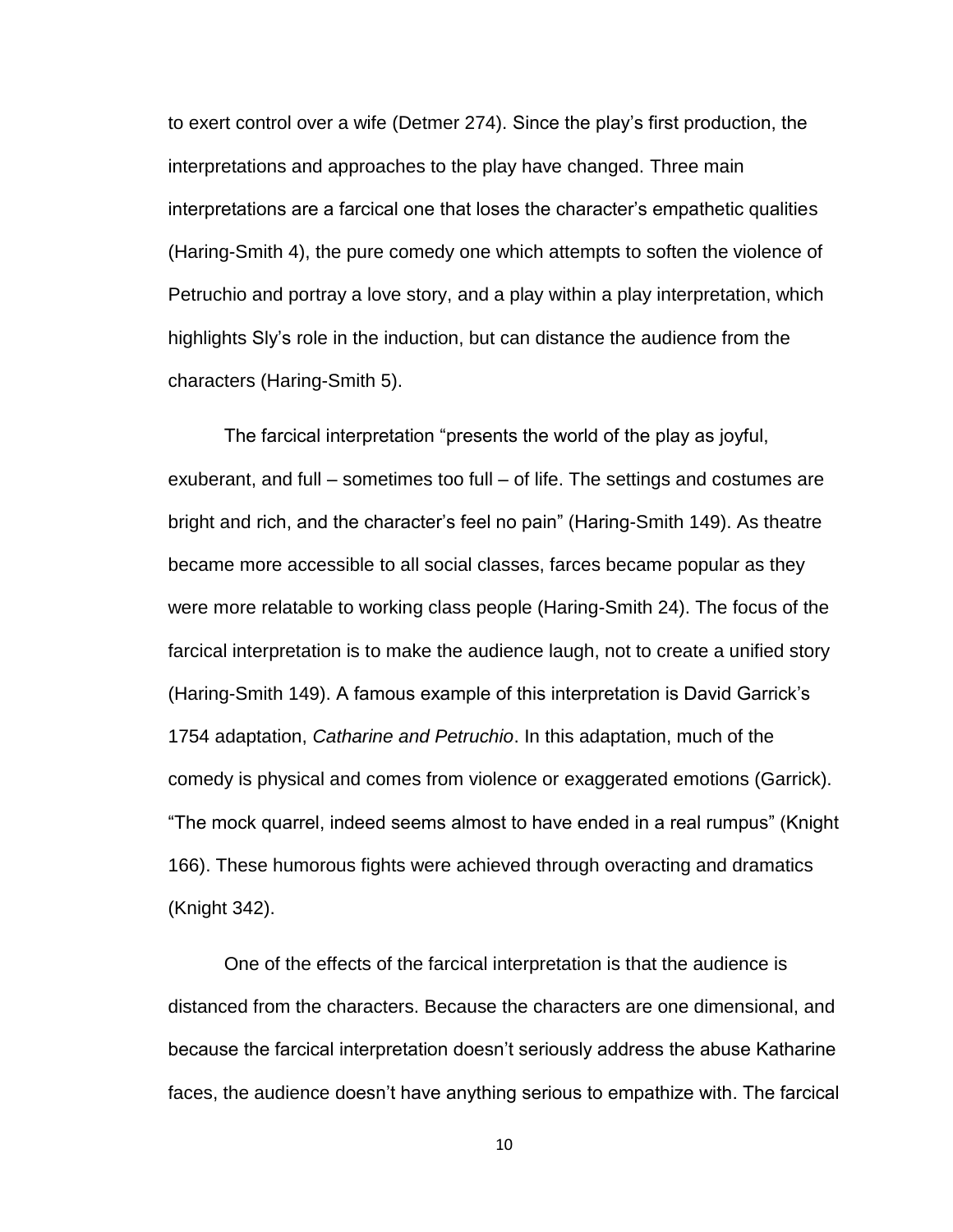interpretation was popular from shortly after the play's first productions up until the 1800s.

In the  $19<sup>th</sup>$  century, the farcical interpretation was seen as crude and unrefined (Haring-Smith 43). While the farce changed Shakespeare's original play until it was a collection of slapstick jokes, the 19<sup>th</sup> century attempted to restore Shakespeare's original play (Haring-Smith 43). With the text restored, the characterization of Kate and Petruchio drove the emotional aspects of the interpretation. The Victorians responded negatively to the crudeness of the original text, and tried to make up for this fact by portraying Kate and Petruchio as a true love story (Harring-Smith 60). One famous example of this interpretation is Augustin Daly's 1887 production featuring Ada Rehan as Katharine and John Drew as Petruchio (McGhee 2).

This new production was described as "a dashing young professional man who, after a series complications, won the hand of the vivacious young lady" (Haring-Smith 60). The production portrayed Katharine as only superficially shrewish and more obviously womanly (McGhee 80). The conflict between Katharine and Petruchio comes from Kate's strong will and resistance to love, not from any shrewish nature (McGhee 80). The comedy of this interpretation didn't come from the violence Petruchio perpetrated upon his servants and Katharine. Instead the humor came from more harmless sources, such as servants tripping or characters imitating other characters (Haring-Smith 61).

The play within a play interpretation focuses on the induction of *The Taming of the Shrew.* The induction brings the audience's attention to the fact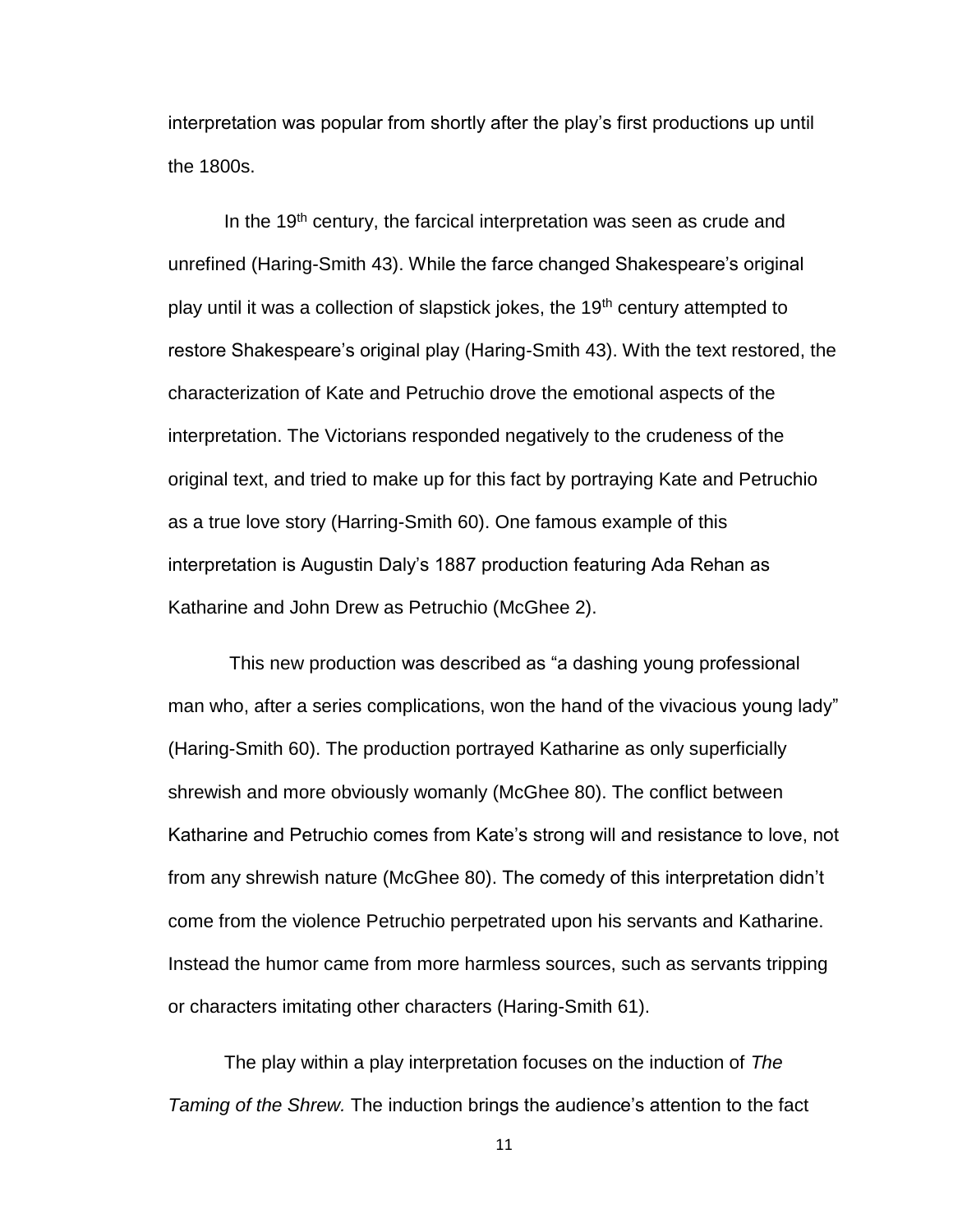that Kate and Petruchio are simply characters within a larger story (Haring-Smith 150). Recognizing that Kate and Petruchio are not real people, and instead stressing the induction meant that the theme of deception is clear throughout the play (Haring-Smith 150). The audience sees the deception of Sly, the deception of Kate and Petruchio, and the deception of Baptista with Bianca's suitors all in disguise. Some productions extended the induction to further highlight the play within a play structure.

John Barton's 1960 production had the actors enter "pushing their cart and carrying bundles" (Haring-Smith 153) to show them as actors. Barton's production also added dialogue for Sly to keep the play within a play structure more present throughout the whole production (Schafer 38). In addition to focusing on the induction, many of these play within a play productions presented Kate and Petruchio's relationship as "pretending to be more belligerent than they really were" with the result being real love (Haring-Smith 155). This choice was controversial, and some critics found Katharine's sincere shift to a tamed woman to be anti-feminist (Schafer 38).

As women's rights became more of a topic of interest in the early twentieth century, some directors leaned farther into the farcical interpretation to make the violence of *Taming of the Shrew* more palatable, while others attempted to highlight the softness of Katharine and the gentlemanliness of Petruchio (Haring-Smith 73). In modern productions it is more popular to make Katharine's ending speech serious and victorious, as opposed to comedic and broken (Haring-Smith 90). For the University of Louisville's production the interpretation focused on the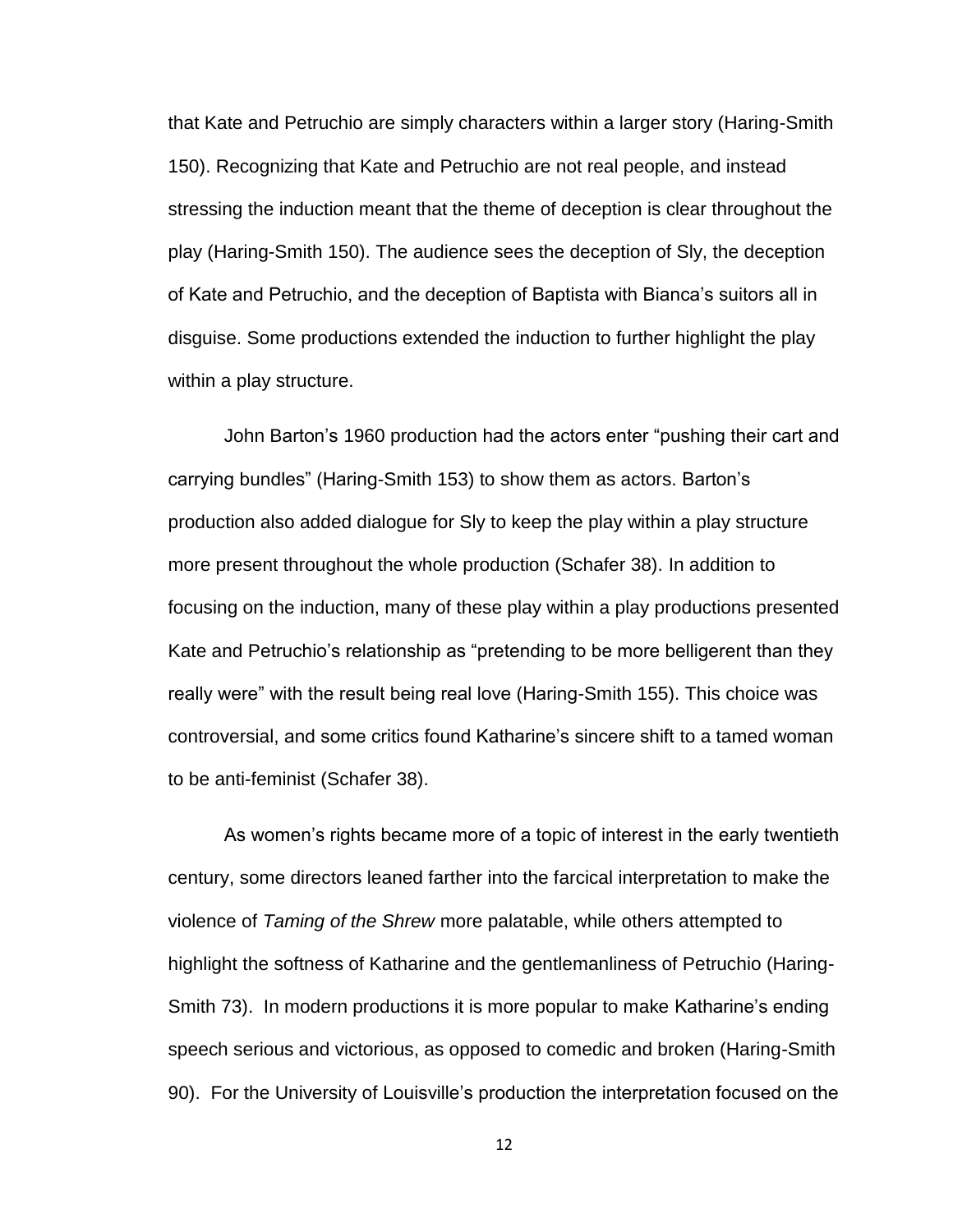play within the play and highlighted Sly's role. However, different from the John Barton production, the problematic nature of Kate and Petruchio's relationship was not played for laughs but instead approached very seriously. While I did not end up playing Kate and instead was given the role of Tronia, I believe that knowing the history of the play's production, and recognizing the problematic aspects of it encouraged me to make stronger choices that served the production as a whole, as opposed to only serving my own character creation.

Our production was an adaptation written by the director Dr. J. Ariadne Calvano and the dramaturg Dr. Janna Segal. The play's time period switches between a modern Trump era in the induction and 1963 in the play within a play. Genders also changed within the adaptation. The genders of the servants Tranio, Grumio, Biondello, and all the servants in Petruchio's home; Peter, and Nicholas are changed to women. Their names change to Tronia, Guilia, Biondella, Petra, and Nicolette, respectively. This shift from male servants to female servants makes sense with the change of the 1960s setting because it reinforces the power difference between men and women. It also broadens the roles that the servants can play, instead of simply being servants, Tronia and Guilia can be identified as secretaries, a traditionally female but more powerful role, whereas Petruchio's home servants are identified as maids, a traditionally female but less powerful role. The identification of Tronia as a secretary is important because secretaries are a fairly iconic role for women in the 1960s, and they can conjure up specific images in the audience's mind. In the 1960s, women continued to work more, but they did not normally work in the same positions as men did.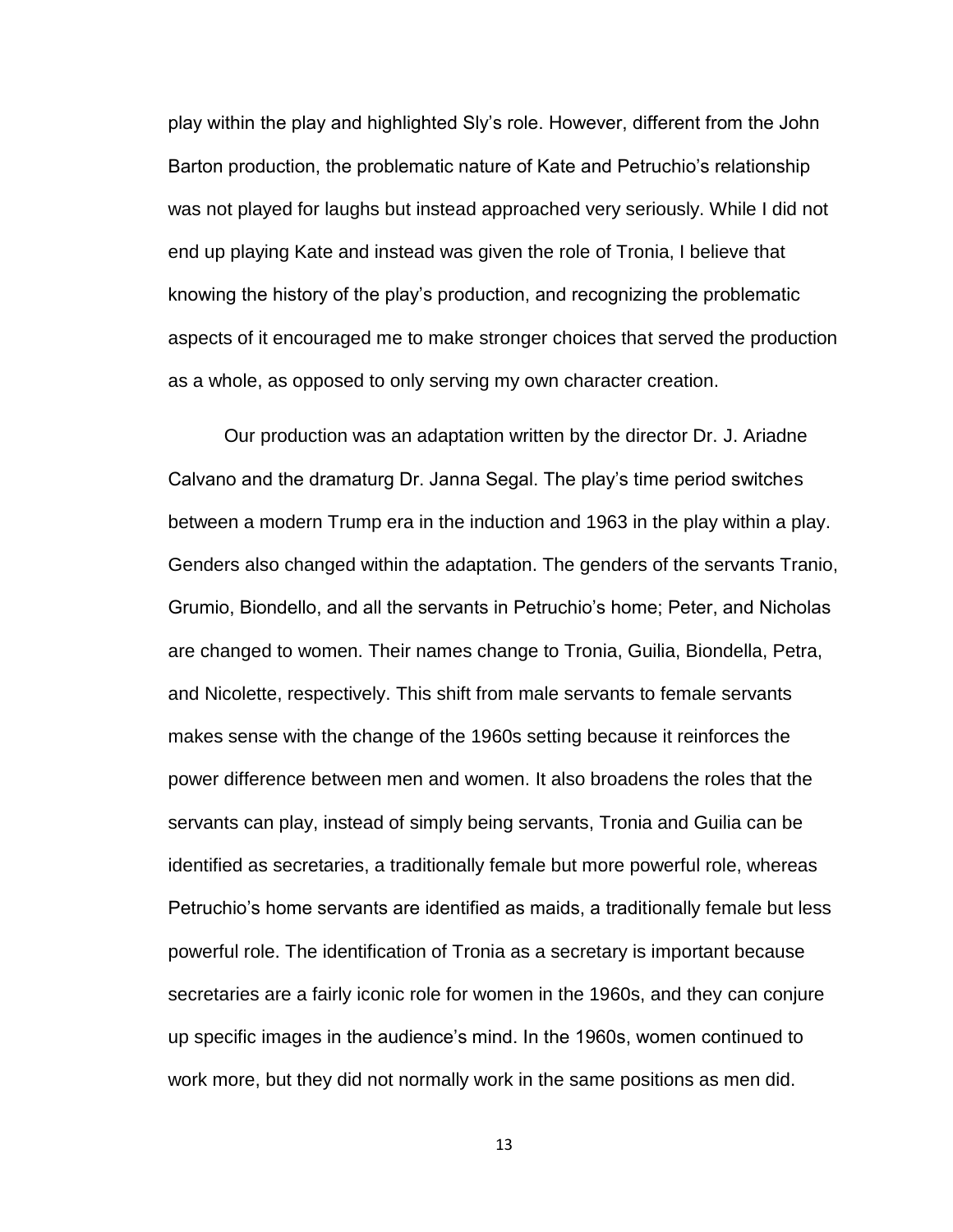Instead women took jobs that were deemed socially acceptable such as department store workers, secretaries, typists, and maids.

The secretary became one of the most iconic and often sexy roles that is still romanticized in pop culture today. Famous secretaries include Miss Moneypenny from the James Bond series who, especially in the earlier films, flirts shamelessly with Bond. Miss Moneypenny's role in the Bond films is designed to make him more appealing to the audience, giving the character of Bond power by continually fawning over him, but never becoming angry when he doesn't return the love seriously. Doralee Rhodes in *9 to 5*, on the other hand, consciously works to take power away from her boss, and she does so competently. She pushes her boss into a chair and threatens him with a gun in response to his sexual advances. She also more discreetly attempts to take away his power with the other women in the film, Violet and Judy. Doralee Rhodes is a wonderful example of the competent yet feminine secretary. Often times this character is the competent compliment to a bumbling boss, such as Pam Beesly and Michael Scott in *The Office*. Another popular secretary role are the secretaries of the TV show *Mad Men*. In *Mad Men,* the head secretary Joan uses her sexuality to help herself survive in her masculine work place. At the same time, she exceeds expectations and is far more intelligent and competent than many of her coworkers believe her to be. This balance between femininity and competency is an important marker for popular culture's view of secretaries. In my crafting of Tronia, I used the images associated with these iconic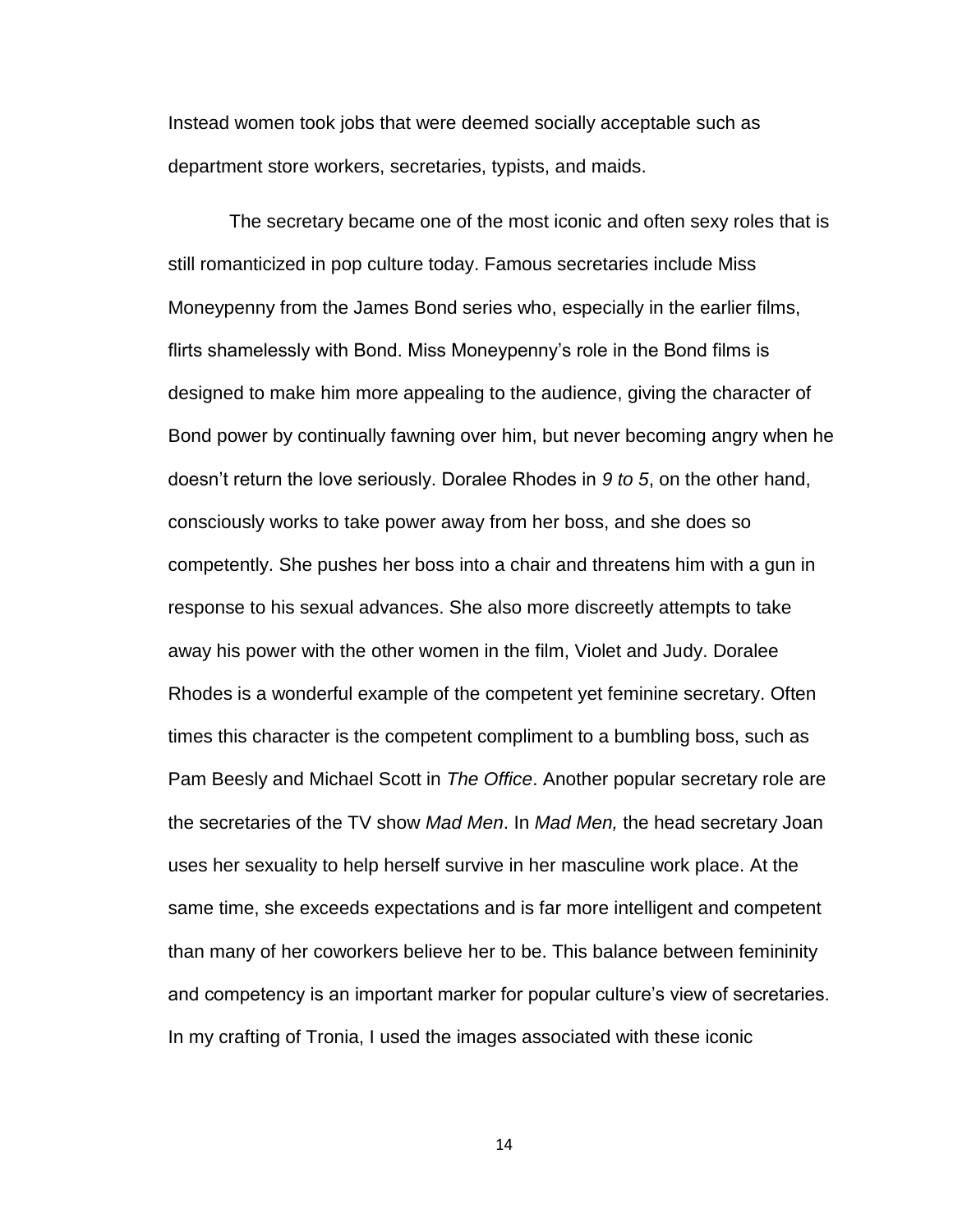secretaries to help understand how Tronia presents herself to succeed within a male dominated world.

When approaching the internal life of Tronia I first established her motivations, goals, and background. I identified these goals and motivations through the text and I identified her background through text and 1960s context. Looking at the text I not only looked at the information in the words but also the information in the structure of the words, through iambic pentameter.

Iambic pentameter is a form of verse that uses 10 syllables that alternate between stressed and unstressed. Iambic pentameter is an important verse because it is similar to a heartbeat and therefore is easier to memorize text written in iambic pentameter (Jamieson). When iambic pentameter varies from its regular structure, it tells the actor that something important is going on with the character. A line of iambic pentameter becomes irregular when it has more or less than the regular 10 syllables (Jamieson). Less than 10 syllables could mean that the character doesn't want to speak, that they're being cut off, that it's a shared line, or that there is an action occurring during the other beats. More than 10 syllables could mean that the character has a lot on their mind and is trying to figure out a problem so much that their thoughts cannot fit in 10 syllables. There is no definite answer concerning what an irregular line of verse means, what's important is that the actor recognizes the irregularities, and makes a choice.

In the beginning of the play Tronia identifies herself through Lucentio and his needs are her sole motivation for agreeing to disguise herself as Lucentio. This power dynamic is first established when Lucentio calls Tronia his "trusty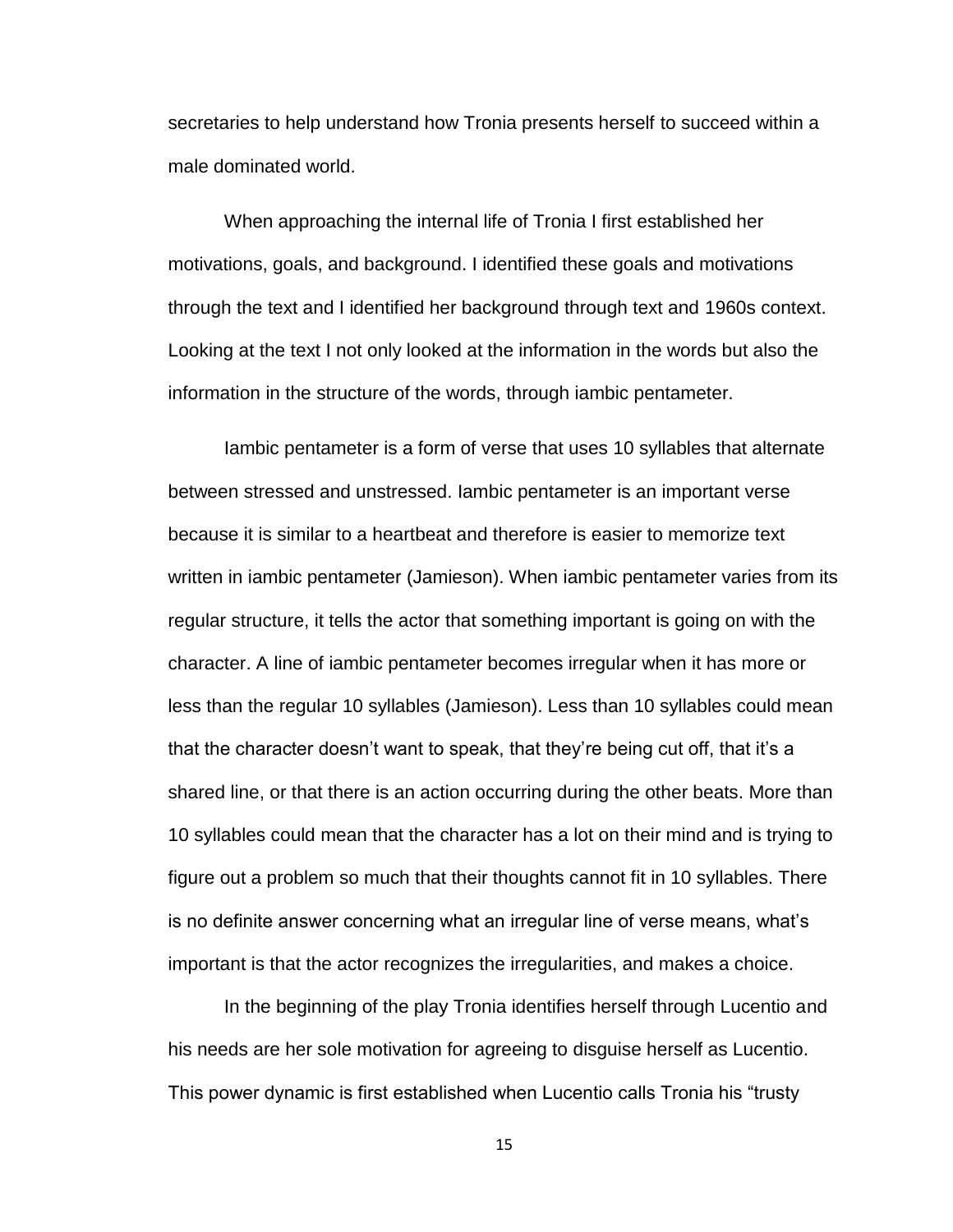servant" (4) and throughout the whole of the first scene. In Act I Scene I Tronia uses indirect language to simultaneously appease Lucentio's high powered whims and also to subtly suggest solutions to his problems.

I pray, sir, tell me, is it possible That love should of a sudden take such hold? (9)

And

Master, you looked so longly on the maid, Perhaps you marked not what's the pith of all. (9)

In both of these passages Tronia uses indirect language such as "is it possible" and "perhaps" to gently coax Lucentio to the conclusion she has come to. These lines are also regular, 10 syllables each, showing that Tronia is comfortable with this interaction. Tronia later becomes more direct with Lucentio telling him:

Her elder sister is so curst and shrewd That till the father rid his hands of her, Master, your love must live a maid at home, And therefore has he closely caged her up, Because she will not be annoyed with suitors (9).

Here, Tronia directly tells Lucentio the problem that she's trying to get him to see, but even when being direct she is still using respectful language such as "master" to reinforce their power roles. These lines are also regular which shows that she is not totally uncomfortable with being more direct with Lucentio. This balance between smart advice and respectful conciliatory language established Tronia's overarching goal in the play, which was to impress and be of invaluable use to Lucentio. This goal is solidified when Tronia agrees to disguise herself as Lucentio so that he can woo Bianca.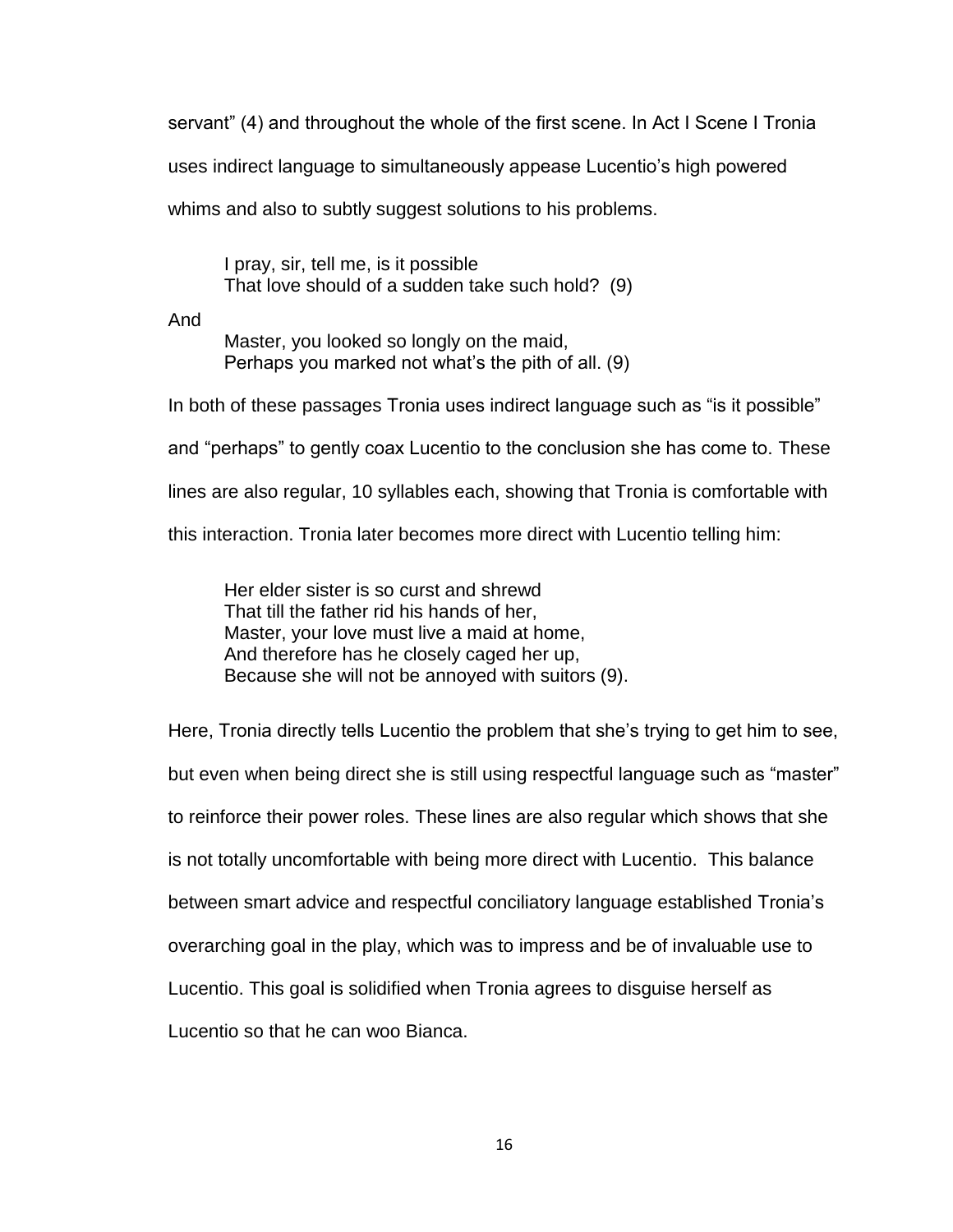So had you need. In brief, sir, sith it your pleasure is, And I am tied to be obedient (For so your father charged me at our parting: "Be serviceable to my son," quoth he, Although I think 'twas in another sense), I am content to be Lucentio, Because so well I love Lucentio (10).

In this excerpt, Tronia agrees to disguise herself as Lucentio. At the same time, communicates some slight discomfort and qualifies her agreement. At the end of the speech she makes it clear that she is only doing this for Lucentio as she is "content to be Lucentio because so well I love Lucentio" (10).

When I decided on Tronia's main goal to impress and be of invaluable use to Lucentio, I felt as though I had proper textual support, but I also wanted to incorporate a character background that supported this goal. In the second act of the play, Lucentio's father Vincentio reveals the most information on Tronia's background that we receive throughout the play. He states that:

His name? As if I knew not her name! I have brought her up ever since she was three years old, and her name is Tronia (76).

This establishes that Tronia is not only Lucentio's servant, but a servant of the whole family, and while Lucentio may be the master she is closest with, Vincentio holds even more power since he has raised her and given her a home since she was three. Once it was established that Tronia was a permanent servant in the household, myself, the director, and the actor playing Lucentio established what has happened in the years before the play.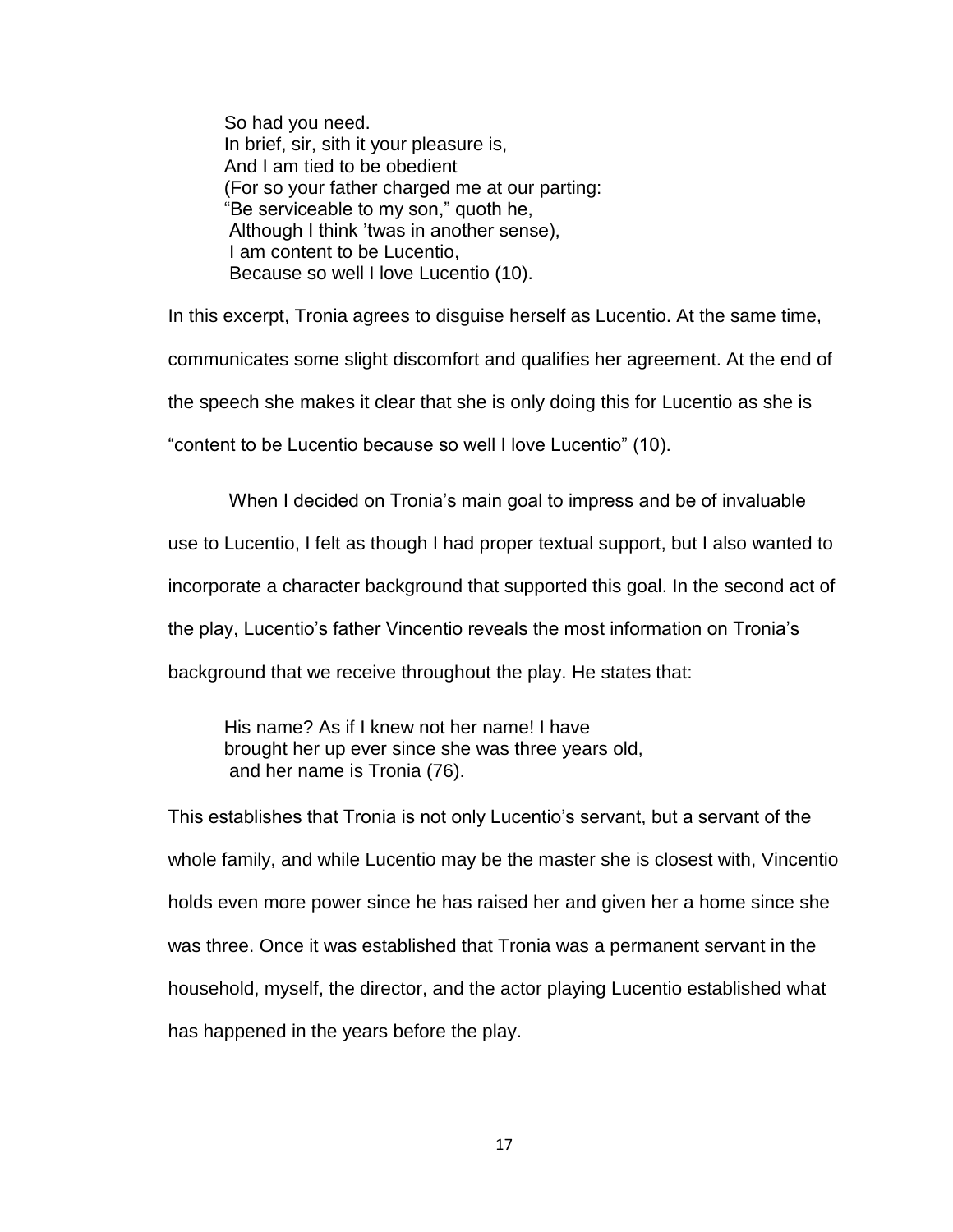Because we changed the setting to the 1960s we decided that Lucentio's family would be similar in status to the Kennedy's and therefore Lucentio would have been at boarding school for much of his life. The ultimate context that emerged was the idea that Tronia and Lucentio had been close as children, but that they have not seen each other as much since Lucentio went to boarding school. Lucentio's trip to Padua to study is the first time that Tronia and Lucentio have really been together in a while, and it is the first time they have had the freedom to be together away from the Lucentio's father Vincentio. This idea of excitement and new experiences is supported by Tronia, telling Lucentio to not only study but enjoy his time in Padua. She says:

Only, good master, while we do admire This virtue and this moral discipline, Let's be no stoics nor no stocks, I pray, Balk logic with acquaintance that you have, And practice rhetoric in your common talk; Music and poesy use to quicken you; The mathematics and the metaphysics— Fall to them as you find your stomach serves you. No profit grows where is no pleasure ta'en. In brief, sir, study what you most affect (4).

Tronia acknowledges Lucentio's love and interest in learning, but she

encourages him to break away from his serious studies, and instead have fun.

This encouragement supports the idea that Tronia wants to connect with

Lucentio, she wants him to like her and value her company.

I established another aspect of Tronia's background through the context of

the 1960s. When researching the 1960s I looked mainly at the physicality of

upper middle class white women, secretaries, and upper class white men. For

this research I focused on videos of people from the 1960s, not recreations.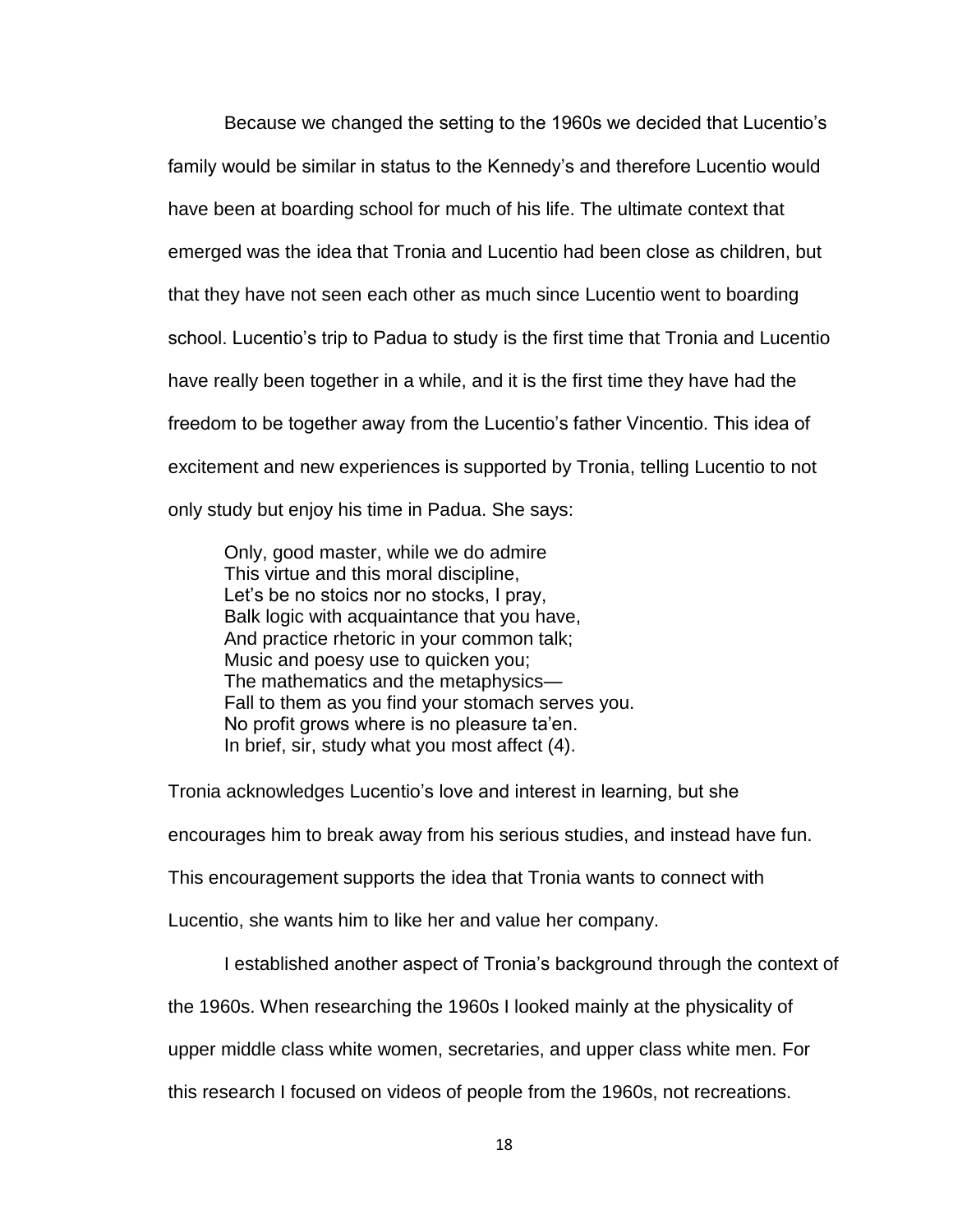Many of the videos and information on 1960s physicality came from the Period Movement class taught by Dr. Calvano. In one lecture, Dr. Calvano broke down the basic qualities of 1960s female movement. She articulated and demonstrated the trend for women to step toe heel, for their hips to have slight, controlled movement, and for their chest to be open and inviting, but not jutting out in a masculine way (Calvano). This physicality served to portray a traditionally feminine, but not overtly sexual, woman. In addition, for professional women such as secretaries or even wives of important business men, the social expectations for how a woman should present herself were even higher.

The video *Finishing School for Executives Wives* from 1971 depicts an etiquette and appearance class geared towards middle class women whose husbands were important businessmen. This video gives insight into the expectations of women at a higher social class. It gives specific instructions as to how to be acceptable to higher-class men, men like Lucentio. The film shows the extreme adherence to gender expectations for women, which further raises the stakes for Tronia. In a society with such strict gender roles, being caught in disguise as a man would be incredibly detrimental to Tronia's social standing. The school not only looks at physical attributes, but also looks to train entertaining and conversation skills. This shows that the women are not only expected to look socially appropriate, but to behave in a way that is acceptable and gives something to their male counterparts. This context of the 1960s and the acceptable social roles was important to my process because it created parameters for Tronia to exist within. While sexism and power differences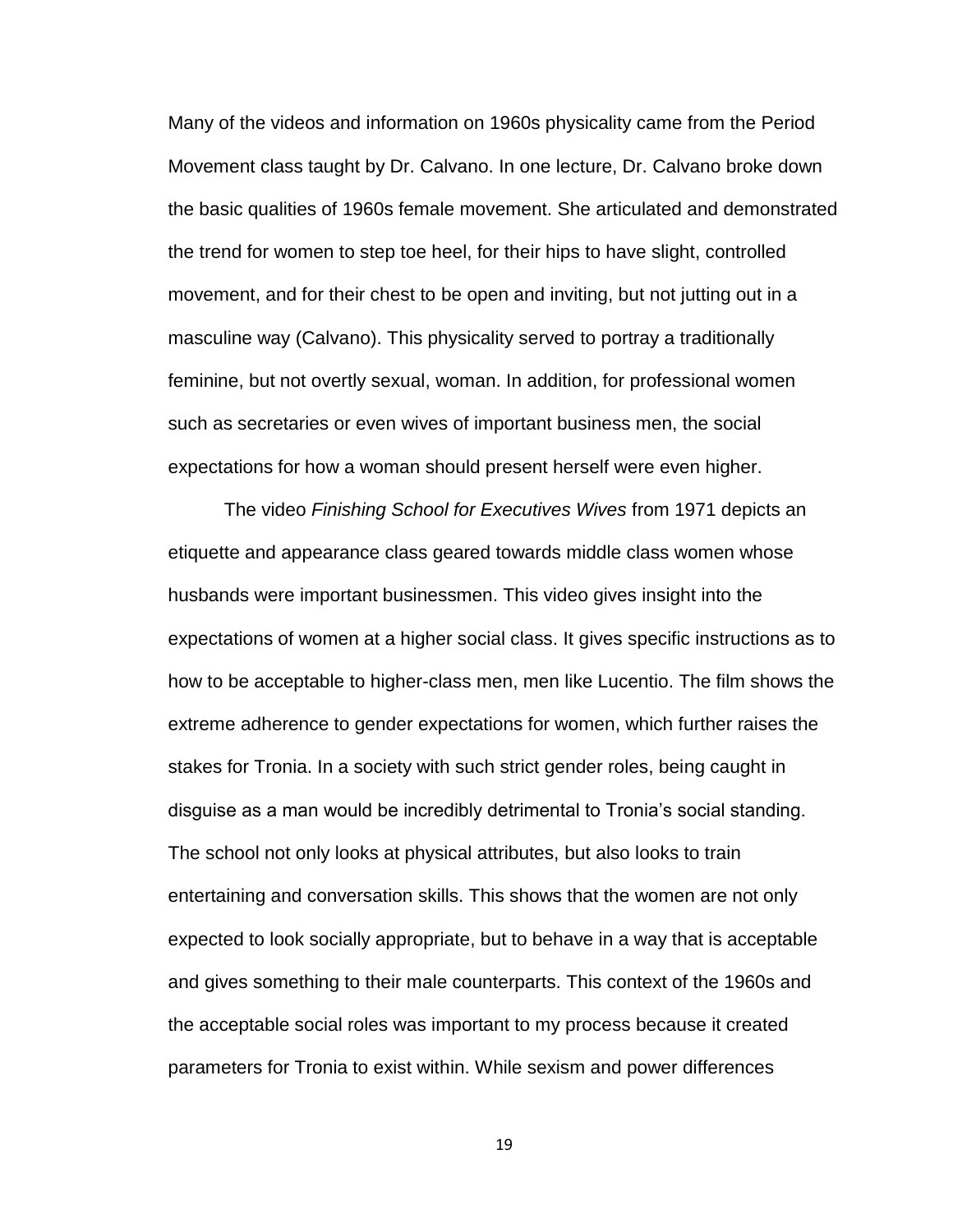between men and women are still present in the modern world, the rules that governed these relationships have changed.

After establishing Tronia's goals for the play, motivation, and background when performing as herself, I then researched and explored Tronia disguised as Lucentio. The complexity of this character and her performance comes from how she changes throughout her time in disguise as Lucentio. Going into the process, I knew that I wanted Tronia to develop and change over the course of the play, and I wanted that development to occur because of the changes in her behavior. When Tronia begins to disguise herself as Lucentio, not only does her appearance and behavior change, but her overarching goals change as well. At the beginning of the play, Tronia defines herself through Lucentio, but as she performs as a higher-class male and physically adopts that confidence and presence, her goals change.

The first time we see Tronia's priorities begin to change is after her first meeting with Baptista. Throughout the scene, Tronia performs as Lucentio and successfully outbids Gremio for Bianca's hand in marriage. Here we begin to see Tronia's motivation shift from external to internal. Instead of being motivated by her dependence on Lucentio, she is motivated by her own fulfillment and desire to succeed. After Gremio leaves, Tronia is allowed to drop her masculine disguise and we hear her honest response:

A vengeance on your crafty withered hide!— 'Tis in my head to do my master good. I see no reason but supposed Lucentio Must get a father, called "supposed Vincentio"— And that's a wonder. Fathers commonly Do get their children. But in this case of wooing,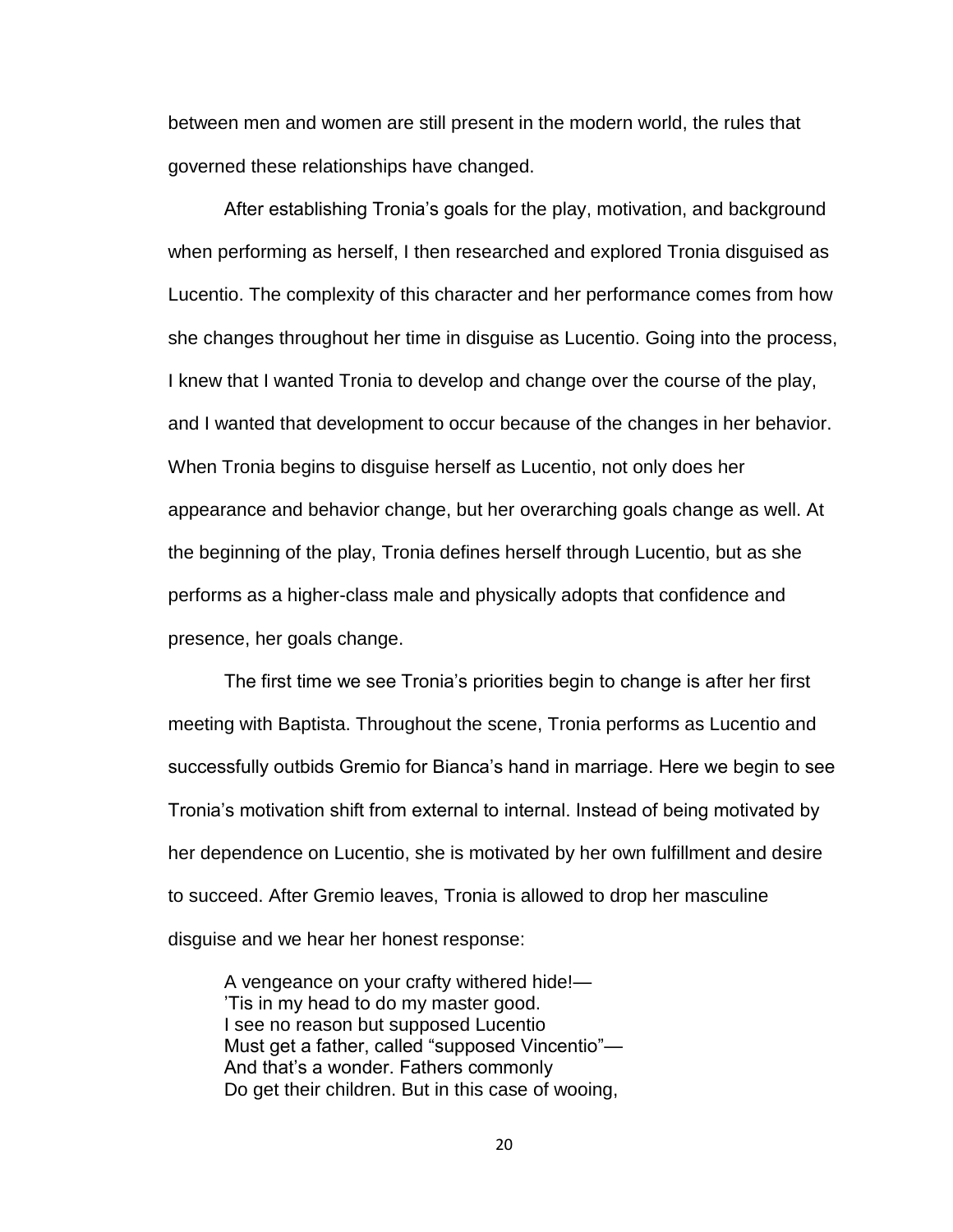A child shall get a sire, if I fail not of my cunning (37).

With no one there to see her mask drop, and with Lucentio not there for her to impress, Tronia is able to speak directly and openly. While Tronia still actively works to help Lucentio, she makes it mostly about herself and what she can do. She openly expresses her ideas here, whereas in Act 1 Scene 1 she needed to use more indirect language so that she stayed respectful to Lucentio.

As Tronia continues to disguise herself as Lucentio, she becomes confident with her own worth and identifies herself through her internal self and skills, not through her worth to Lucentio. She is now Tronia, a hard and intelligent worker, as opposed to Tronia, Lucentio's trusted servant. We first see this with Tronia's ownership of her intelligence, citing "my cunning" (37). The next time we see Tronia drop her disguise she is with Lucentio, and we see how her interactions with him have become more equal and confident since the first scene.

#### **TRONIA**

But, sir, to love concerneth us to add Her father's liking, which to bring to pass, As I before imparted to your Worship, I am to get a man (whate'er he be) And he shall be "Vincentio of Pisa," And make assurance here in Padua Of greater sums than I have promisèd. So shall you quietly enjoy your hope And marry sweet Bianca with consent.

### LUCENTIO

Were it not that my fellow schoolmaster Doth watch Bianca's steps so narrowly, 'Twere good, methinks, to steal our marriage.

**TRONIA** That by degrees we mean to look into,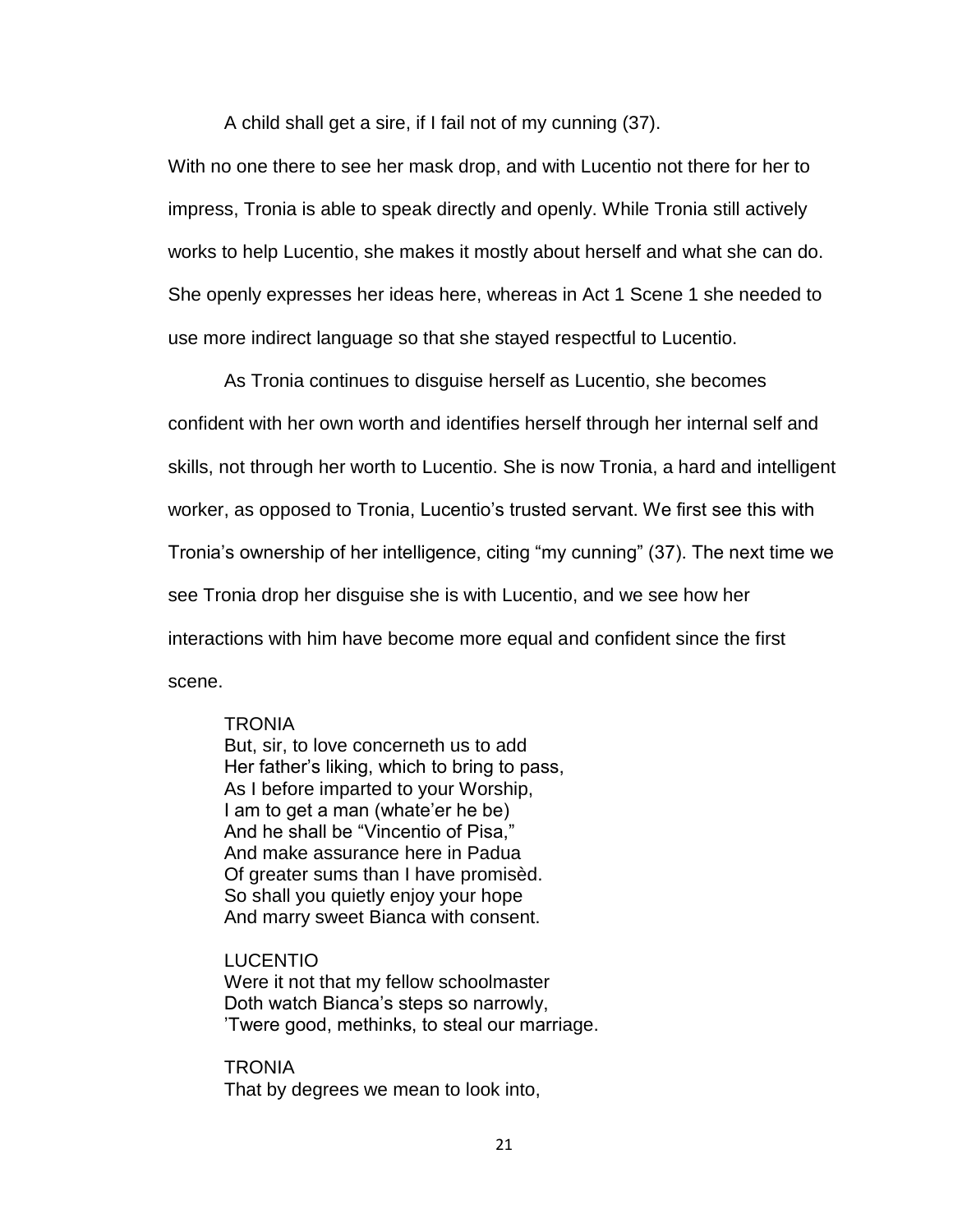And watch our vantage in this business. We'll overreach the graybeard, Gremio, The narrow prying father, Baptista, The quaint musician, amorous Lutio, All for my master's sake, Lucentio.

Here we see Tronia's confidence has grown even more. Whereas earlier in the text she worries about failing, in this section she confidently tells Lucentio what the plan is. The only job Lucentio has is to stay in the background and "quietly" wait until he marries Bianca. In contrast, Tronia is far more active and this shows through her use of verbs. She uses verbs like "add, bring, impart, get, assure, and promise" to describe what she has done or will do. Lucentio on the other hand uses verbs to describe what his "fellow schoolmaster" is doing, and not his own actions.

This use of active and direct language is indicative of Tronia's growth in confidence. As her confidence grows so does her joy at planning and implementing her plans. This joy is most evident when Tronia encounters and bribes the Merchant and, in my process, is the moment when Tronia's goal becomes focused on herself as opposed to Lucentio. Through the physical disguise and change in behavior, Tronia's goal changes to; get the job done, and get it done well. While this goal is still connected to Lucentio, as he is the one who has given her the job, it is much more connected to her skills and abilities.

He is my father, sir, and sooth to say, In count'nance somewhat doth resemble you. *Takes out a large stack of bills* (And think it not the worst of all your fortunes That you are like to Sir Vincentio): His name and credit shall you undertake, And in my house you shall be friendly lodged. *Merchant grabs for the money.*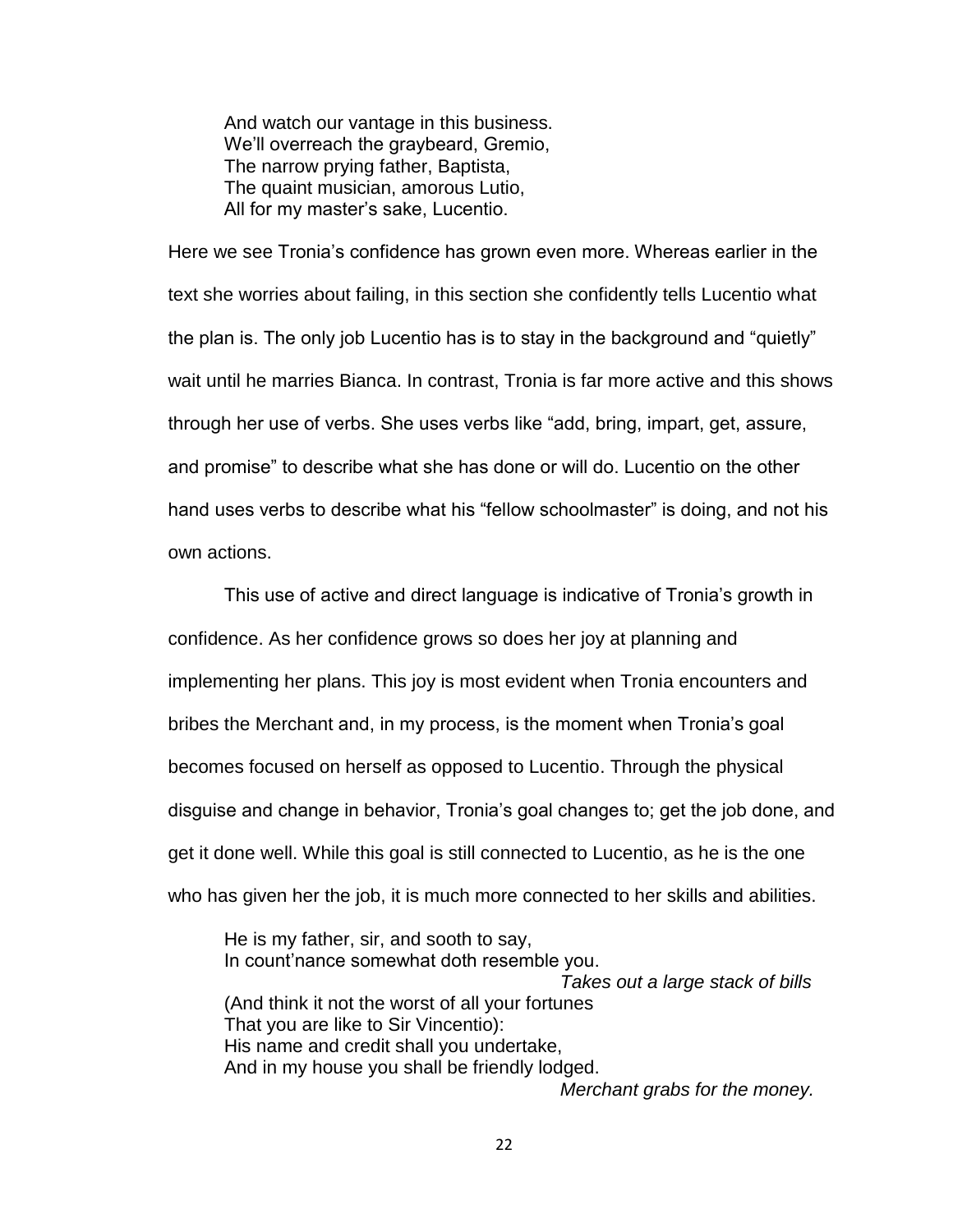#### *Tronia pulls it back.*

Look that you take upon you as you should. You understand me, sir. So shall you stay Till you have done your business in the city. If this be court'sy, sir, accept of it.

In this monologue, Tronia proposes to the Merchant that he disguise himself as Vincetio for money. Looking at the text, at no point does she ask him if he is willing to disguise himself, she simply tells him will do it. "His name and credit shall you undertake" is not a question or a suggestion, it is a command. Her command is softened and effective mainly because of the money she offers the Merchant. However, the directness of her language and power with which it is delivered shows Tronia to be in power. The offering and denying of money suggests a playfulness and joy that is dependent on this new power.

Understanding Tronia's background and motivations gave me the information to craft goals and actions that made Tronia an active character. This activeness means that Tronia's change from dependent to independent is supported by her actions. Creating a basis for Tronia's trajectory throughout the play gave me a clear purpose during the rehearsal process and created opportunities for me to assess my crafting of Tronia. While all of this internal and textual work is important to the character, if the audience doesn't see it, it doesn't matter. To achieve this, I explored an outside to in acting method.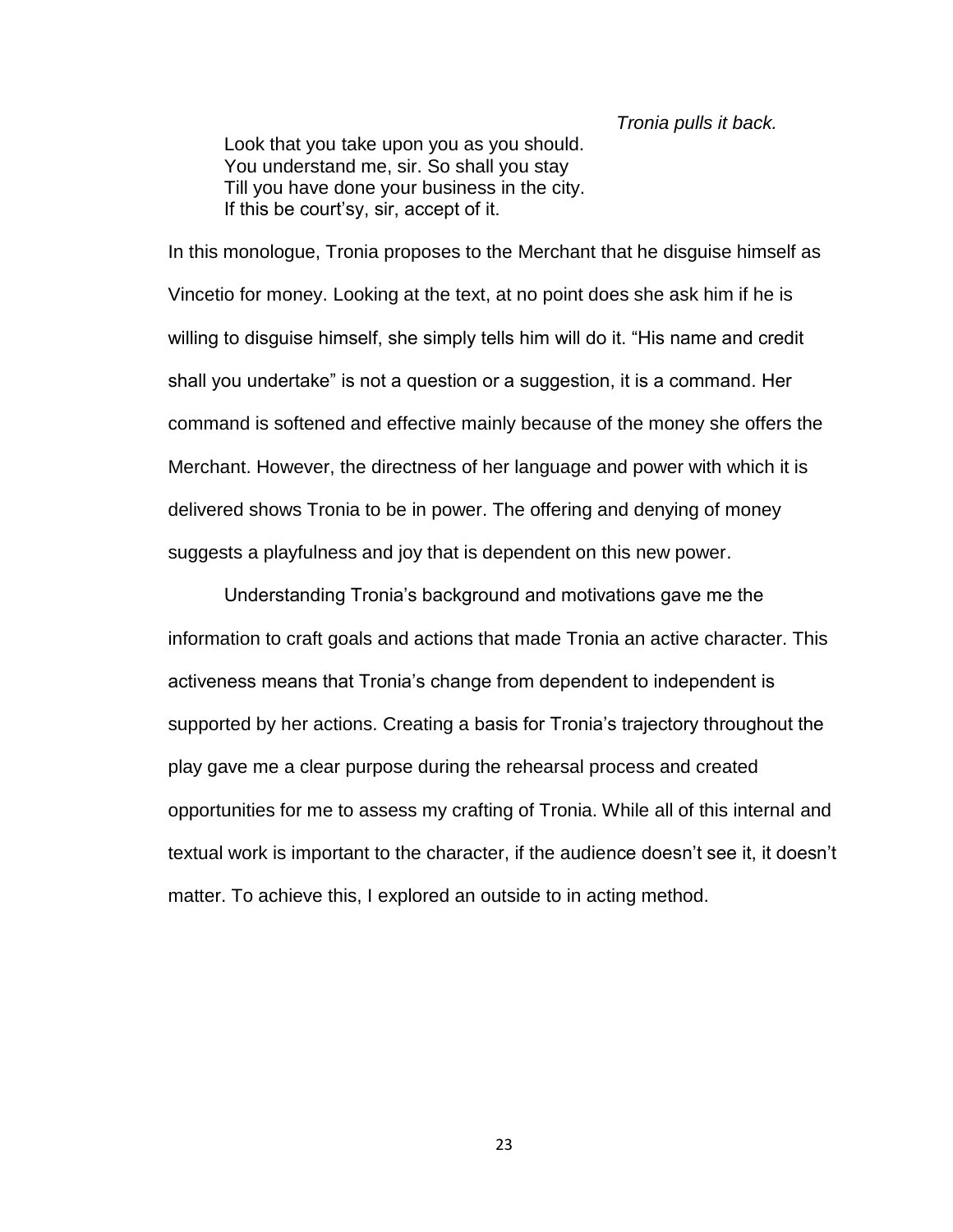### CHAPTER TWO: USING THE BODY TO CRAFT THE MIND

Social psychologists and neurologists have long studied how the body and behavior changes the brain. One example of the body shaping the mind is social psychologist Amy Cuddy's theory of power posing. Power Posing became popular in 2012 thanks to Amy Cuddy's TED Talk on the subject, and her subsequent book *Presence: Bringing Your Boldest Self to Your Biggest Challenges* in 2015. Amy Cuddy discovered the benefits of power posing through a 2010 study, *Power posing: Brief non-verbal displays affect neuroendocrine levels and risk tolerance* (Cuddy, Carney, Yap). In her TED Talk, Cuddy explains how by adopting wide and solid shapes, participants in the study had lower cortisol members. In layman's terms, adopting a confident posture created more confident people. The body shape and behavior created an observable change in brain chemistry. Amy Cuddy has come under scrutiny for this theory since 2012, an attempted recreation of Cuddy's study did not yield the same results, and some labeled the theory as pseudoscience (Elsesser**).**

Since 2012, Cuddy has released a new paper that looks at a more comprehensive body of research and solidifies the Power Posing theory as viable. I utilize Power Posing outside of my acting work. I Power Pose before job interviews and auditions, any time I need to calm my nerves and increase my confidence. This "outside in" approach to life has inspired me in my acting. In my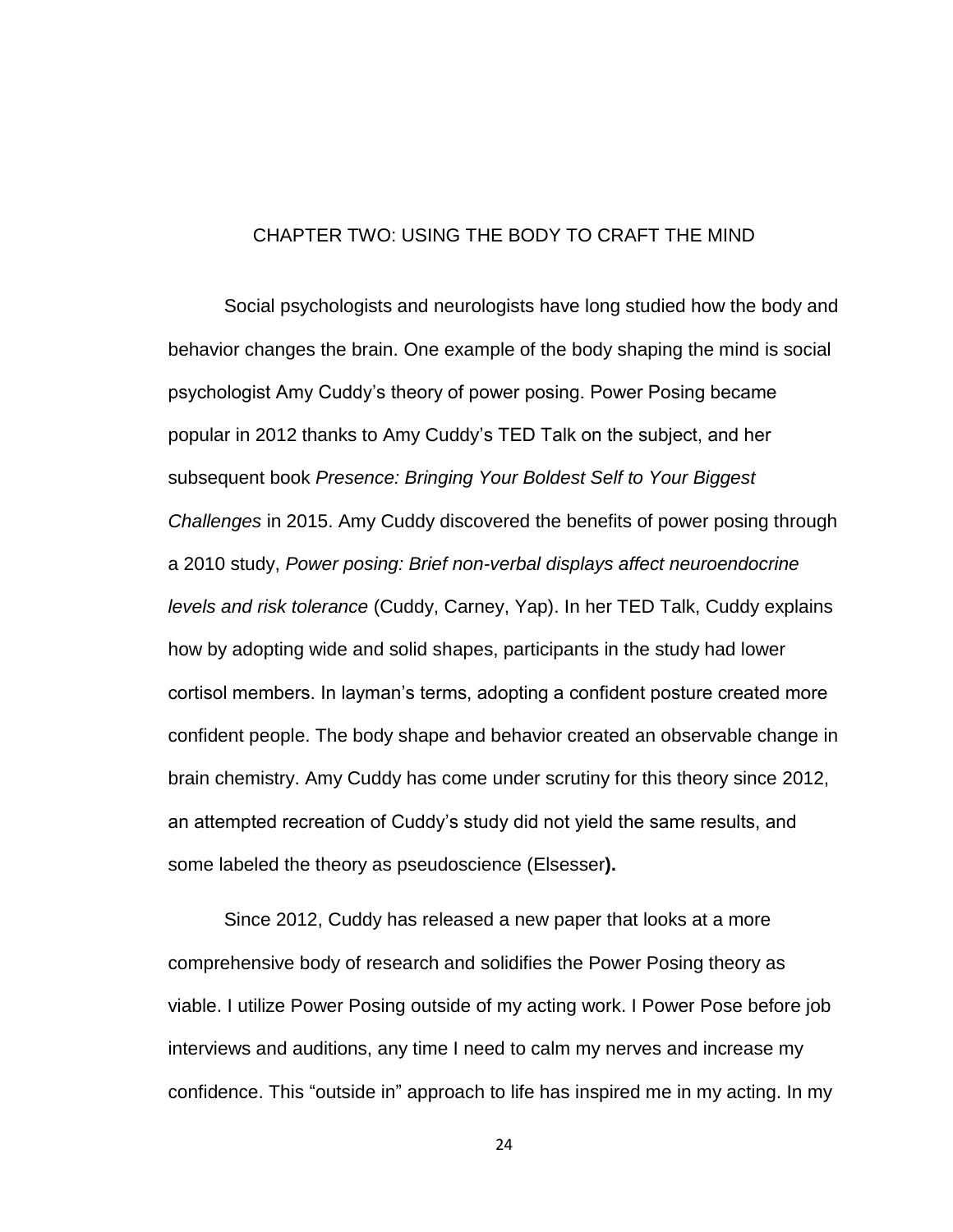process, I approach the work from the "outside in", I create a physical life and behavior for the character and allow that change in my own body to create a response in the mind that I can then take and specify to create a character's internal life and characterization. The "outside in" approach creates an emotional response and an internal impulse that occurs because of the physical stimulus of changing the body.

Amy Cuddy is not the only researcher to study how the body connects to emotions. At the intersection of theatre and psychiatry, researchers Tal Shafir and Rachelle P. Tsachor studied how movements communicated emotions through the language of Laban Movement Analysis (LMA). LMA includes "a system of symbols describing its motor elements, which gives a written instruction for the execution of a movement or movement-sequence over time" (Shafir and Tsachor). Shafir and Tsachor showed LMA experts clips of various movements meant to express an emotion, either anger, fear, happiness, or sadness. The LMA experts would then identify the emotion they felt in response to the movements and say which aspects of the movement created that emotion. Often times the LMA experts were correct in identifying the intended emotion, although sometimes they weren't. These identifying aspects of the emotional movements are important in understanding both how we express emotions, and how our bodies are perceived emotionally. While Amy Cuddy focused on how your body changes your brain, Shafir and Tsachor looked at how your body can affect your, and other's emotions. This idea of affecting others is important in my physical crafting of Tronia because my goal is not to necessarily create emotions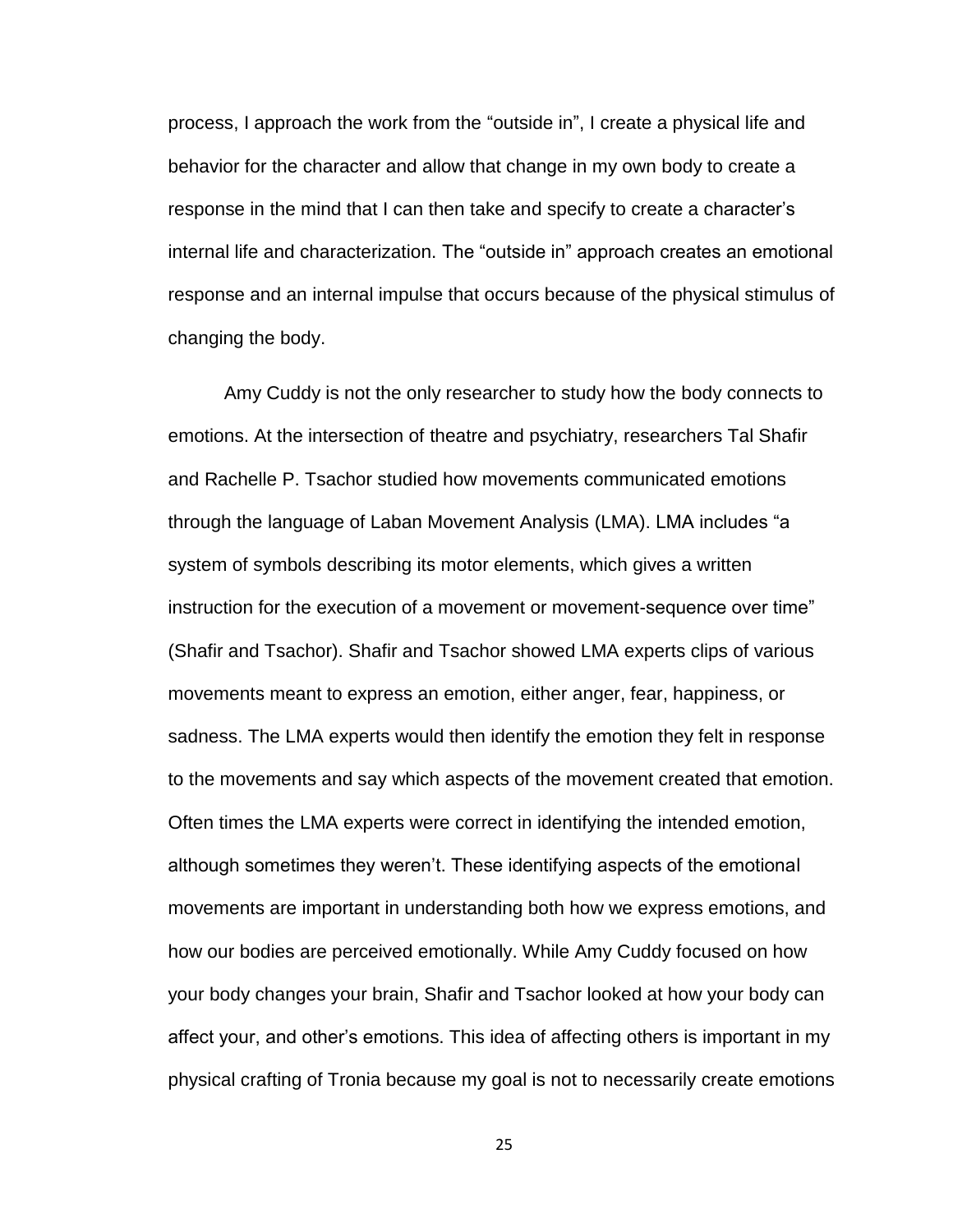or a response in myself, but to create a response in the audience or in my scene partner. Much of acting is about connecting with your scene partner. Often the scene partner is another actor while other times it is the audience, sometimes it is both. But no matter who the actor is connecting with, they are connecting and communicating something with intent.

While the famous director Stanislavski is most associated with the modern acting method in the United States and internal psychological realism, he also looked extensively into physically crafting a character. Later in life Stanislavski developed the *Method of Physical Action.* This method minimized the table work and instead focused on improvisation within the given circumstances and a strong focus on action (Benedetti 325). According to Stanislavski "if you do not use your body, your voice, a manner of speaking, walking, moving, if you do not find a form of characterization which corresponds to the image, you probably cannot convey to others its inner, living spirit" (Stanislavski 5). To me, this means that the actor cannot only focus on the outside or the inside of a character. If an actor cannot portray a character's "inner, living spirit," then the audience will not respond, and the actor will not have connected. It is the actor's job to create the stimulus externally, to share the internal life with the audience. All of the work I've done with *Unpacking the Character* would be mostly useless if I did not connect it to the character's physical and vocal expression, and vice a versa. The main way I worked to combine inner life with physical and vocal expression was through LMA.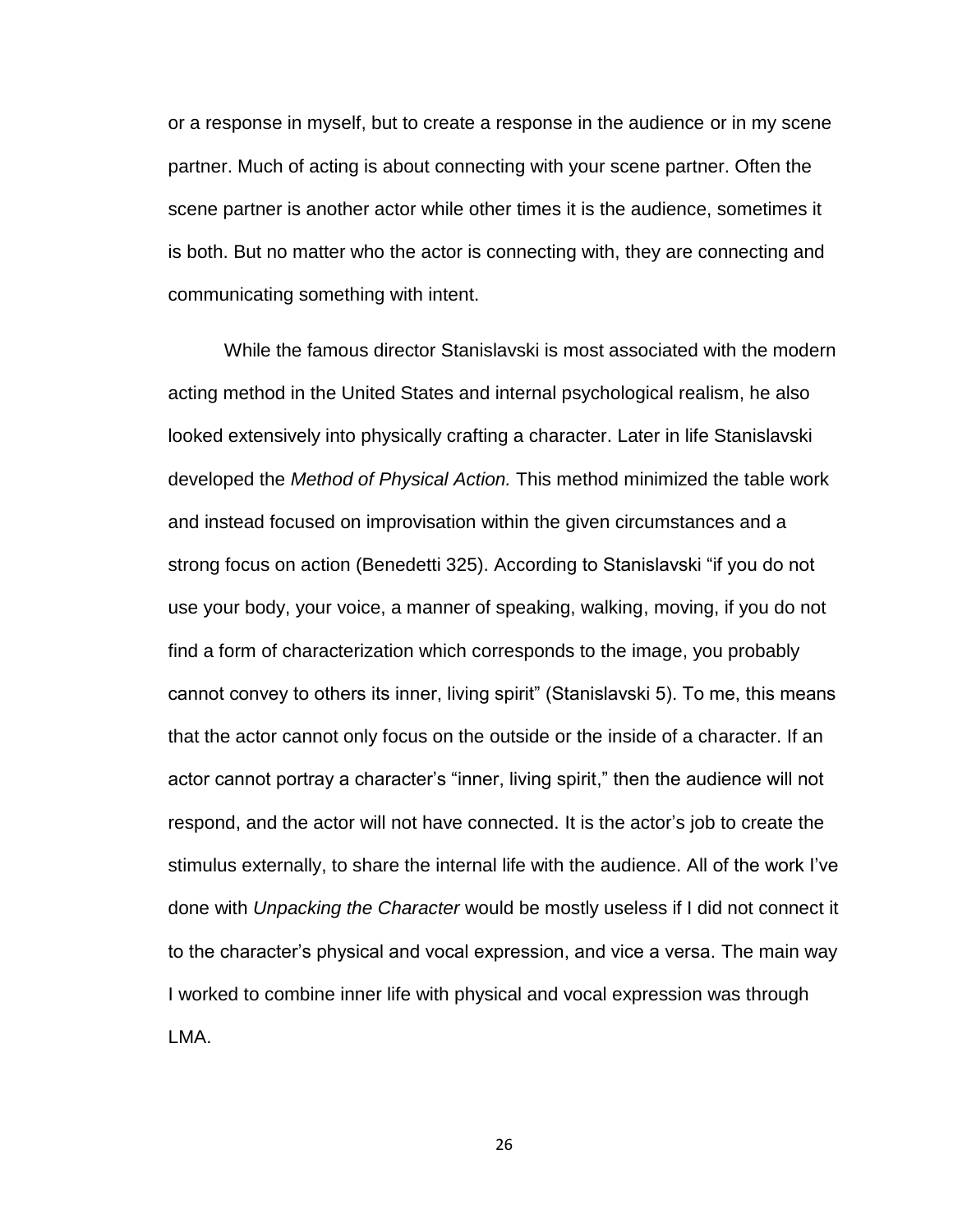LMA and its language, Labannotation, was first published by Rudolph Laban in 1928 (Laban and Lawrence xiv). The purpose of Laban's system is to identify and utilize the efforts of movement (Laban 1). *Efforts* are "the inner impulses from which movement originates" (Laban 9). In addition to *efforts,* there are also *motion factors* weight, space, time, and flow (Laban 69). *Laban's* concept of *effort* led him to identify eight *basic effort actions* (Laban 31) and those *basic effort actions* are created by the four *motion factors* (Laban 71). Different names have been used for these terms but for the purposes of my work I will be using those identified above. The *motion factors* work as spectrums, when using and identifying the, *basic effort actions*. Each *motion factor* has two identified ends that contribute to each *basic effort action.*

|              | Space         | Time      | Weight | Flow         |
|--------------|---------------|-----------|--------|--------------|
| Punch        | <b>Direct</b> | Quick     | Heavy  | <b>Bound</b> |
| Slash        | Indirect      | Quick     | Heavy  | Free         |
| Dab          | <b>Direct</b> | Quick     | Light  | <b>Bound</b> |
| <b>Flick</b> | Indirect      | Quick     | Light  | Free         |
| Press        | <b>Direct</b> | Sustained | Heavy  | <b>Bound</b> |
| Wring        | Indirect      | Sustained | Heavy  | <b>Bound</b> |
| Glide        | <b>Direct</b> | Sustained | Light  | Free         |
| Float        | Indirect      | Sustained | Light  | Free         |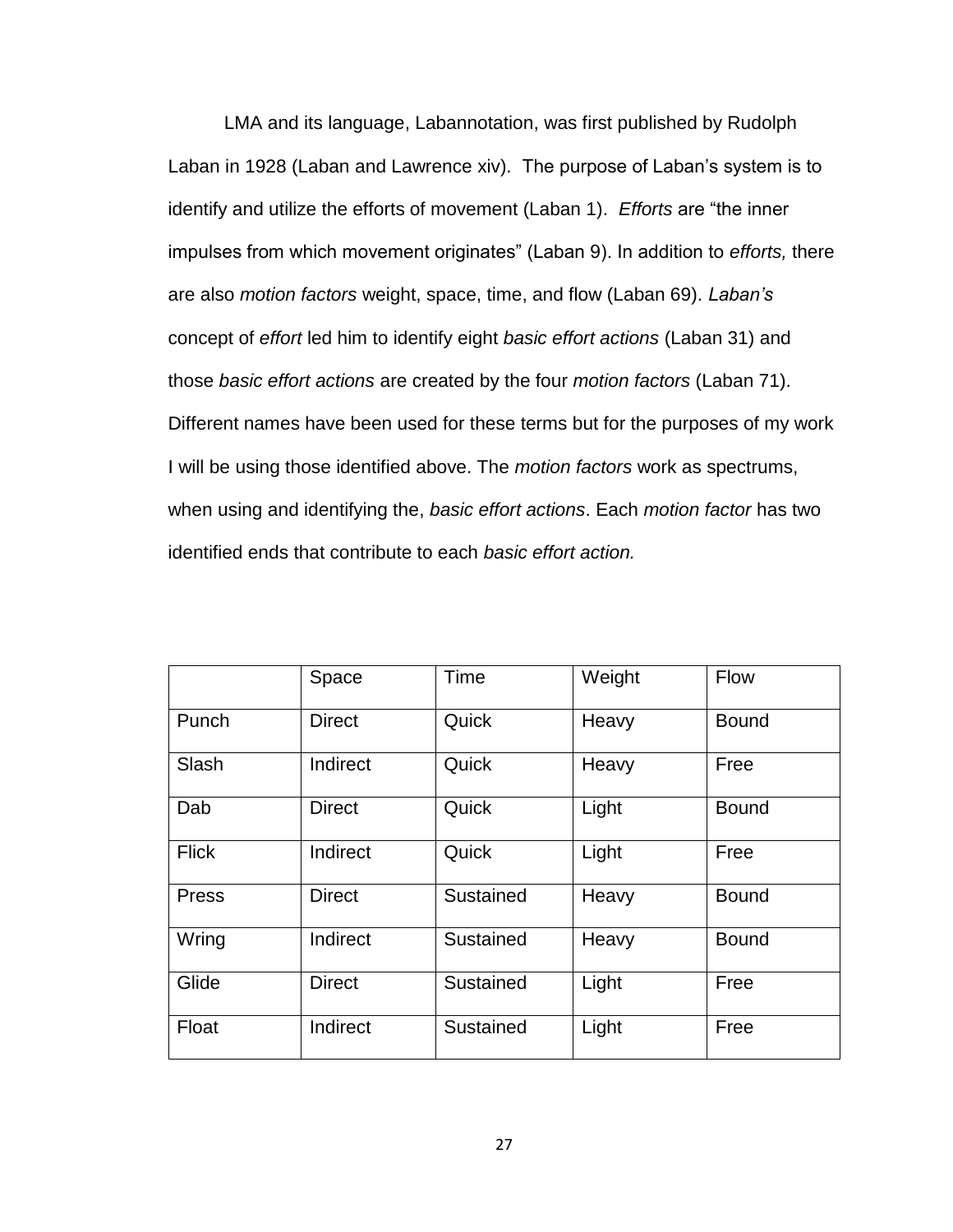The above chart shows the eight *basic effort actions*; punch, slash, dab, flick, press, wring, glide, and float. It also shows how those *effort actions* are createed by the combinations of *motion factors*, space, time, weight, and flow (Laban 116-117). Knowing how the *motion factors* combine is helpful because it creates clear identifications and guidelines. With clear guidelines, a performer can use Laban with more specificity. However, it is important to not become overly invested in the *motion factors*. One of the benefits of the *effort actions* is the emotional or semantic connections a performer makes with the words. Each *effort action* connects to something within the performer that they innately know how to explore.

Laban's system has been utilized by performers, therapists, and educators. It is especially helpful to actors because Laban views movement as a means "to satisfy a need" (Laban 1). The connection to "need" in LMA is similar to the importance of a goal or objective in acting. I believe that using LMA in tandem with my character's goals create a character that is balanced and connected emotionally, physically, and intellectually. Hopefully, this balanced and connected Tronia can achieve the link between inner life and external expression that Stanislavski found so important.

The cornerstone of LMA and my way into the work comes in the form of the eight *basic effort actions.* Through the *effort actions*, a performer can physically explore on a large, emotionally evocative scale that can then be sized down and internalized within the character. When I first started approaching Tronia through LMA, I made sure I was aware of my habitual choices. In the past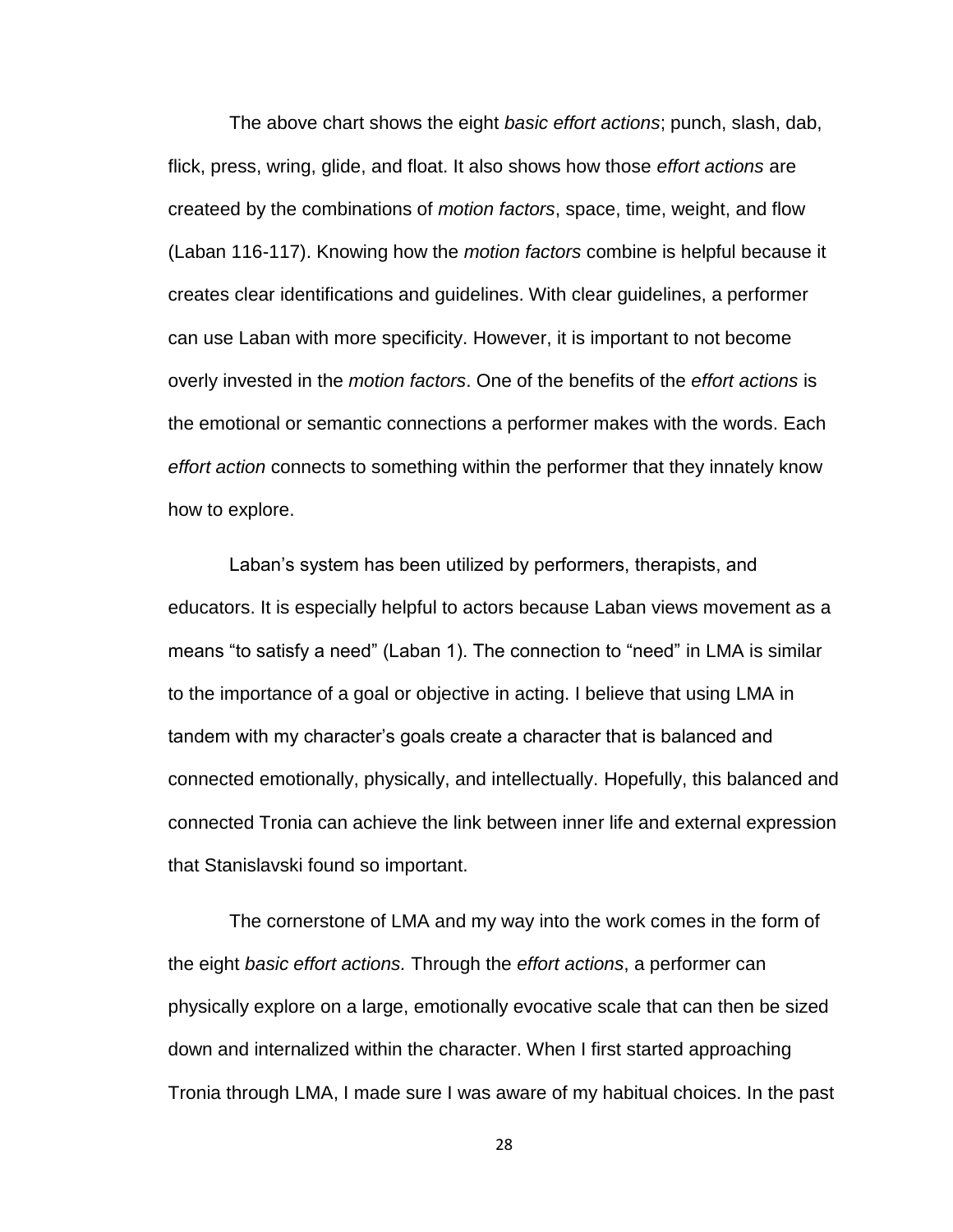when I have worked with LMA, I had a habit of using *slash*, *wring* and *glide*. When first starting my exploration, I allowed myself to indulge in these habits. I wanted to allow myself to use the habitual at first so that I didn't obsess over avoiding it. From these three habits, I found that *glide*, which is direct, sustained, light, and free, was the most relevant to the character of Tronia. I felt as though the combination of light and direct fit Tronia's combination of traditional feminine constraints, light, and her own competence and confidence, direct. From here, I began to combine the tool of LMA with imagery from the 1960s.

I chose eight images from the 1960s to help encourage my physical character exploration. These images work as representations of Tronia at different places in the play and at different places in her journey. The images I chose play with gender expression and expectations. My response to these images is my interpretation. My interpretations are based on impulses and reactions that occurred in the moment of looking at the images. As Tronia plays an upper-class man, as opposed to her lower-class female self, she must experience some dissonance. However, over the course of the play, Tronia embraces this mix of masculine power, and her intelligent femininity. These images look at the intersection of the two. The first image is a

photograph of Marilyn Monroe taken by Bert Stern.

While Tronia's sexuality is not discussed in the play, because of the 1960s setting and the objectification of women, I found it relevant. In this image, Marilyn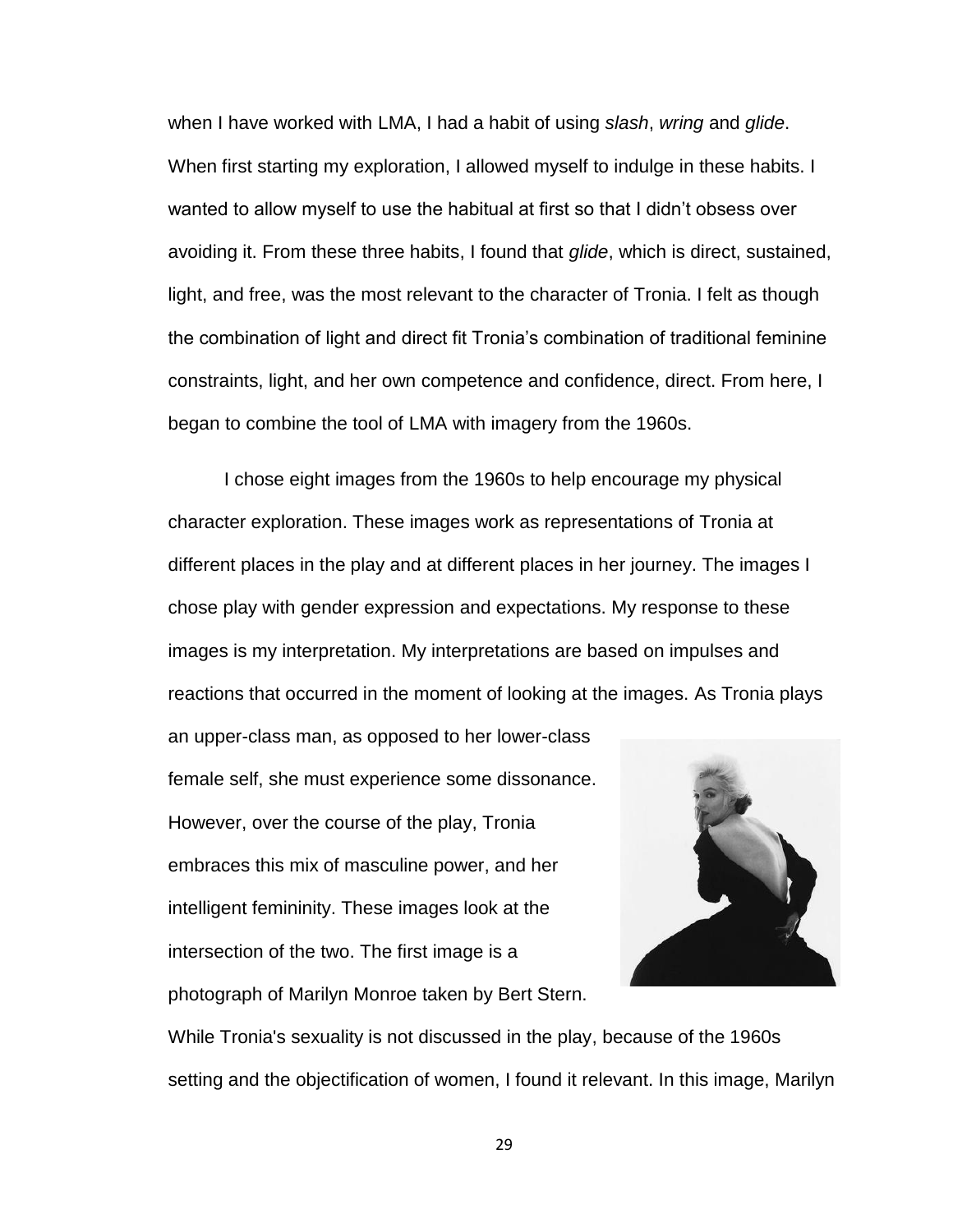participates in her own objectification by looking at the camera. Her mostly covered form, and the hand over her mouth also references control. Marilyn is using the male gaze and patriarchal structures to promote herself. I believe Tronia is also acknowledging and using the patriarchy to get what she wants and succeed within the confines of a male dominated world. From this image of Marilyn Monroe, I started to physically explore the basic efforts of *dab* and *flick*. Both of these basic efforts are quick and light, but *dab* is bound and direct, while *flick* is free and indirect. In this exploration I moved between dab and flick, starting by simply embodying the basic efforts, and then allowing the image and 1960s time period to affect the movement. Through this exploration I found light traditionally feminine gestures that initiated from the elbows. Additionally, I found a heel to toe style of walking that was fairly quick and used small steps. Both of these discoveries felt appropriate to the time period of the 1960s and created a tension, for me, between a bound and free flow. This tension between bound and free created a connection to the dissonance Tronia experiences between her own personal expression and societal expectations.

The next image I used to spark Laban exploration was *Man in Grey Suit Greeted by Wife* by Coby Whitmore (1955). I chose this image because of its portrayal of power dynamics between men and women, the man is portrayed as in power. Different from the image of Marilyn



Monroe, the woman is not looking at us, but instead directing our attention to the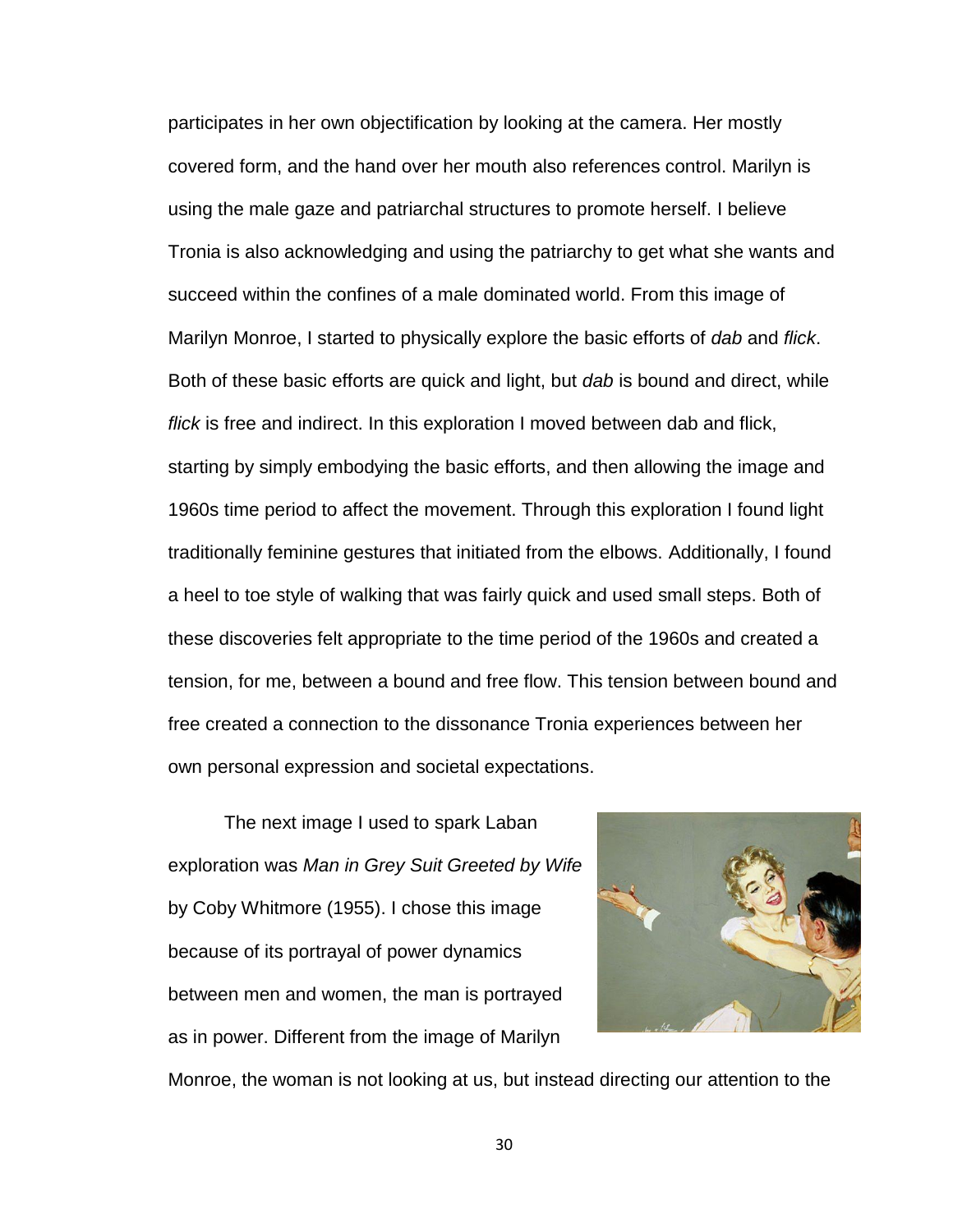man. In addition, this image is relevant to how Tronia adopts and becomes enveloped by her master, Lucentio's identity. Even before she literally adopts his manner, she identifies herself through him. The joy in this image is interesting because, to my eye, it is unclear who the grey belongs to, even though it is evident in the title. Tronia, as well as who the grey belongs to, is a matter of perspective. In the Laban exploration that was inspired by this image, I played with the basic efforts of *slash*, *flick*, and a little bit of *dab*. Within these efforts, I found the indirectness of *slash* and *flick* created as sense of openness in my body. This translated into a type of body roll that initiated at the chest and ended at the tail bone. The body roll wasn't consistent in pace or duration, but it did create a feeling of earnestness in my body. In addition to that earnestness, when I played longer with *flick* and *dab*, there was a sense of uncertainty and nervousness, whereas *slash* create a feeling of power and confidence.

The next image I chose was *Honey It's a Joke*, created by Mary Beth Edelson. I chose this piece because it brings attention to what women can say, and what women can think. This image is significant not only because of its literal message



of "honey it's a joke" but also because of its use of Mae West. Mae West was a famous actress and sex symbol who had regular conflicts with censorship. Mae West spoke her mind, and while those who found her indecent attempted to censor her, she still spoke out ("Actress Mae West Sentenced For 'Sex'"). Tronia regularly uses asides to speak her mind, and this image of Mae West smiling outwardly, but thinking harshly, sums up Tronia's conflict of what she wants to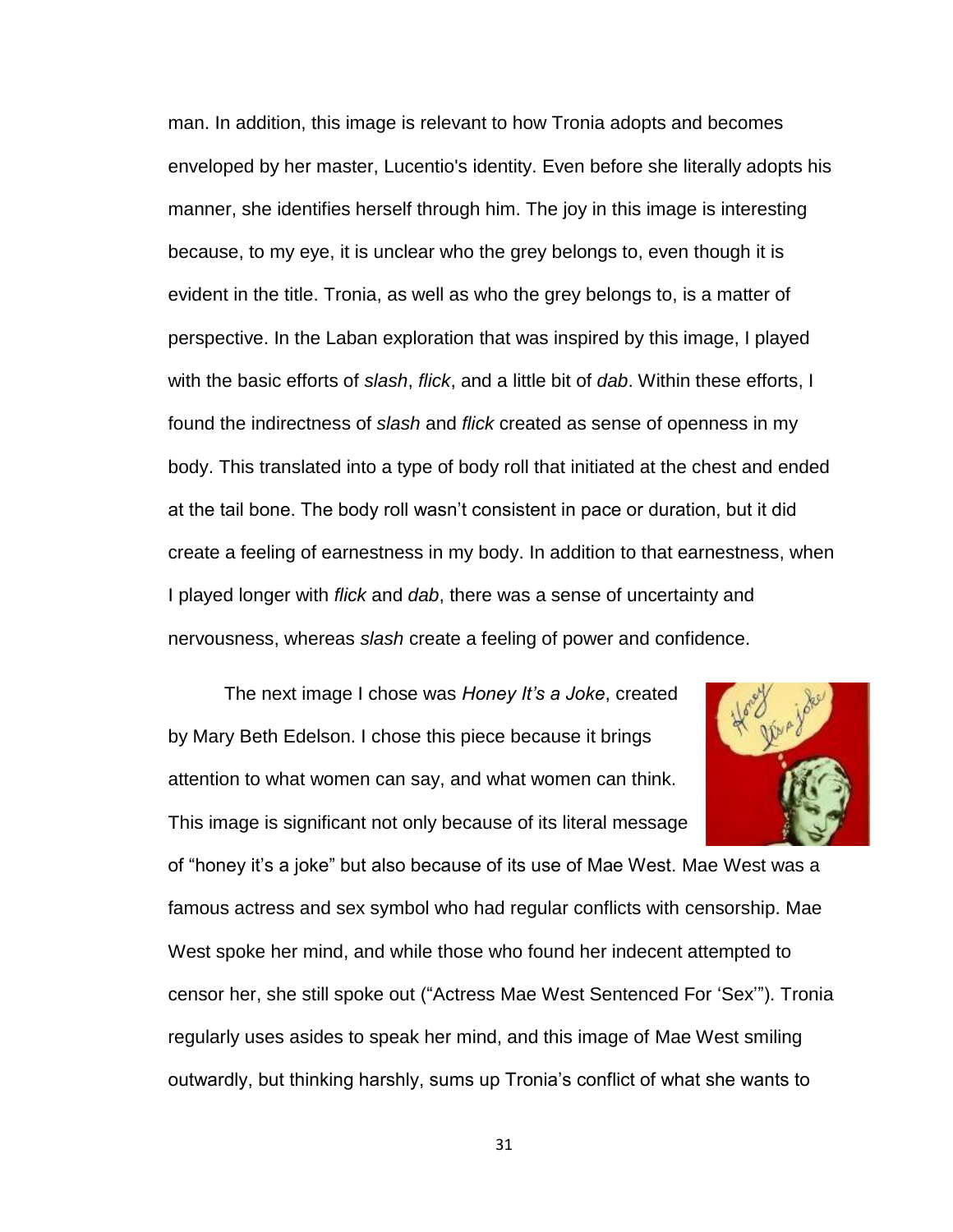say and is socially acceptable or situationally acceptable for her to say. When using Laban with this image, I played mainly with *slash*, *wring*, and *punch*. In all of the efforts, the weight is strong, but every other effort factor varies from effort to effort. This consistent strength but varying flow, time, and direction gave me a feeling of internal conflict and fight. While this Laban exploration didn't create specific physicalities to incorporate into my performance, it did create an internal conflict and energy that Tronia experiences as she navigates her shifting roles of low-class woman and high-class man. Like with Amy Cuddy's power posing, the physical change that a person or actor uses to create change does not have to be constantly used to create an internal or emotional effect.

In my Laban exploration process, there was a distinct shift from just exploring Tronia as Tronia, and Tronia disguised as Lucentio. Within the images, the shift occurs with an image of Katharine Hepburn riding a skateboard, taken

by Jack Grant. I chose this image in part because of how it looked and also because of Katharine Hepburn's significance. Katharine Hepburn was, in part, famous for her pants. Her pants gave other women the permission to experiment with masculine style. In this image, we see Hepburn experimenting with another stereotypically masculine activity, skateboarding.



Tronia must learn masculinity as she performs Lucentio. This asks the question, how does she do this, and after she has learned it, how does it affect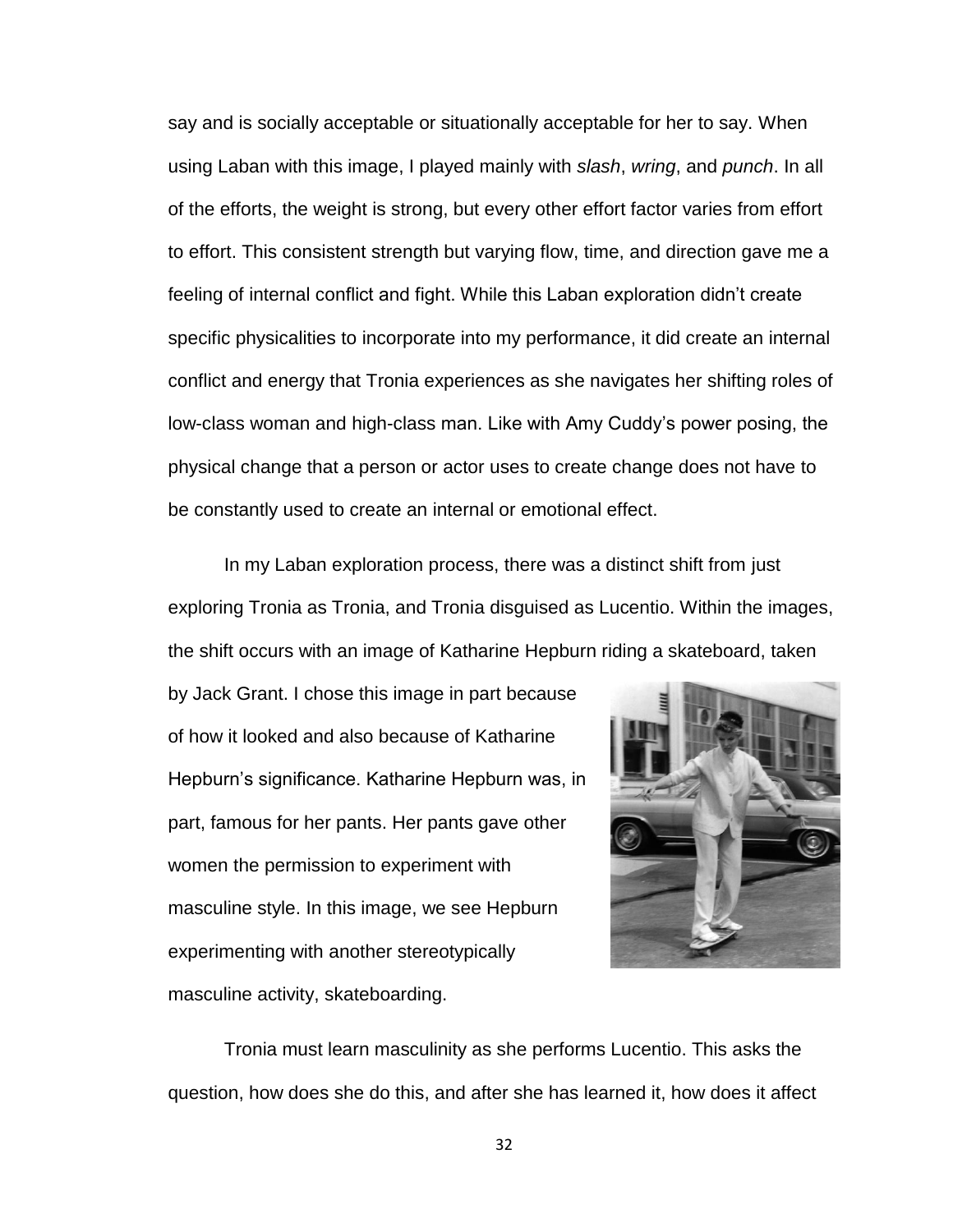her expression of self? The image itself communicates a sense of uncertainty, with Hepburn looking down at her feet, and joy, with the implied forward movement and newfound freedom. In exploring this image through Laban, I played with the efforts of *glide* and *flick*. Both of these efforts are light and free, but vary in their use of time and direction. I played with a slight hunch in the chest and shoulders but allowed the head to lead and look out. In addition, I had the impulse to use more open gestures initiating from the shoulders. One important discovery I made, is the regular switching of physicalities and impulses prompted by this image felt internally like "figuring it all out," it felt like a transitional period. This transitional period was Tronia learning how to perform as Lucentio, and how to perform as masculine, the same way Hepburn learned to skateboard and wear traditionally masculine clothing.

The next image I used was a picture of an unknown Drag King from the 1960s. I was first drawn to this image because it was the only image of a Drag King from the 1960s that I could find. I began looking for images of Drag Kings because of my work with a Drag King during rehearsal. In addition, because I am a self-identified queer performer, I like looking at and exploring non-traditional or stereotypically queer presentations of gender and performance. The art of the Drag



Queens has, in recent years, become more mainstream, yet Drag Kings are still in the shadows. Shows like *RuPaul's Drag Race* show Drag Queens of a high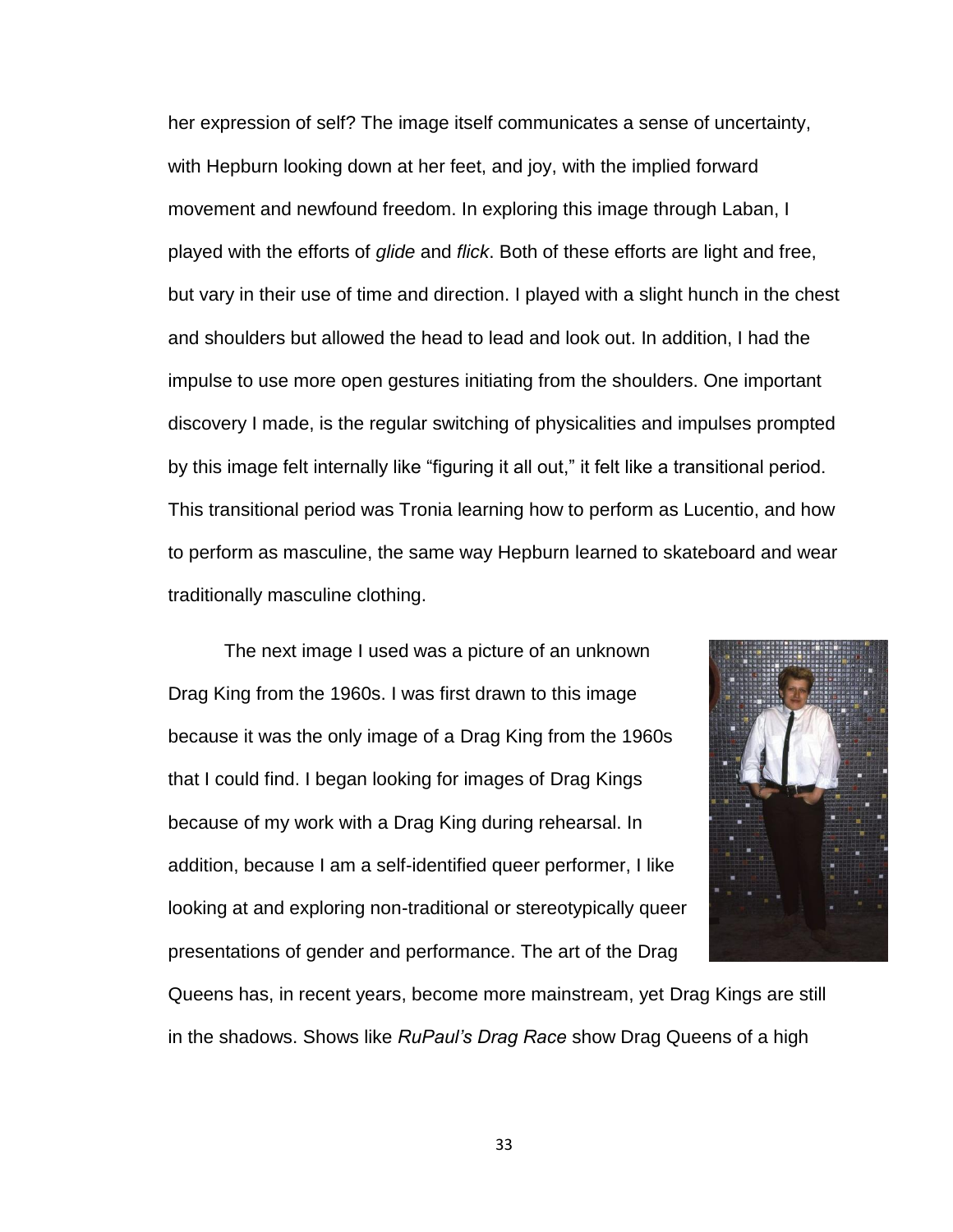caliber and polish. As the show has become more mainstream, Drag Queens have become more accepted, but Drag Kings have not had the same exposure.

Besides my own emotional connections to this image, I found that the nervous masculine energy resonated with me. Once Tronia adopts the role of Lucentio, her verse becomes extremely irregular, with 12 and even 14 syllable lines becoming expected for her, rather than the usual 10. This signifies Tronia trying to respond to this new physical stimulus and figure out how to exist with the possibility of being caught. In the same way, this Drag King, embodies the knowledge that they are not what they appear to be, but wish they were. He seems to be desperate for acceptance, because if he is not then, like Tronia, he could be hurt, beaten, or killed, for his male mask.

In this Laban exploration I played with *wring* and *press*. Both of these efforts are bound, sustained, and strong, but they vary in direction. This to me felt like a forcing of masculinity, something that has been habitual to me in my past presentations of masculinity, and it created a sense of anxiety and adrenaline within my body. But instead of being a destination for Tronia, this forced masculinity felt appropriate for Tronia's journey, at some point in Tronia's disguise, she is attempting to force the masculinity, but at the same time she's afraid and shrunken in, something that is not stereotypically masculine. This nontraditional masculinity led me to play with more forward shoulders and leading with the head. Combined with the imitation of the actor playing Lucentio, the crafting of masculinity starts to be informed from many different, not always stereotypical places, making the result less forced and more integrated.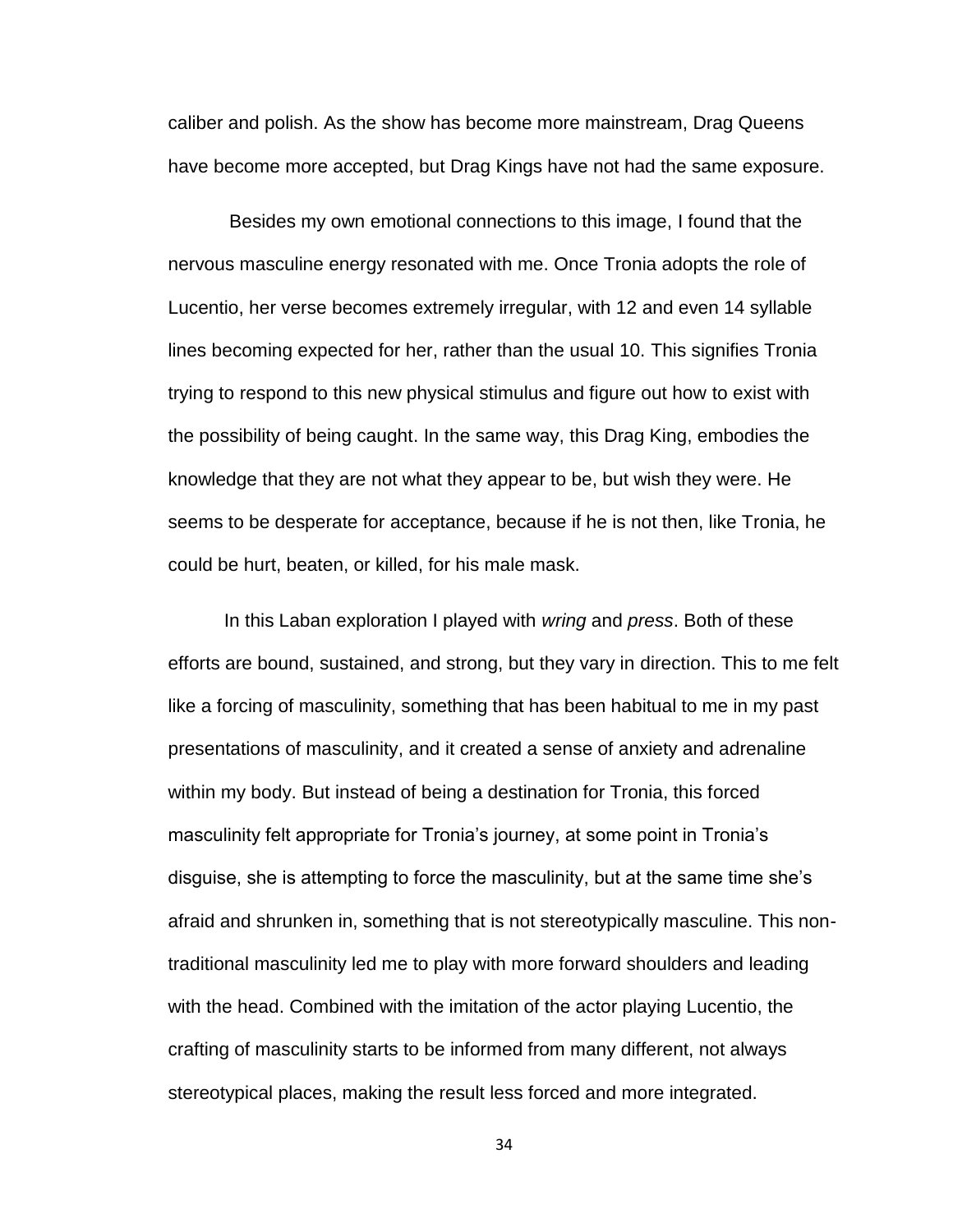As Tronia continues to disguise herself as Lucentio, she becomes more confident in her mask. The next image plays with an ownership and joy in

pretending to be a man, or a woman. This image of Divine the drag queen as Jackie Kennedy and Jon Waters as JFK from *Eat Your Makeup* by Jon Waters (1986) speaks



Queen of the Century (Souza 2015) and was daring and trendsetting even within the drag community (Souza 2015). In *Eat Your Makeup*, Divine portrays Jackie Kennedy after JFK died. The confidence, yet dissonance of Divine's presentation is evident in Tronia's ownership yet fallibility of Lucentio. Both portrayals are exciting and "wrong". The "wrongness" of these portrayals is what makes them joyous and looking at this image, I was inspired to explore joy and fearlessness.

With this image, I utilized the Laban efforts of *press*, *punch*, and *slash*. All of these efforts with strong and other than press are sustained. When exploring these efforts with this image, I felt angry joy and triumph. These effort explorations resulted in quick and semi-violent opening and closing of arms and a quick and strong moving forward. A surprise product of this exploration was the joy, the joy in being different and free.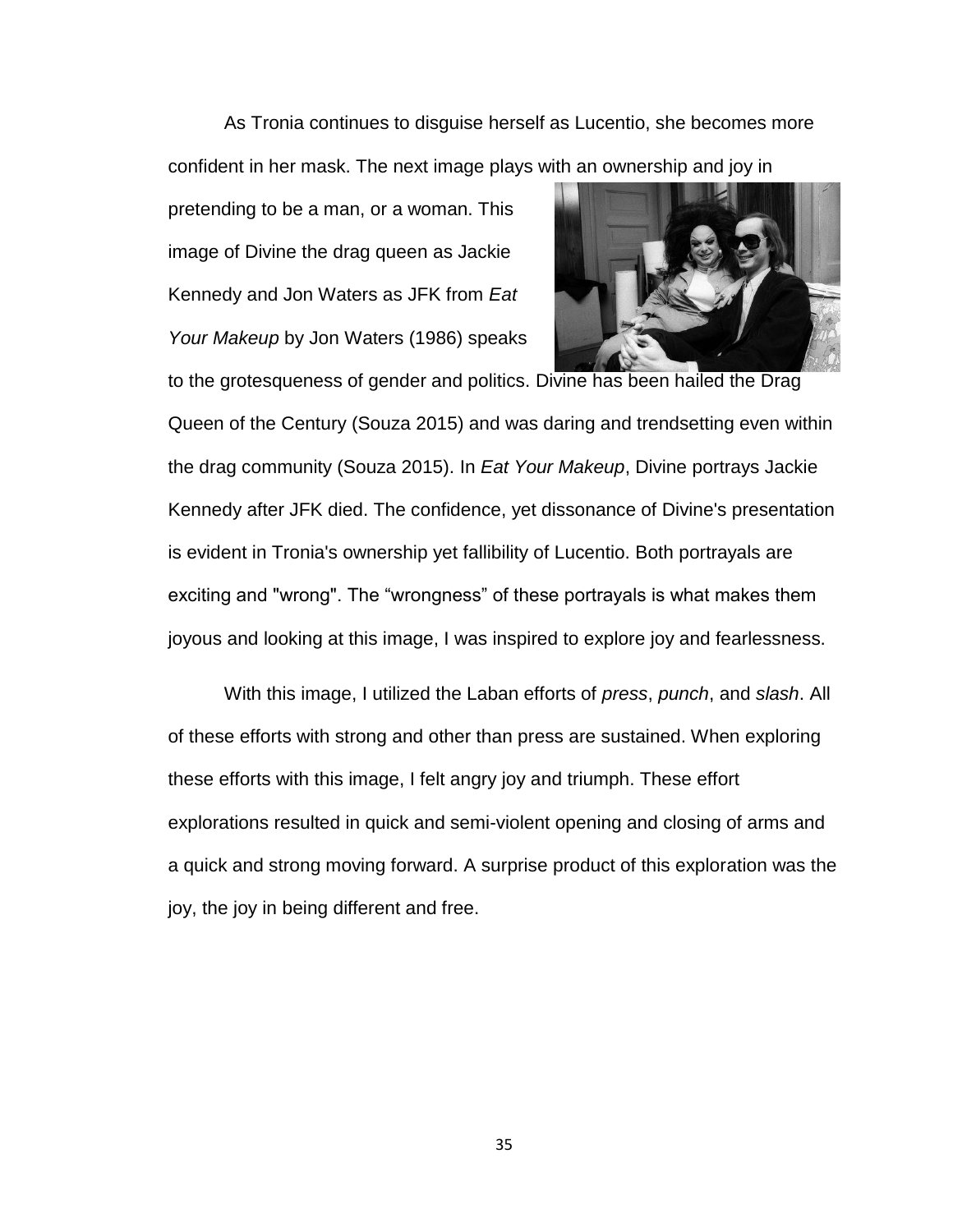The last image I worked with was a painting by Mati Klarwein entitled *Brazilian Angel.* This image is an integration of male and female and communicates harmony and relaxation. I chose this image because of the contrasting, yet integrating, male and female imagery. The feminine imagery is more realistic than the male



imagery. The yonic shape on the chest, and the facial features of the figure, are more naturalistic than the abstract phallic images to the side and the moustache. This to me, is relevant to Tronia's masculinity as a mask with it, at the same time, being a part of her. In this Laban exploration I played with *press* and *glide*. Both of these efforts are strong and that strength created a confidence in my exploration. Also both of these efforts are direct, and this directness continues to portray confidence, but the speed and flow vary between the two. This variation between sustained and quick and bound and free, coupled with the strength and directness created a sense of groundedness and confidence. When exploring, I found stillness that was broken by moments of strong and purposeful movement that varied from impulse to impulse. This combination of stillness and impulse resulted in an interesting combination of peace and energy. I think this unexpected combination is representational of where Tronia's expression ends in *The Taming of the Shrew.*

After Tronia has presented as a high-class male throughout the course of the play, she goes back to performing as a low-class female. As with power posing, she is still affected by her previous behavior. It's this melding and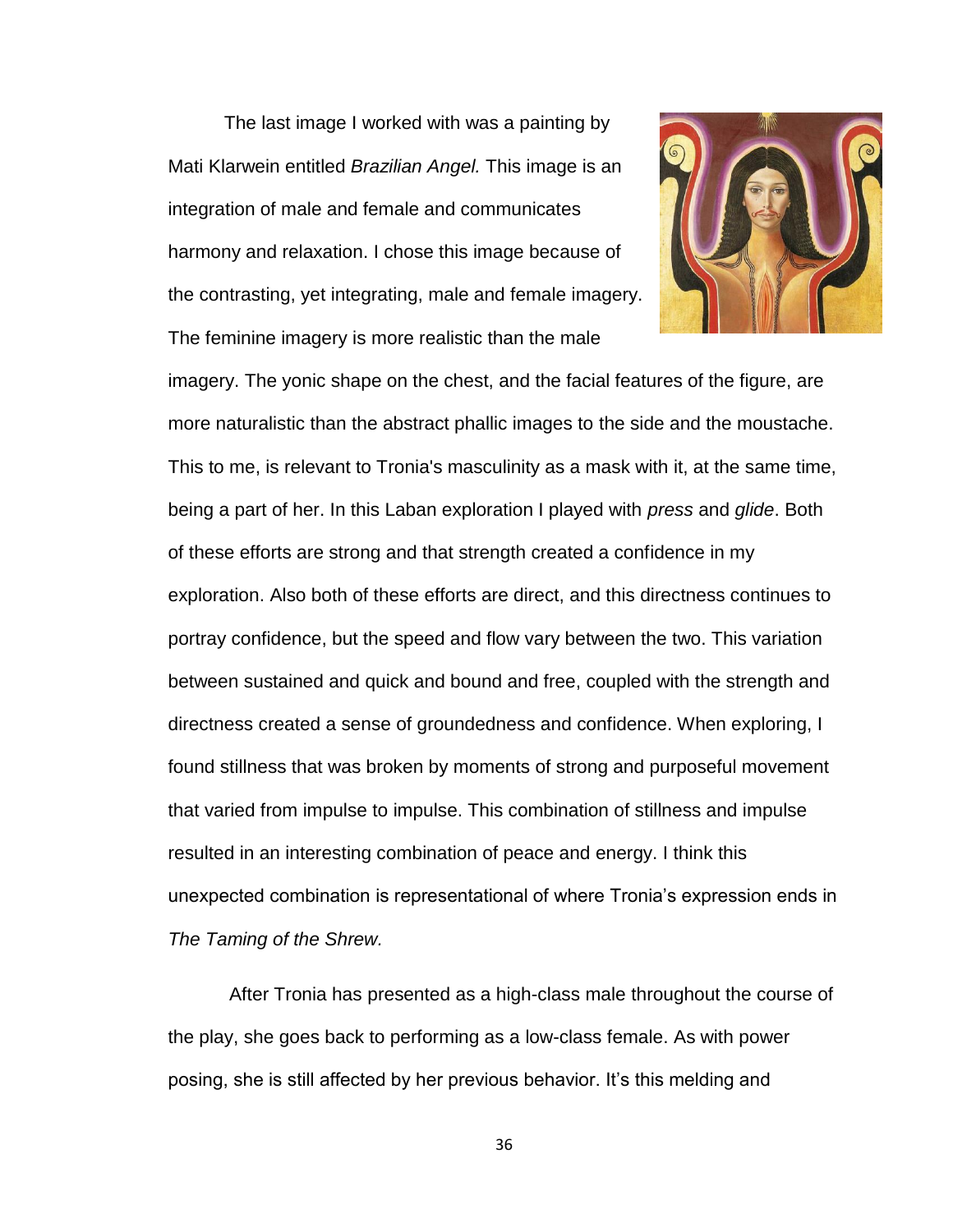influencing of physical behaviors on internal character life that brought depth to my final presentation of Tronia. Through the Laban work and my own understanding of how the body affects the mind, I chose to make Tronia a combination of her behaviors at the beginning of the play, and when she is performing as Lucentio. This combination created a whole new characterization and expression of the character of Tronia that came together at the end of the play once she drops the disguise.

While the Laban and image work most directly created physical impulses and internal response, in my exploration of Tronia, it also allowed me to make more supported vocal choices as well. The main vocal choice that was influenced by my Laban exploration came in my differentiation of Tronia as herself and Tronia in disguise as Lucentio. I made the choice for Tronia's non-disguised voice to be indirect, to portray the requirement of the time period for women to not be direct with their wants or thoughts. This indirectness is reflected in the text at the beginning of the play.

> Mi perdonato, gentle master mine. I am in all affected as yourself, Glad that you thus continue your resolve To suck the sweets of sweet philosophy. Only, good master, while we do admire This virtue and this moral discipline, Let's be no stoics nor no stocks, I pray, Balk logic with acquaintance that you have, practice rhetoric in your common talk; Music and poesy use to quicken you; The mathematics and the metaphysics' Fall to them as you find your stomach serves you. No profit grows where is no pleasure ta'en. In brief, sir, study what you most affect.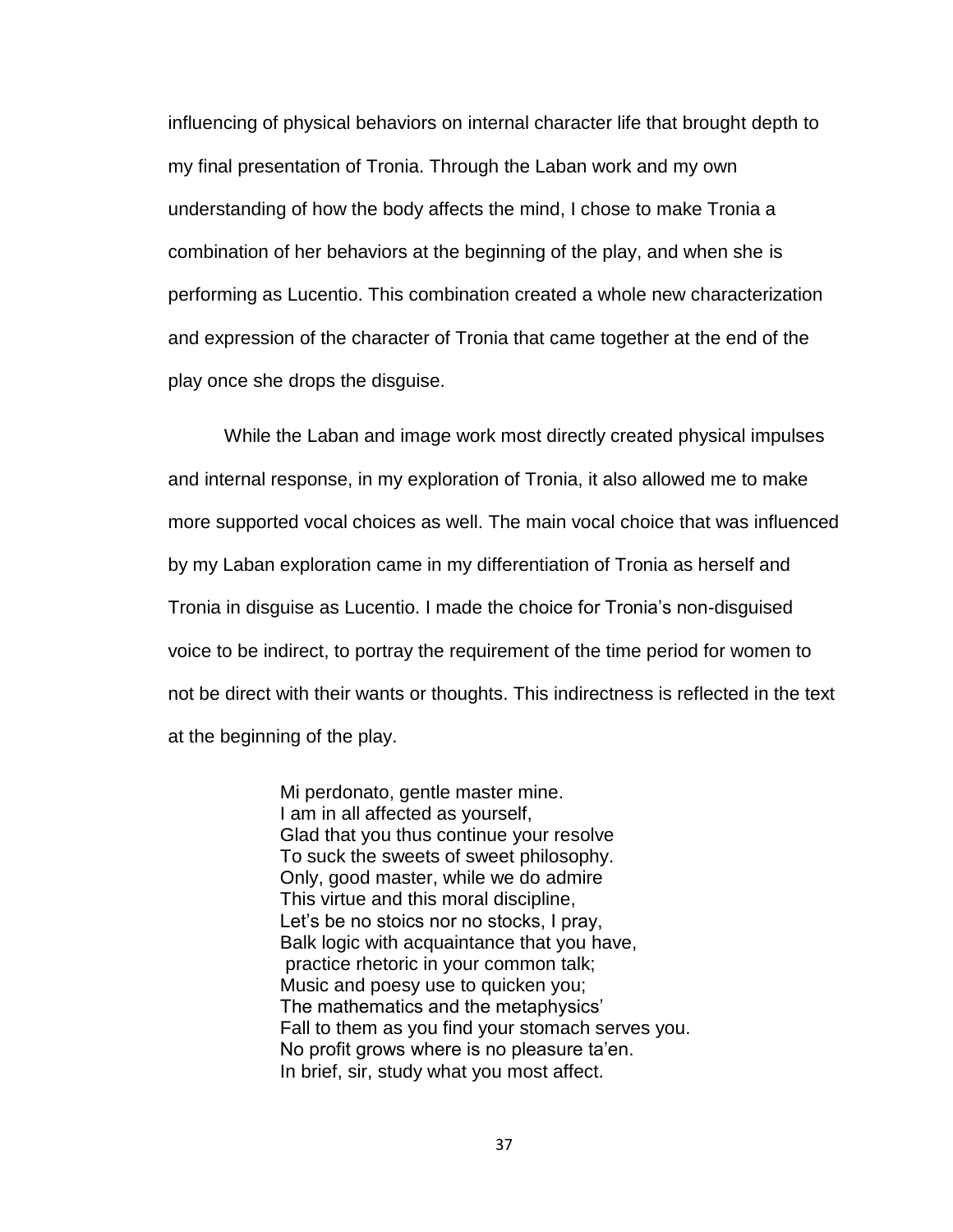This passage shows Tronia giving Lucentio advice and leading him to the conclusions she has made. However, her leading is gentle and conciliatory towards Lucentio, allowing her to portray both her status as a servant, and in the case of this specific production, as a woman. In addition, after my Laban exploration I found that Tronia presenting as a woman had a tendency towards indirectness. This indirectness translated itself into variation in pitch and a variation in speed of speech. This combination of pitch and speed variation combines to communicate regularly changing tactics and a smooth appealing nature.

As the process went on, I also incorporated breathiness into Tronia's voice. When crafting Tronia's in-disguise voice, I did not want to purposefully deepen my voice or "put on" the idea of a male voice. Instead I decided to focus on the directness that is traditionally masculine and translate it into the voice. When first working with this direct voice, it lacked pitch variation and speed variation, with the speed tending towards quicker. As the rehearsal process went on, I received notes that asked me to vary my pitch more. I worked on allowing more pitch variation and found that pitch variation occurred most naturally when Tronia was convincing someone or lying to someone. Overall, I did not change my voice drastically to portray Tronia in disguise. However, these small vocal changes created strong internal changes in me as the actor and the character. The quickness of Tronia's in-disguise speech created a feeling of nervousness but the lack of pitch variation created a feeling of purpose and action, while the lack of breathiness created a feeling of presence and power. This outside in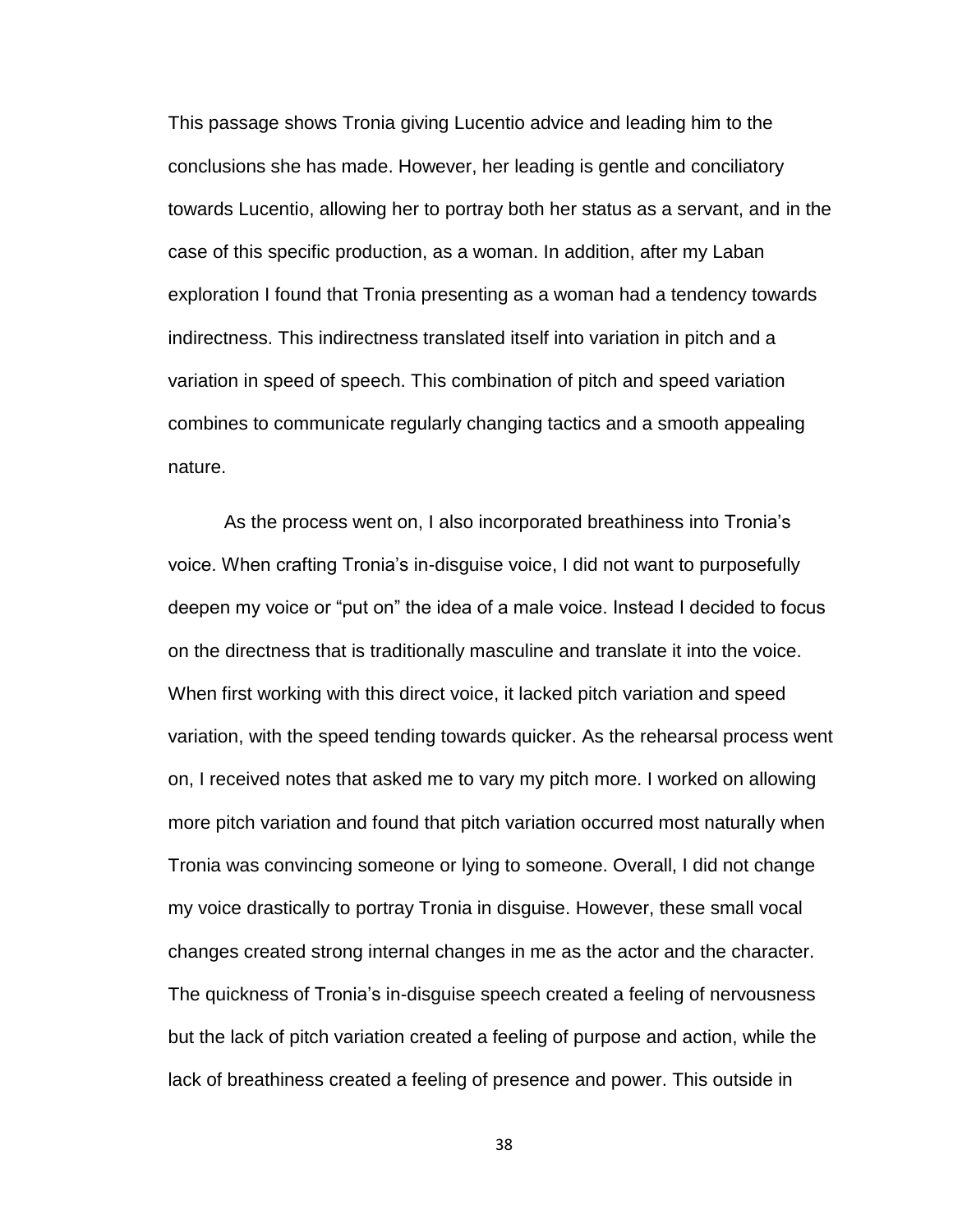approach to voice, influenced by my Laban exploration, created a more integrated emotional life to the character. Instead of a forced masculine or feminine presentation.

I used the idea that the body affects and changes the mind to explore and craft Tronia's internal journey throughout the play. This use of the body to create authentic internal experiences is something I believe strongly in. In my opinion, the fact that Tronia performs as a man so long, means that she must be affected by this change in her behavior. The same way non-actors are affected by powerposing or other physical changes. The body crafting the mind as well as identity has influenced both my process as an actor in all of my performances, and also influenced me in this specific crafting of Tronia.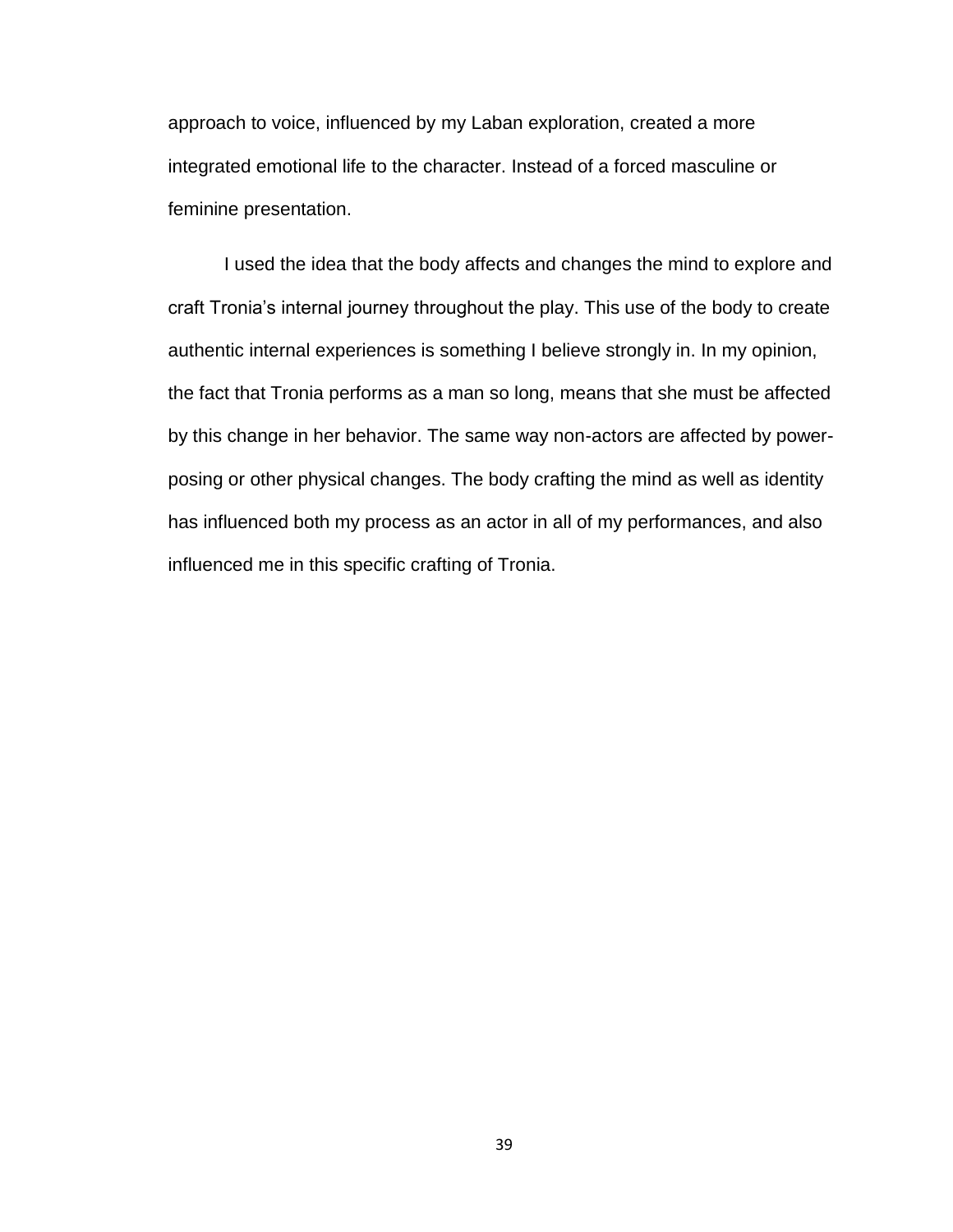## CHAPTER THREE: MIMICRY AND PHYSICAL BUILDING

When crafting most characters, the actor has the power to collaborate with the director and respond to their scene partner. However, the building of the character is mainly the responsibility of actor playing that character. In *The Taming of the Shrew*, Tronia must disguise herself as Lucentio and so the job of crafting the character of Tronia in disguise as Lucentio, must be influenced by the actor playing Lucentio. When beginning to mimic the actor of Lucentio I focused on where he carries his weight, the momentum and movement of his feet, and the sense of control throughout his body. In addition to mimicking the actor playing Lucentio, I built Tronia disguised as Lucentio by working with a Drag King to tackle some of the main identifiers of masculine physicality.

When beginning to observe the actor playing Lucentio in depth, I started by simply following him around the rehearsal space. As I followed him, I took note of the way he walked and moved. Specifically, I noticed a heavier weight in his feet and hips, and an easiness in the torso. Because of my experience with the Suzuki Method, I associate a strong base and an easy upper body with discipline and focus. While this association is more specific to the actor and not the character, it gave me a good starting place and understanding of weight and tension within the actor playing Lucentio's body and how I could create it in my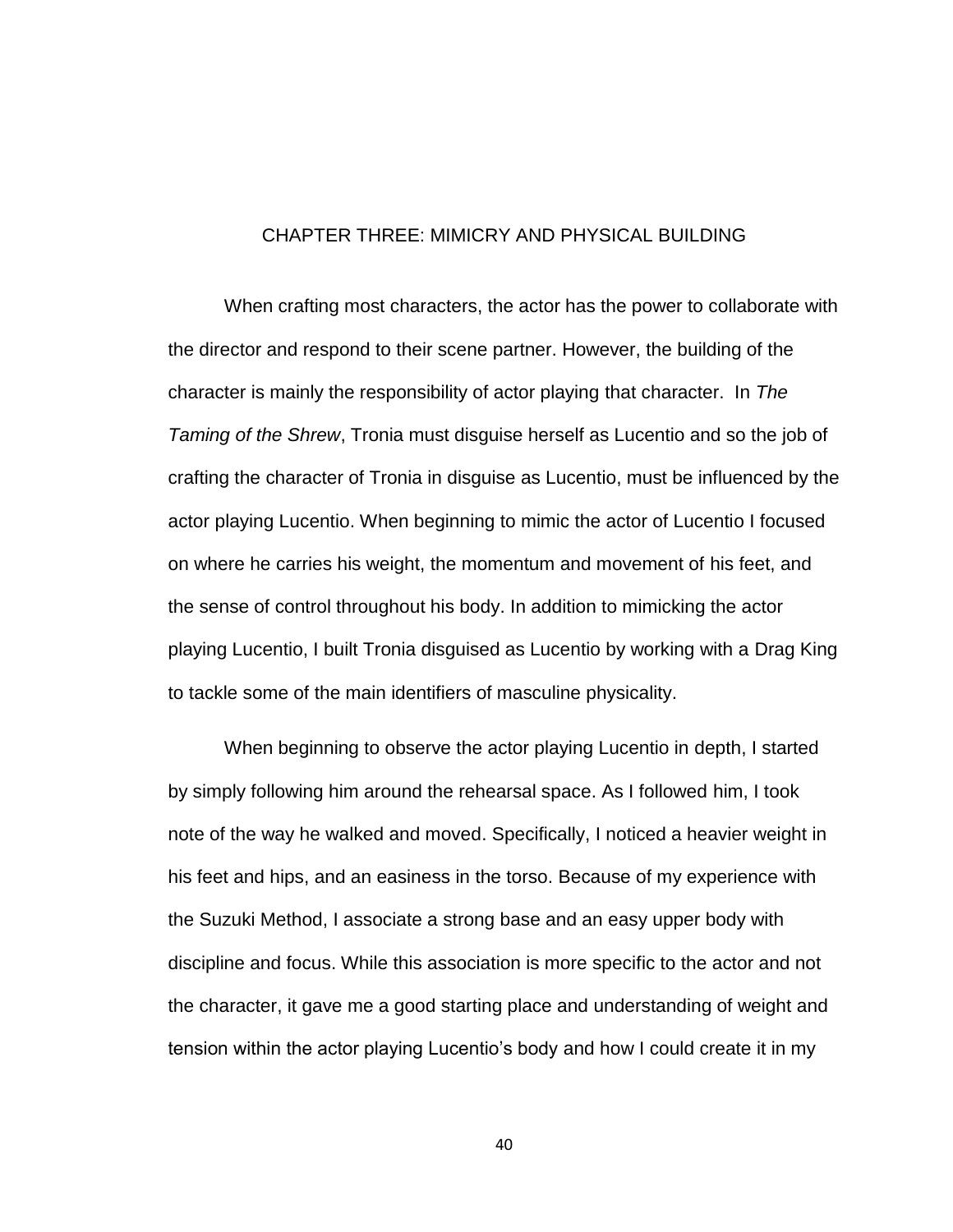own body. In addition to this Suzuki like quality, I noticed that the actor did not articulate all the way through the foot and ankles, and instead propelled himself using the heel of his foot. At the same time, he did not bang his feet into the ground, everything was very controlled. This control translated into some tension I observed in the actor playing Lucentio's feet and ankles and instead of the articulation happening through the feet and ankles, I observed more motion and ease in the knees.

Moving up in the body, I saw that the actor's hips were in what I would consider a neutral position, not pushed forward or back, and they did not move from side to side or significantly forward when the actor walked. This lack of movement in the hips is typical of many men and could signify a holding in the hips. However, because the actor playing Lucentio showed an ease in the movement of his legs from the hips, I feel as though this lack of movement in the hips can be more connected to control than tension, although some tension may be present.

Moving up in the body, the actor playing Lucentio's chest was in a stereotypically neutral position, not pushed forward or back. But instead of communicating control, the chest had a sense of ease to it. The chest felt supported by the control of the lower body. When the actor playing Lucentio was walking, I also observed the movement of his arms. The arms moved slightly but not in any exaggerated way, and the swing of the arms came from the shoulder, as opposed to the elbow. The shoulders were back and open, but again felt at ease and not forced into place. The head I observed to be released up and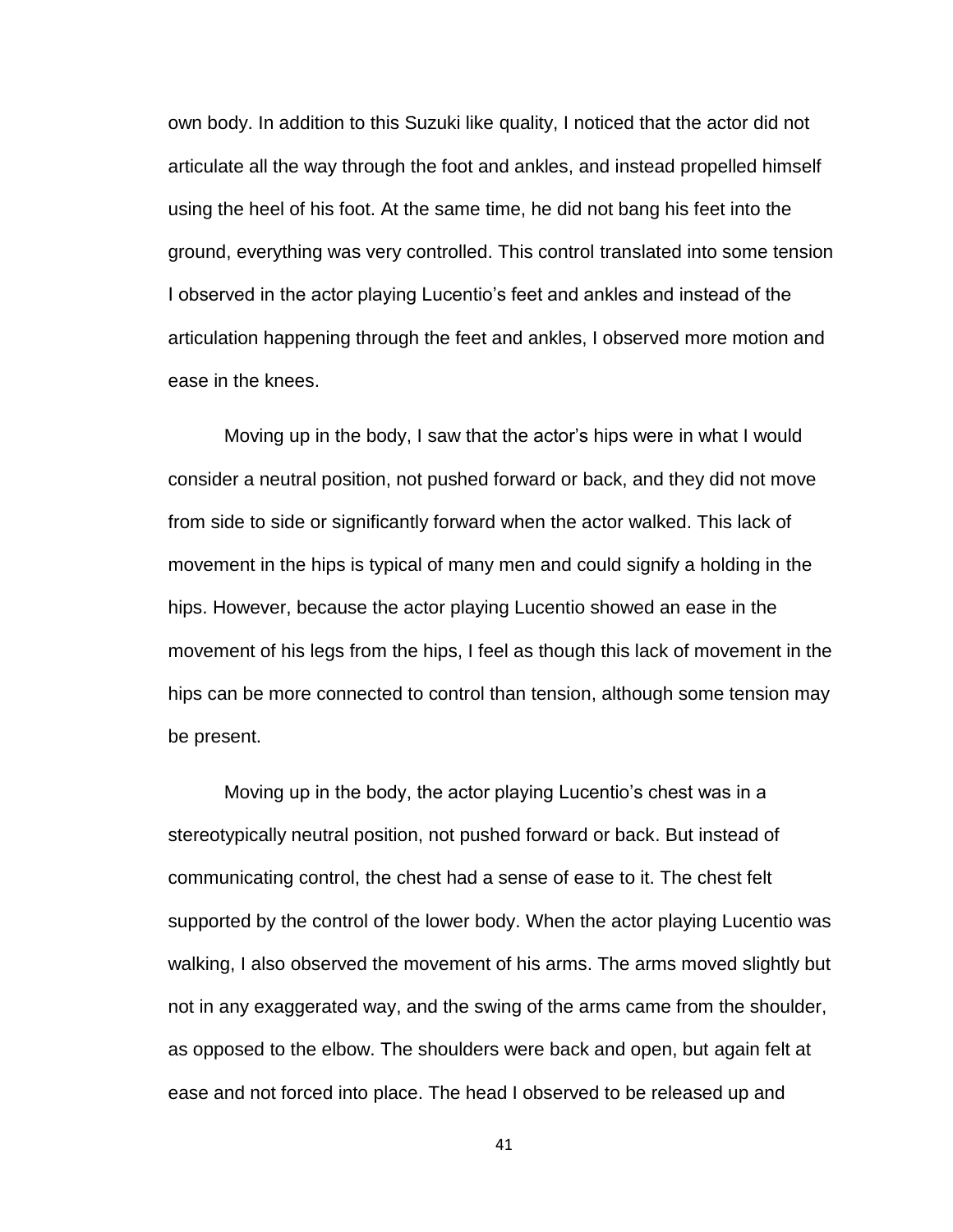forward from the atlas and have an easy but small consistent movement to it. Overall, my impression of the actor playing Lucentio's physicality was that he was highly controlled and forward in the lower body, with some tension in the feet and ankles. The upper body is far more relaxed than the lower body but still controlled. This is evident in the ease but isolated movement of the arms, initiating from the shoulders. An important aspect of this observation to note is that I never touched or spoke with the actor playing Lucentio about how his body felt when in motion. My observation was purely visual. Because of this it is entirely possible that my understanding of the actor's body is not the same as the reality, however my understanding, regardless of truth, is helpful in my mimicry and recreation within my own body.

In addition to observing the actor playing Lucentio's body, I also observed his voice. The first thing I noticed about the actor playing Lucentio's voice was that it was at a slightly higher pitch than considered neutral for a male. The voice also mainly resonated in the mask, the mask is the nasal and sinus resonator. In addition to the mask I noticed some throat resonance especially present on lower pitches. The actor's changes in pitch were also often accompanied by scooping, as opposed to sudden switching in pitch. I noticed a slight breathiness that was used on more important or stressed words. In the context of Shakespeare, this was especially evident in the use of iambic pentameter. Because *The Taming of the Shrew* is written in iambic pentameter and because iambic pentamer denotes stressed and unstressed syllables, I can use iambic pentameter to decide when to implement a slightly breathy quality in my imitation. In addition to these general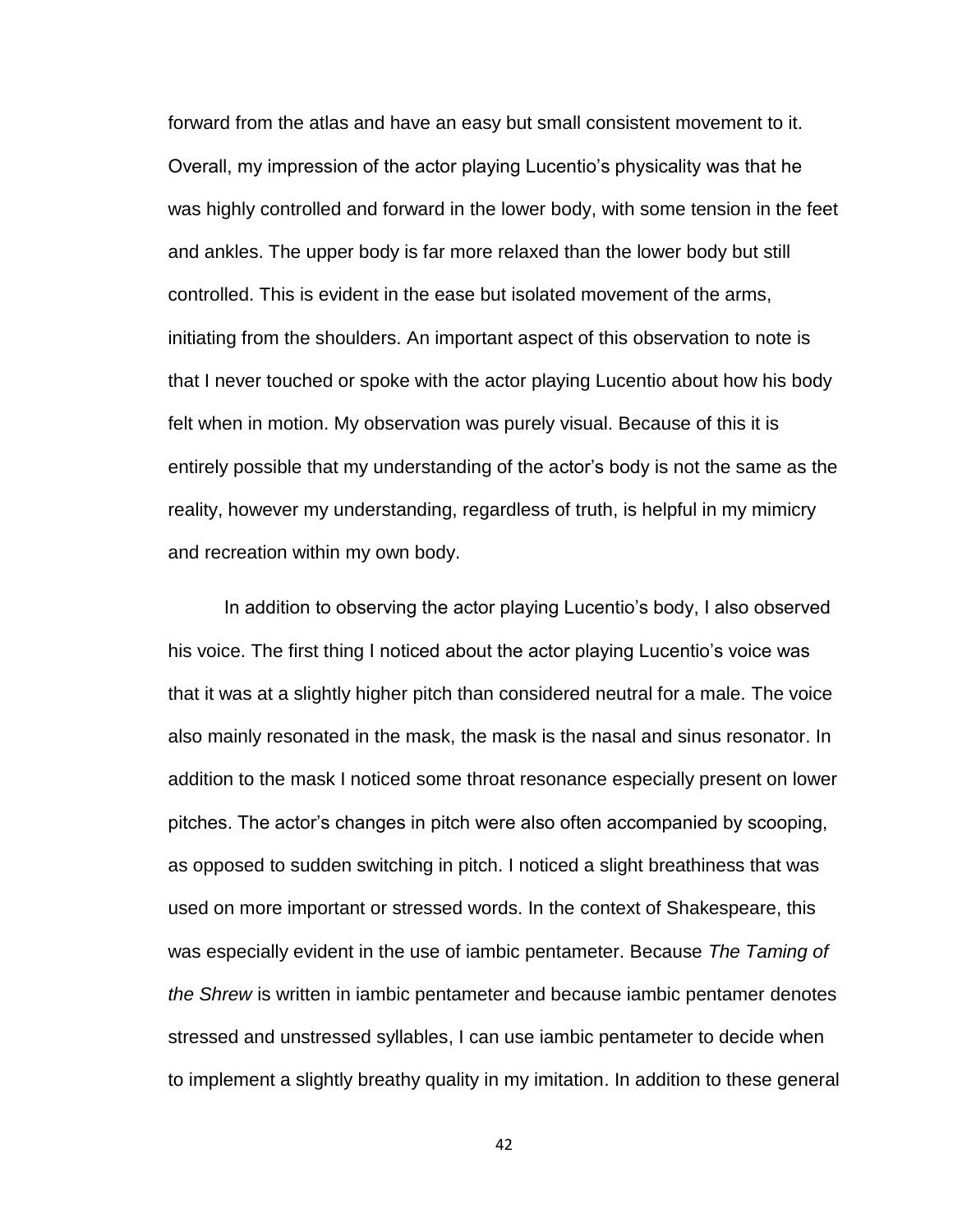vocal qualities, I also observed the actor playing Lucentio stressing *tʃ* and *dʒ* sounds, and there was some extra attention on the *t* sound, making it dentalized around half of the time.

From my observations I started working with a very controlled forward facing lower body, with special attention put on the ankles and feet, and allowing the legs to swing beneath the hips. I held tension in my feet and ankles, making them maintain tension and control when lifted from the floor and when not bearing weight. This way of moving with control in the ankles reminded me of military walking and that image helped me maintain the tension in the lower body and a supported ease in the upper body. In implementing my vocal observations, I did not change as significantly. Because the actor playing Lucentio is male and I am female, the imitating of his voice became much more difficult. Because I did not want to force masculinity or craft a voice that felt purposefully disguised, I instead focused on a couple general qualities of the actor's voice that I had learned. I practiced slight mask resonance and purposefully stressed words, especially when using the *t* sound. I also made the choice to incorporate the directness from his physicality into his voice. This choice was appropriate because I had been using breathiness in my portrayal of Tronia as Tronia, and dropping that breathiness for Tronia as Lucentio helped me portray a more direct stereotypically masculine character. While I did observe the actor playing Lucentio using breathiness occasionally, I think I made a smart choice in not using that in my portrayal of Tronia as Lucentio, because it makes my differentiation of Tronia in and out of disguise stronger.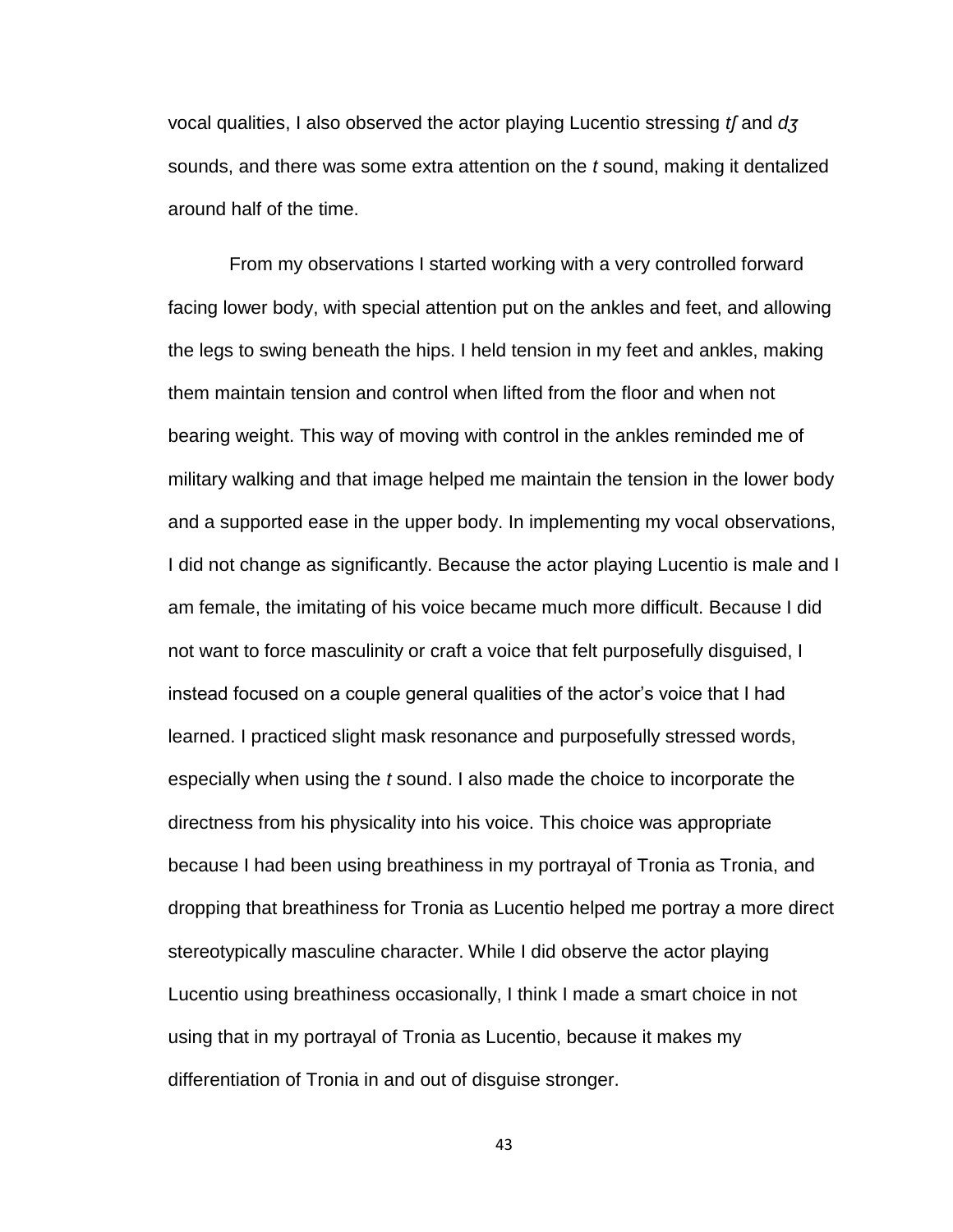After observing and mimicking the actor playing Lucentio and rehearsing with these observations in mind, I video called with a Drag King to learn more about how to craft masculinity. Working with the Drag King, we talked first about the work I had done so far and what type of man Lucentio is and therefore what type of man I would craft. The Drag King laid out some stereotypical markers of masculinity that I could use such as pushed back shoulders, a wider stance, and hips moved forward. While these markers of masculinity would help me portray masculinity to the audience, they fell into a habit I have of forcing masculinity and using strong stereotypes. Instead of using these markers I wanted to craft my masculinity in a non-habitual, less stereotypical way. In addition, I wanted to first craft a character that just happens to be masculine, as opposed to simply presenting masculinity. This returns to my idea, inspired by Goffman and Butler, that Tronia's performance of self is not either true or false, but instead an honest expression of self in the given situation.

Moving on from the more stereotypical aspects of masculinity, the Drag King and I started to break down what type of man Lucentio is and therefore what type of man I needed to craft. We looked at Lucentio's love of learning and scholarship, evidenced by this passage:

And therefore, Tronia, for the time I study, Virtue, and that part of philosophy Will I apply that treats of happiness By virtue specially to be achieved. Tell me thy mind, for I have Pisa left And am to Padua come, as he that leaves A shallow plash to plunge him in the deep And with satiety seeks to quench his thirst (4).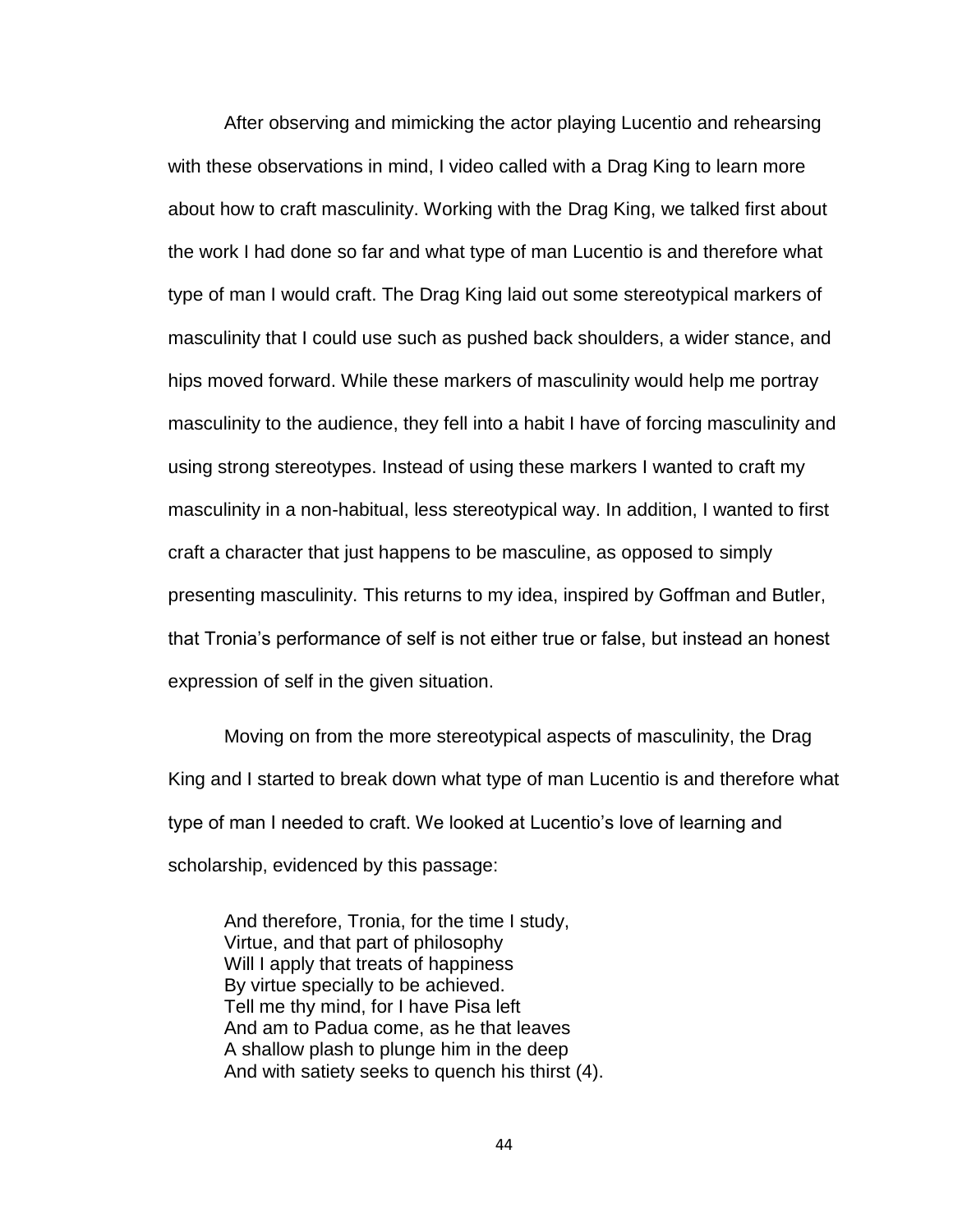Here, Lucentio uses colorful and powerful language such as, "seeks to quench" and "by virtue specially to be achieved" in reference to his studies and his passion for learning. The language that Lucentio uses also creates the impression of a learned person and the iambic pentameter in this monologue is regular, 10 syllables in each line, which shows Lucentio in a confident and stable state. Once it had been established that Lucentio was a more brain motivated and scholarly character, before his love for Bianca that is, we started playing with how to portray that in the body.

I started moving by leading from the head and finding different ways to allow this leading to affect the rest of my body. Playing with leading from the head and really isolating the head and the neck created a feeling of lack of power and defensiveness. When the chest was allowed to be affected as well, the chest opened up and conveyed a more earnest and eager character.

After collaborating with the Drag King, I started working on crafting masculinity in a new way. Specifically, I started dealing with props that would help change the way I felt in my own body. The props suggested to me were a binder for my chest, a sock to simulate a penis, and baggy pants to get me used to a more masculine silhouette and ease of movement in my lower body. While I started incorporating the masculine physicality enhancers, I was surprised by how uncomfortable and upsetting the process was to me. I started experimenting with the props mainly in the form of a sports bra. I was unwilling to use ACE bandages due to their reputation as an extremely dangerous way to bind due to the possibility of scarring and I didn't ask for a legitimate binder. The sports bra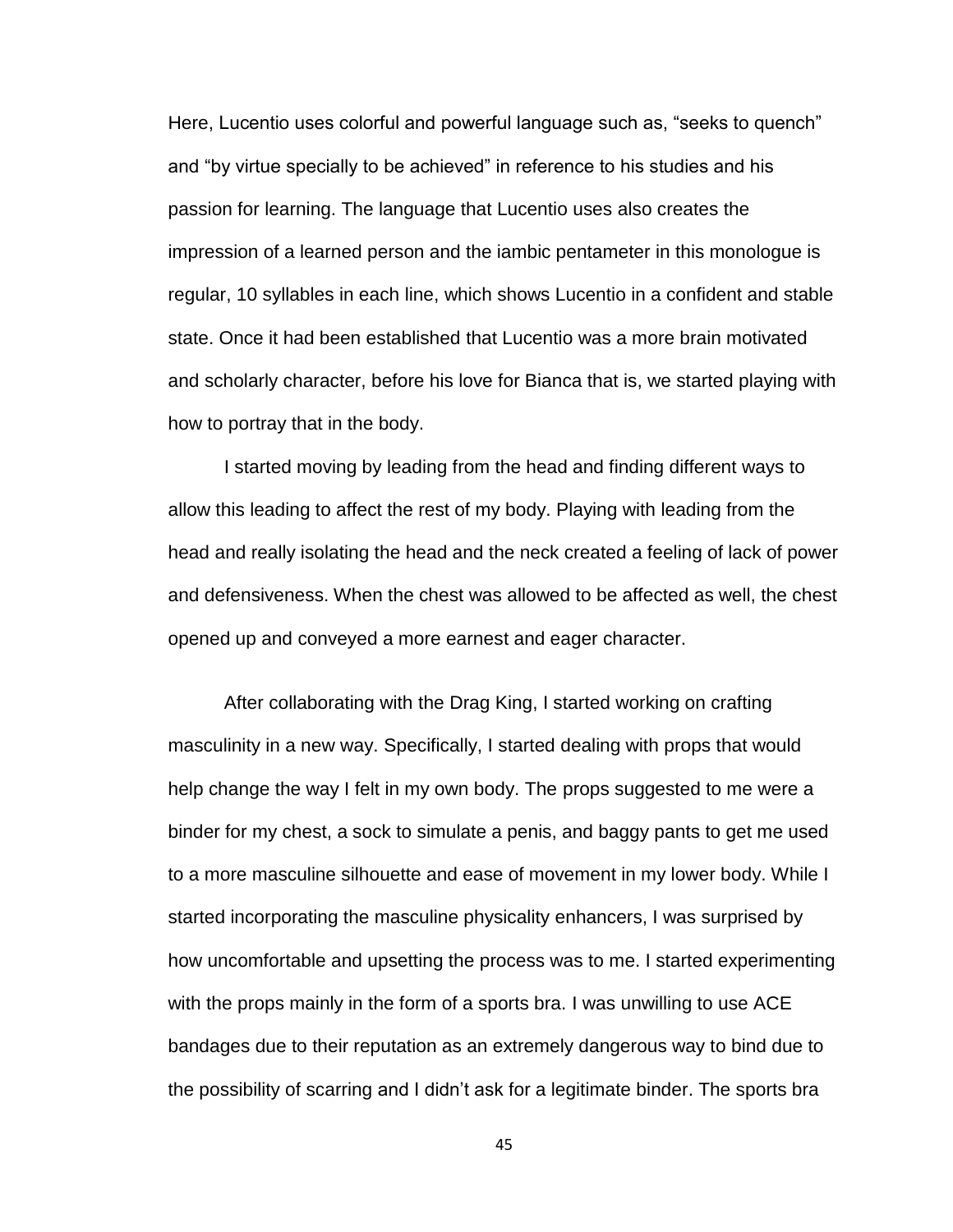didn't create a change in my thinking or a significant change in my body. I think this is because I wear a sports bra on a regular basis and therefore the added stimulus didn't create a new experience.

When I did not feel as though wearing a sports bra was effective, I tried going without a bra all together. I decided to do this to try and feel the freedom that a male person feels around their chest. As a female who has been wearing a bra for about half of my life, I don't think about how it feels on my body or how it affects my movement and presentation and so I wanted to see how it felt to present masculinity without the hindrance of a bra. The first thing I noticed was that I became far more aware of my breasts. I was aware of how they moved when I moved and how visible they were to other people. This increased awareness gave me an impulse to lean forward and use a more concave posture. I interpreted this as my body trying to hide my breasts from other's view. This impulse made sense with my role of Tronia in disguise given Tronia's fear that she may be discovered at any moment. Throughout the rehearsal process I regularly received the note to find moments where Tronia's disguise could slip and to increase the sense of urgency concerning being caught by the other characters. I thought the impulse to hide my breasts would help instill this urgency in my body and create more opportunities for the mask to naturally drop. However, I believed that not wearing a bra for the performance would not be practical and I didn't continue to explore this option.

I did not discuss my discoveries with my director or try to work with her on my frustrations. On one hand, I was scared I would get in trouble and that my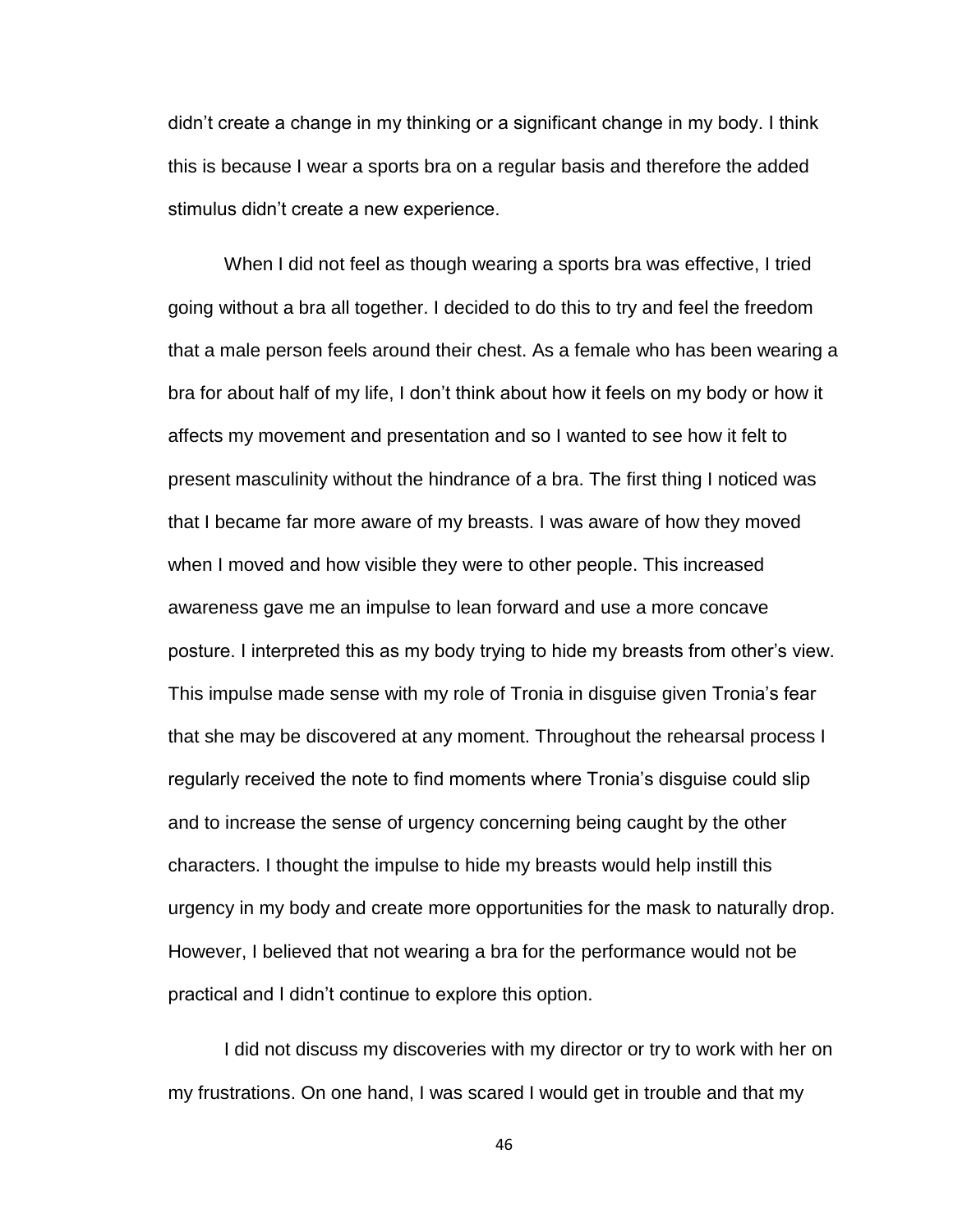discomfort would be called an excuse or selfish. On the other hand I think I was also scared that, when I shared my fears, I would actually have to confront the binder and wear it, I wouldn't be able to avoid it anymore. I never actually bound my chest as was asked of me by my director and instead of discussing my concerns about binding with my director, I just avoided the problem.

In addition to binding my chest, the Drag King and my director both suggested I use a sock in my pants to simulate a penis. This added stimulus would hopefully give me more insight into the male body and help me craft a more realistic presentation of masculinity. Working with the sock in my pants did create a new experience and was an interesting stimulus in my initial exploration. When using the sock, I walked wider and stood wider. But in my brief exploration with the sock, about three rehearsals, I found the sock to be distracting as I was constantly readjusting it. One thing to note about this distraction is that I didn't work hard to overcome it. I allowed the distraction to affect me so that I wouldn't have to continue working with the sock, I used it as an excuse. As with the binding I did not talk to my director about my brief exploration and did not work with her towards more discoveries within the discomfort.

Looking back on the process, I recognize how my personal journey mirrored Tronia's journey. Or how I could have used my own discomfort as physical stimulus to inspire Tronia. Tronia was going through discomfort just like me when adopting her Lucentio disguise. However, Tronia did not have the option to avoid the problem. I have been viewing and arguing for Tronia in disguise as being a true expression of Tronia, not something separate, yet I was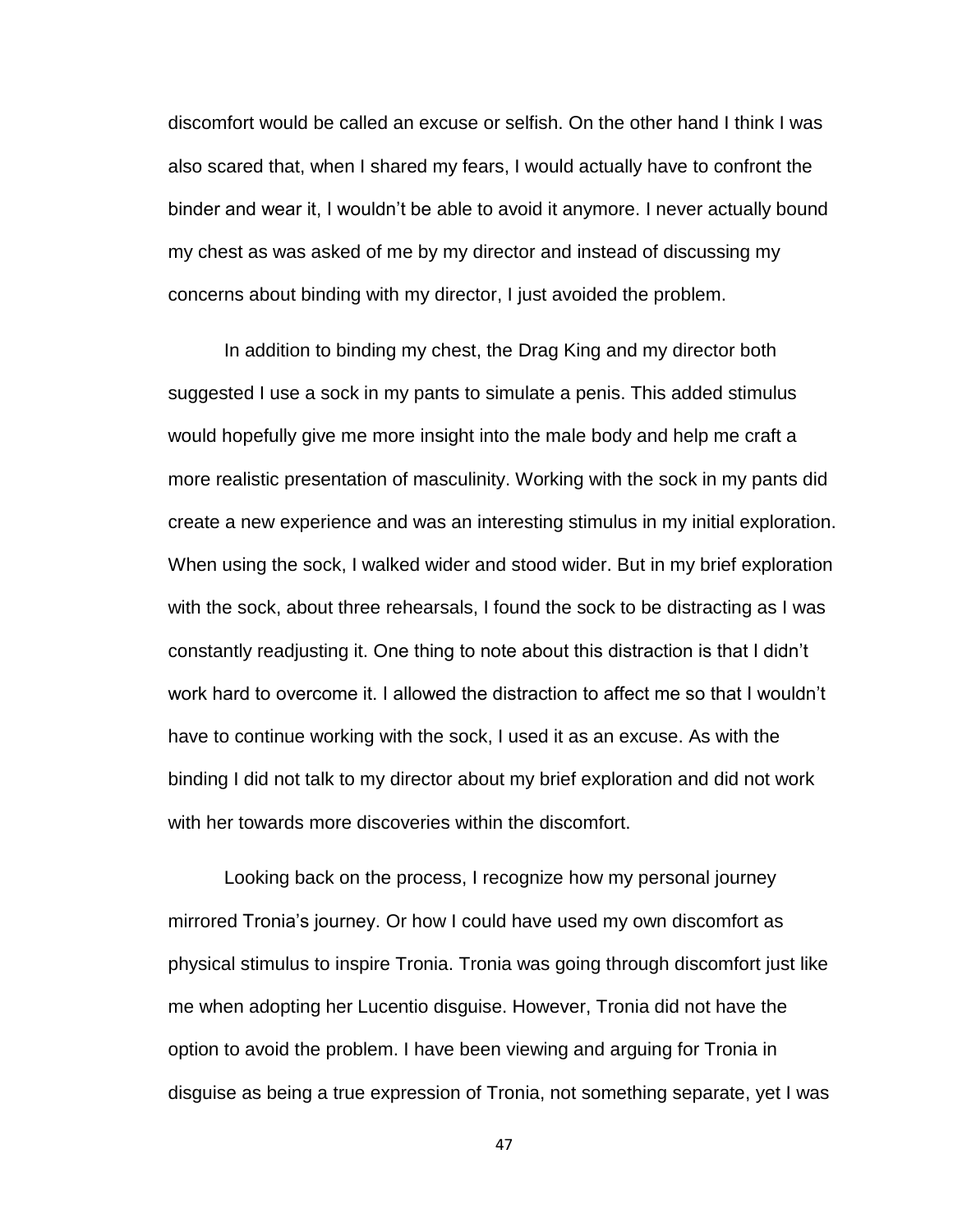trying to distance myself from binding and make it not "my fault" or "my problem" when I could've used it to inform Tronia's journey. Part of my discomfort and stress came from the stimulus, and another stressor came from my fear that I was not performing up to my director's expectations.

This stress and discomfort that came from altering myself physically continued throughout the process until it came to a fairly emotional point during the dress rehearsals. I had been given an ACE bandage to bind with and was incredibly uncomfortable binding with that. I told costume personnel that I was not comfortable binding with ACE bandages but that I brought my sports bra. I was instructed to wear the sport bra for first dress and that we'd change based on notes from the director.

The first day of dress rehearsal I personally received no notes concerning my chest and was not made aware of any notes during the next day's dress rehearsal. However, after the rehearsal I was given a note by the dramaturg that brought me back to my discomfort in a new way that I could not ignore. I asked the dramaturg about a note concerning my urgency and the disguise dropping and she responded saying "I honestly didn't notice, because I was so distracted by you being unbound." This comment caught me off-guard and made me so emotional and ashamed. I felt attacked and immediately became withdrawn and defensive. This note was the worst moment of my process in crafting Tronia. I had very consciously been trying to present Tronia as masculine. I had used the mimicry work, the work with the drag queen, and my own physical exploration to create Tronia as Lucentio. The fact that this work didn't seem to be paying off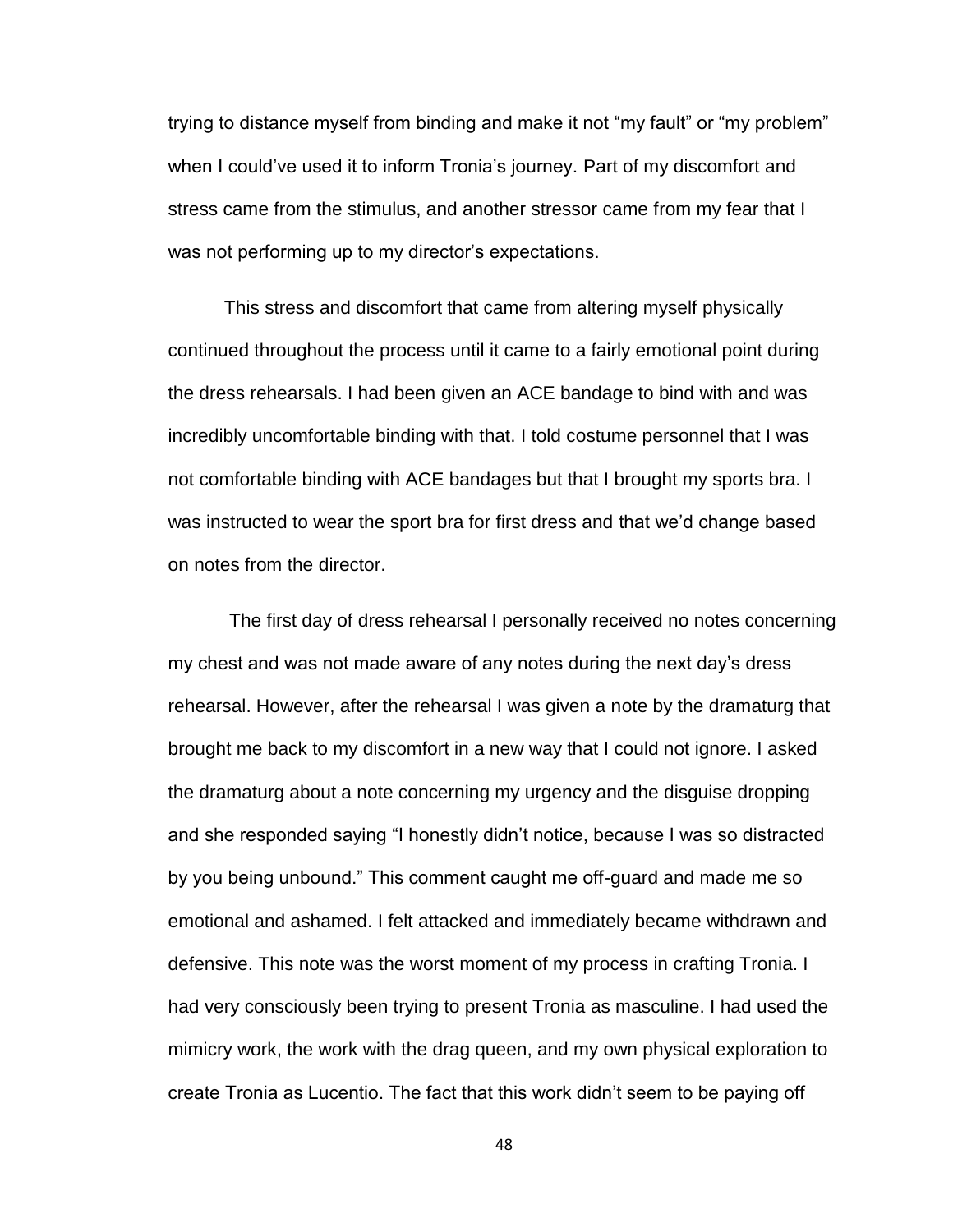was frustrating and emotional. In addition to binding, I was asked to use a sock in my pants, however, this idea was abandoned because members of the production team thought that it was too evident and distracting.

The day after I received the note concerning my binding from the dramaturg, I spoke with the costume shop more in-depth about my discomfort with ace bandages and the request that I not use a sports bra. The costume shop gave me emotional support and worked on finding me an alternative. Eventually the costume shop found that one of their costume crew members had a binder of her own that would fit me, and that is what I used during the run of the show. In the moment, I was frustrated that a student had to give their personal binder for the performance. I felt as though I should have been provided with more than ACE bandages from the beginning of the process.

Even though I had not taken ownership of my journey and asked for an alternate binder, I was frustrated with the situation. Working with the binder I felt more comfortable than I was with the idea of the ACE bandages, however, I was still filled with emotional discomfort. My emotional distress continued while wearing the binder for a couple of days. I felt as though all of the stress and discomfort I had been feeling during the rehearsal was thrust to the forefront of my focus. Because I had a physical barrier on my body, I think my mind forced me to respond to the stimulus emotionally, instead of just avoiding the problem. The result was a more acute emotional discomfort than I had experienced throughout rehearsal.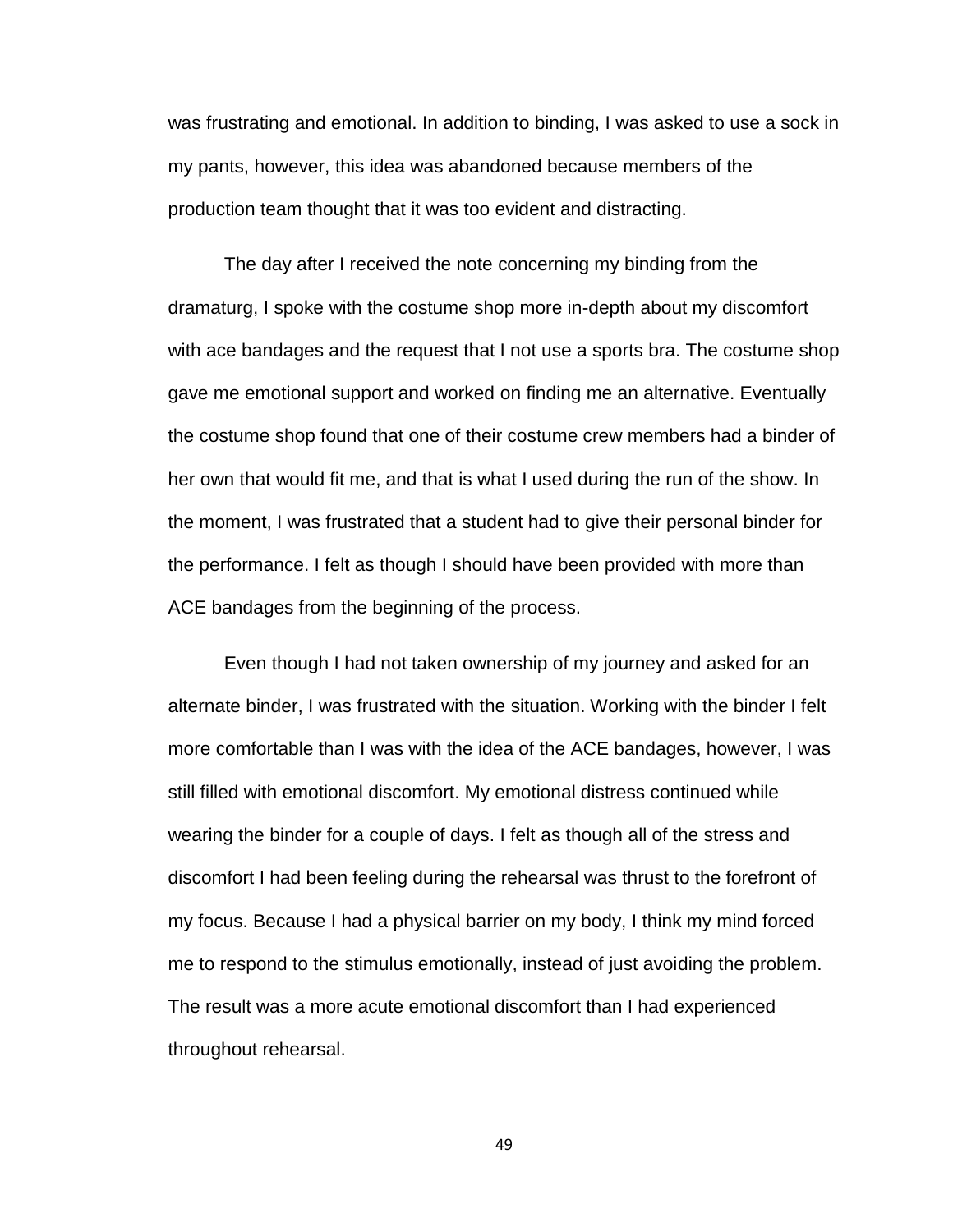My discomfort waned after a couple of wears of the binder and I accepted it as a part of my costume. Once I accepted it I was able to grow and progress as Tronia. There was still the physical stimulus of the binder, but once I accepted it as a part of my costume I know longer felt frozen by discomfort. I instead listened to how my body reacted to the binder and how that affected my emotions. Sometimes my body felt tight and closed off and so I wanted to close myself off to people around me, I found this feeling was most present when Tronia's disguise was in danger of dropping. Other times the binder made my body feel secure and muscular. This translated into a more open and playful Tronia, such as when Tronia is convincing the Merchant to work with her. These different impulses that were brought on by the physical binder show how the physical shaped my internal impulses and by extension Tronia's character.

The biggest issue with my discomfort and feelings concerning binding was not the fact that I had these feelings, it was the fact that I did not discuss my discomfort with my director, stage manager, or costume designer and I did not try to use the discomfort to grow my performance. If I had spoken with my director about my concerns with adopting masculine physical markers, like the binder, we could've approached it more collaboratively. Gender and gender identity is an emotional topic and looking back on the process, I wish we as a creative team had viewed it that way from the start. I think going into the process no one anticipated me having such a strong reaction to being asked to bind and the actual binding. I certainly didn't anticipate this masculine marker to throw me off so much but it can be a lesson for the future. Actors are asked to engage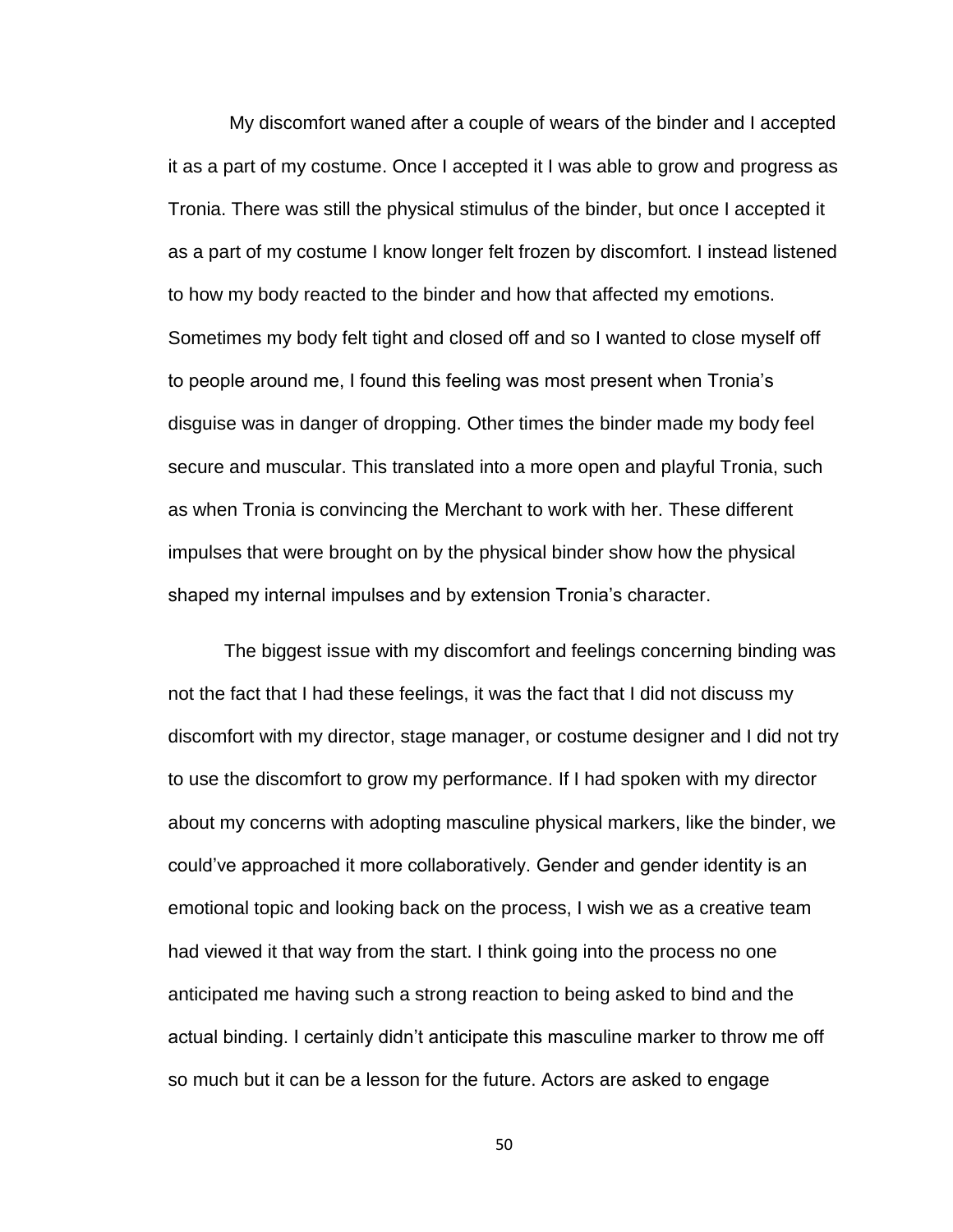emotionally with the material. With that in mind, playing another gender should be approached with the same care and safety as theatrical fight and intimacy work so that the actor feels safe to emotionally explore a not-so-safe world. If I were to advise another production that needed gender swapping, I would suggest more table work concerning gender. I would suggest that the actor have the opportunity to express where their comfort level is, so that they and the production team were prepared if the actor needed to push beyond that comfort zone.

If I could do it over, I would not avoid my discomfort and the possibility of conflict and instead discuss my concerns with those in power. I also would've tried to use my own discomfort to better understand Tronia's feelings when in disguise. I am unsure why I experienced such an intense reaction to binding. I think it may have to do with my involvement and protection for the transgender community. I associate binding with a transgender person's way to present, look or behave, in a way that eases emotional discomfort or allows an individual to pass as the gender they identify with. While I know people bind for many reasons, the idea of binding for a play did not feel like a good enough reason to appropriate this culture. In addition, I think the binding created an awareness of my own body that made me uncomfortable. Some association in my brain told me that if I was skinny enough, I wouldn't need to bind because I would look more traditionally androgynous. I am unsure if these are the only factors that created the discomfort but I think they are strong contributing factors.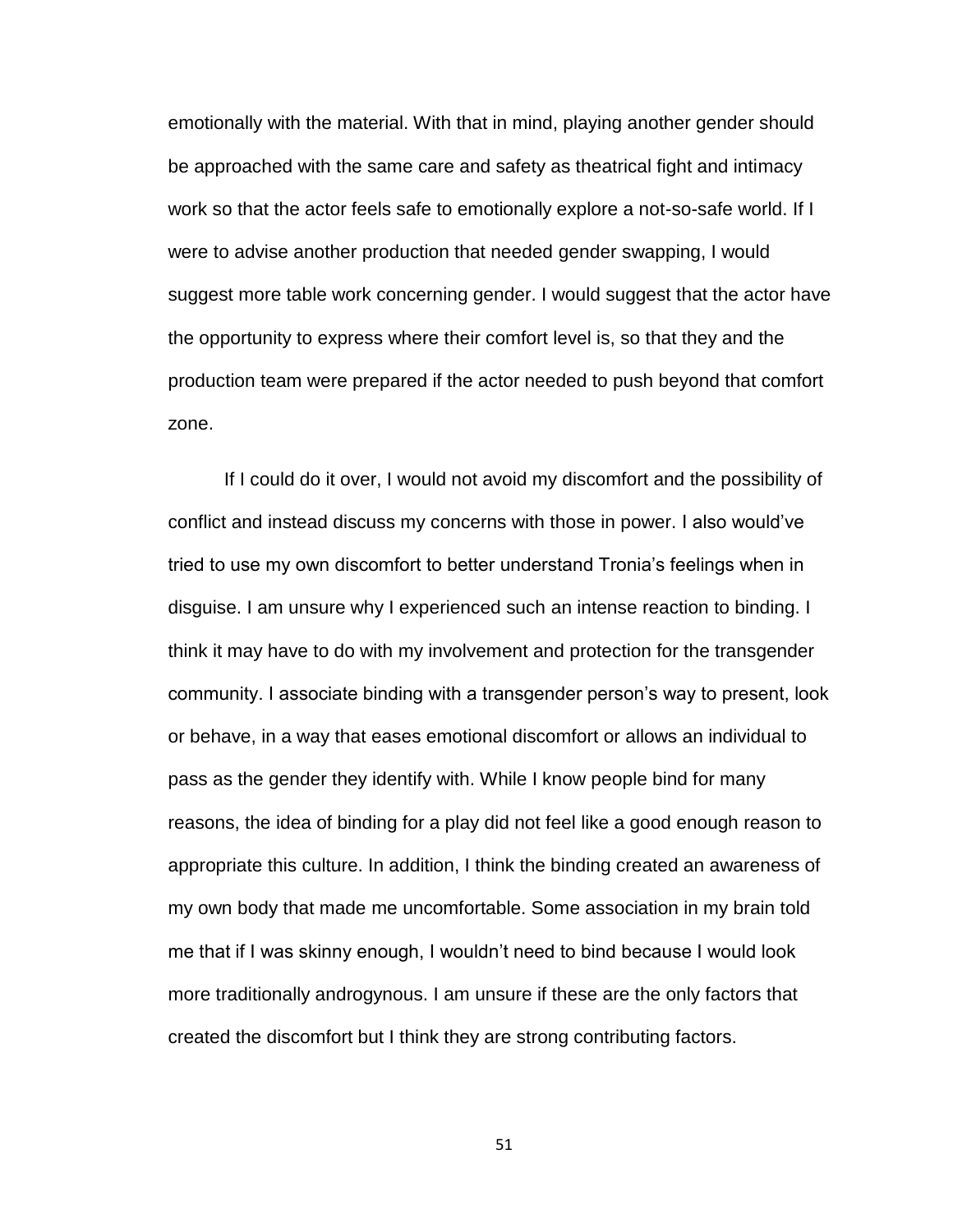I hope that in the future I do not avoid my problems especially if they are related to my performance work. Communication is a key part of creating a role and a play. The lack of communication and ownership of my process meant that I struggled in creating a performance I was proud of. One of the struggles of performing is the openness that is required of the performer. Over the course of the rehearsals I focused on being open on stage, but I closed myself off when receiving critique and collaborating with Dr. Calvano. This lack of openness led to more struggles during the performance of the show.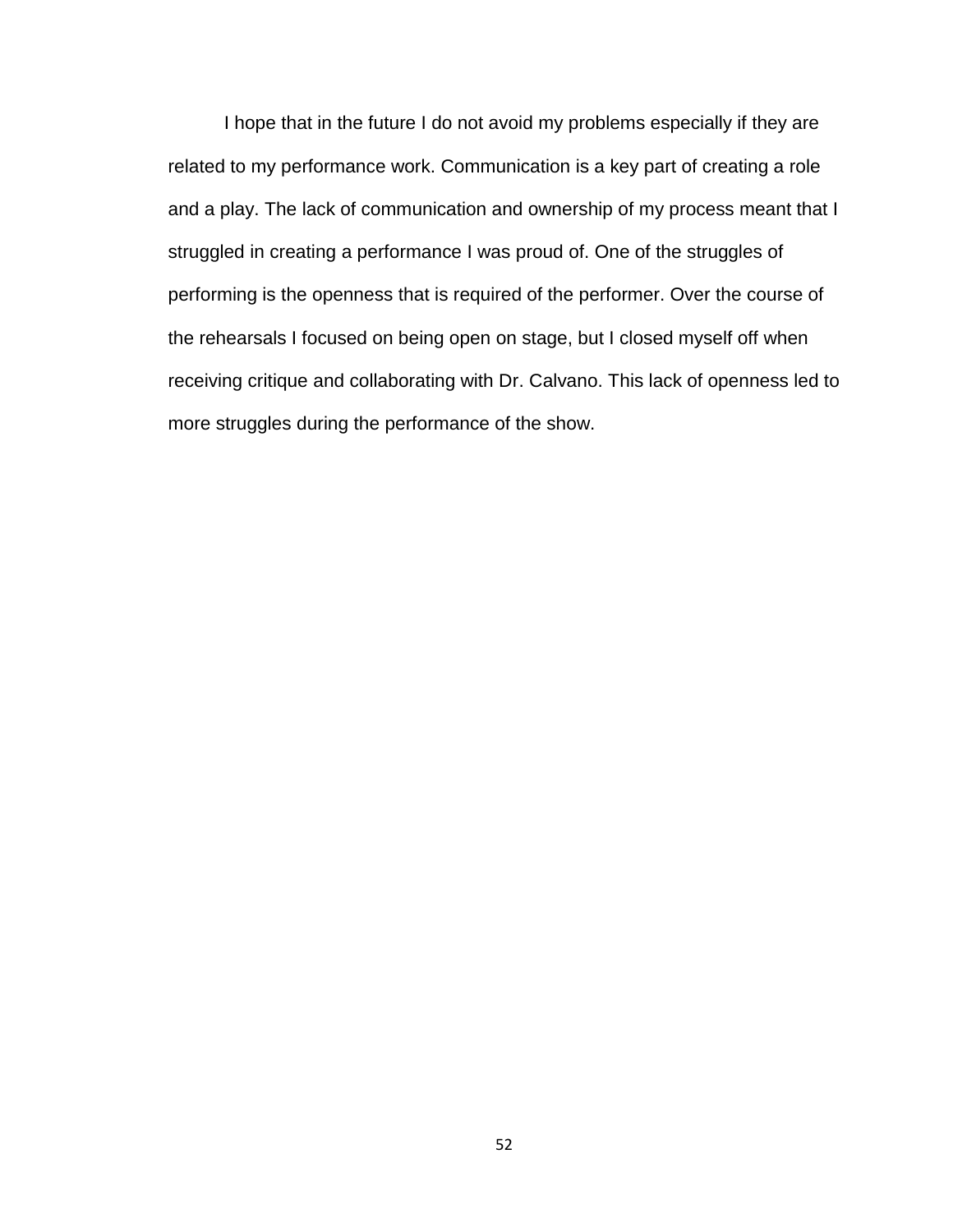# CHAPTER FOUR: IT ALL LEADS BACK TO ACTION

The performance of Tronia in *The Taming of the Shrew* was the culmination of my thesis performance. Going into the actual performance I was nervous and upset because of my emotional and discomforting response to binding my chest for Tronia's disguise as Lucentio. I received many different suggestions from friends, crew members, and my director about how to use the binder to help me portray Tronia in disguise, but I was still resistant to the binder. I wanted to be able to create a convincing illusion of Lucentio without the help of a binder. Yet because binding is connected to Tronia's disguise and the presentation of masculinity, I attempted to rid myself of discomfort by fine-tuning my masculine disguise and attempting to, technically perfect it. I also attempted to better craft how the undisguised Tronia crept in during moments of panic.

Throughout the process I continued to receive the note to allow the panic of Tronia's disguise to creep in. Specifically, I was told that the audience needed to see moments where the mask, the disguise, dropped. The challenge of creating a character that is in disguise, is balancing how convincing the disguise is and how much of their true identity shows through. The main way I was encouraged to find this balance was by determining when the disguise was threatened and how the subsequent panic or fear showed in performance. Throughout the rehearsal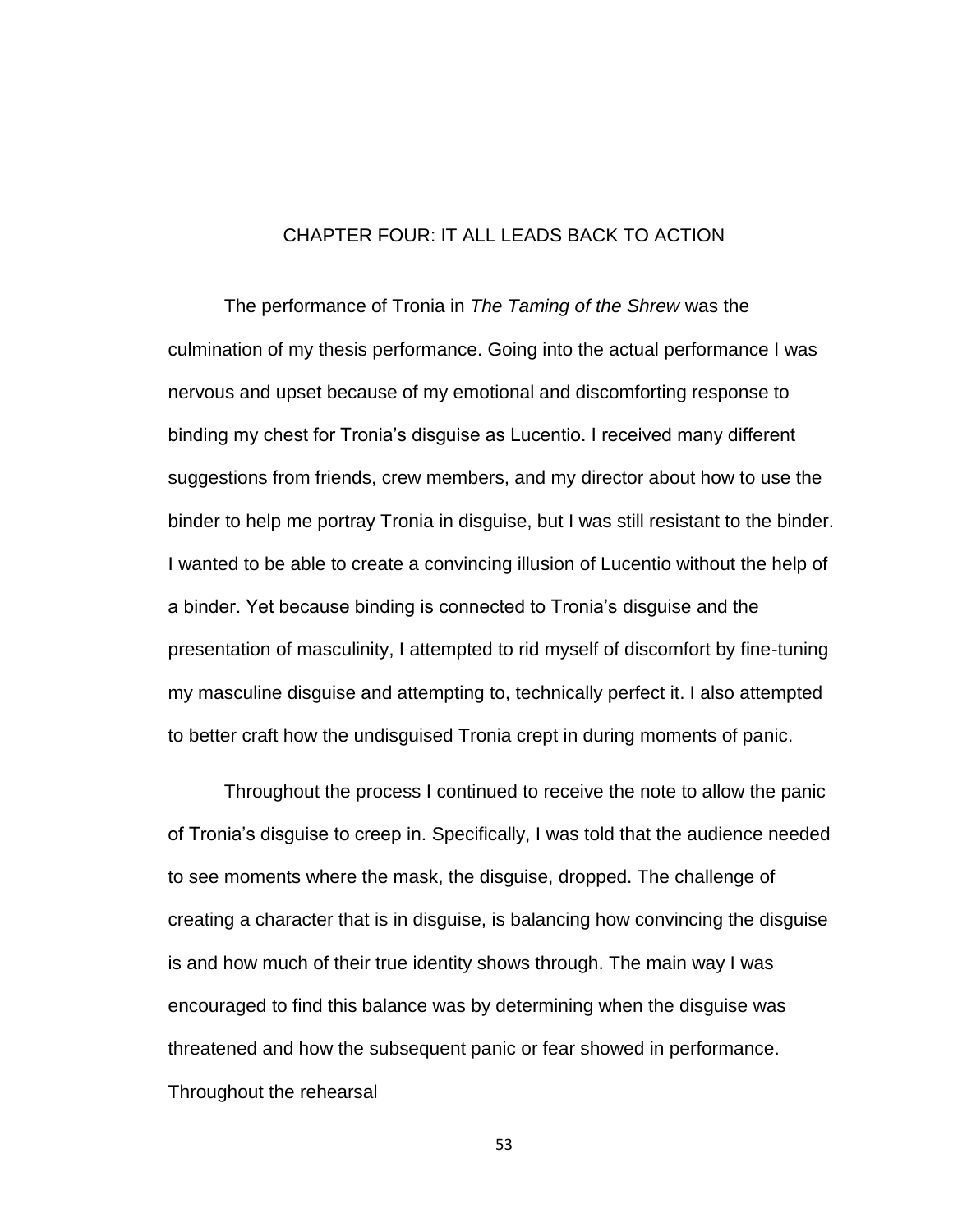process I tried to craft these moments of the mask dropping by allowing the nondisguised Tronia to creep in physically and vocally. This physical and vocal change created an emotional urgency and anxiety that helped maintain the character's panic.

These moments where the disguise could drop were frequent when Tronia was first in disguise and became less frequent as the play goes on. This is consistent with the idea that Tronia's identity and confidence grow as she stays in the disguise. The first time I thought about allowing the mask the drop is when we first see Tronia in disguise as Lucentio.

**TRONIA** (*As Lucentio*) Gentlemen, God save you. If I may be bold, Tell me, I beseech you, which is the readiest way To the house of Signior Baptista Minola?

BIONDELLA He that has the two fair daughters—is 't he you mean?

**TRONIA** Even he, Biondella.

When we first see Tronia in disguise, she is uncomfortable with her new physical appearance. In her first section of text she uses indirect language and is overly conciliatory. She flatters the men, giving them power by calling them "gentlemen" and then beseeching them to give her directions. In addition, her line "If I may be bold" is almost apologetic and asks permission from the other men, showing her to be less powerful. Biondella's addition also creates a moment of panic for Tronia that causes the mask to drop. First, when Biondella questions who Tronia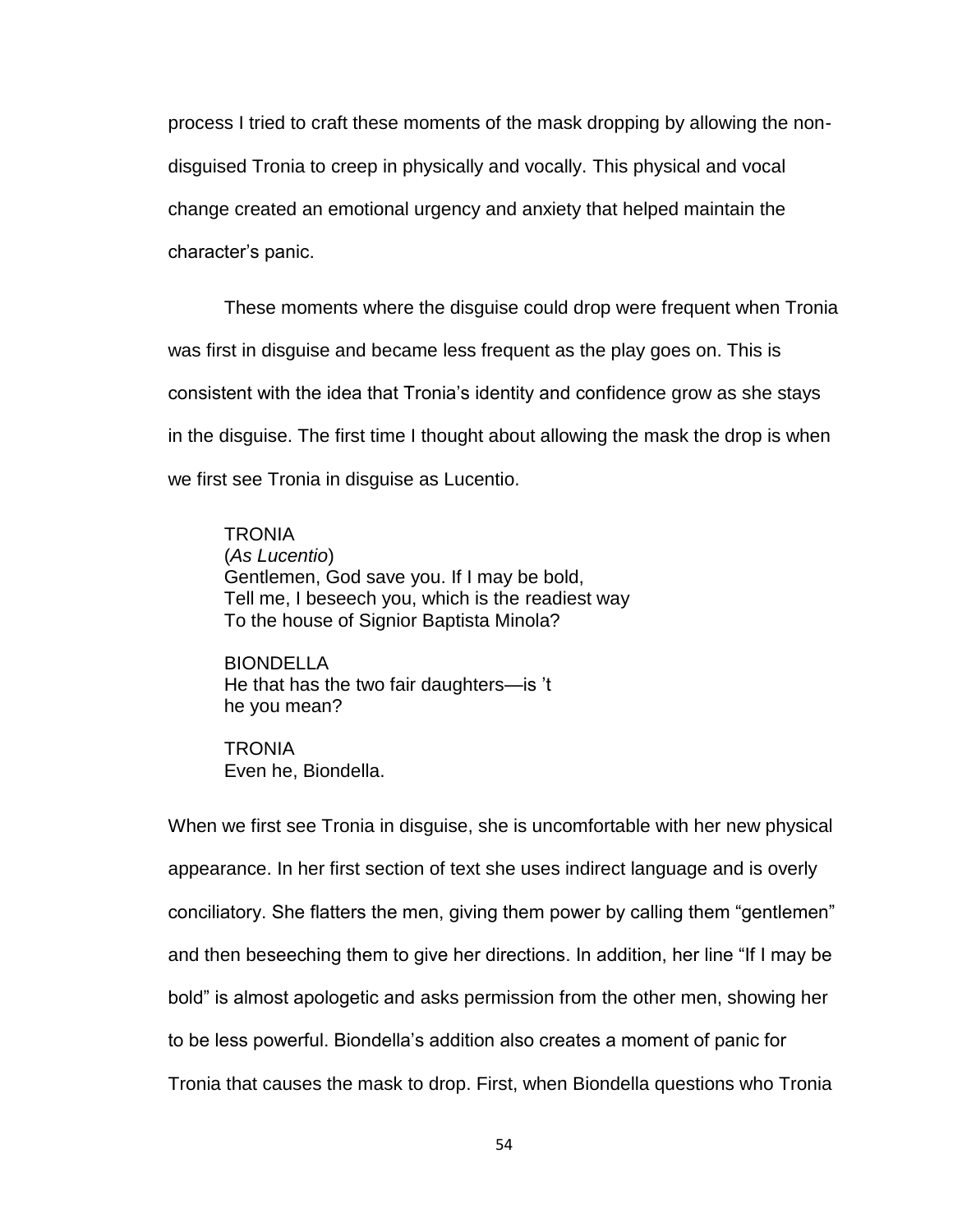is looking for she takes power from Tronia. The act of a servant interrupting her master and questioning them, especially in front of new acquaintances, is odd and shocking, and communicates that the servant may have power over the master. Second, Biondella brings attention to Tronia's purpose in meeting Baptista, being a suitor for Bianca. Instead of allowing Tronia to introduce herself as a suitor on her own terms, Biondella references "the two fair daughters" and puts Gremio and Hortensio on high alert, creating panic for Tronia. This is the first moment of panic that I identified, and to communicate it, I tried to show fear on my face and show some of the non-disguised Tronia characteristics.

Hortensio and Gremio both verbally jump on Tronia after this weakening of power. They question her motives and, in our production, they physically encroach on her space. Tronia, in response, strengthens and uses her intelligence to verbally spar with these men. With her experience as a female secretary, she understands the need to flatter these men. She appeals to the social constraints of them being "gentlemen" and asks them to "do me this right, hear me with patience" (19). By appealing to their status as gentlemen she is able to establish a cordial relationship with them where she is not physically threatened. This initial shift to a more cordial relationship means that Tronia regains her mask and can establish her role as a benevolent presence by using Petruchio's goal to woo Katharine as a common interest.

#### **TRONIA**

If it be so, sir, that you are the man Must stead us all, and me amongst the rest, And if you break the ice and do this feat, Achieve the elder, set the younger free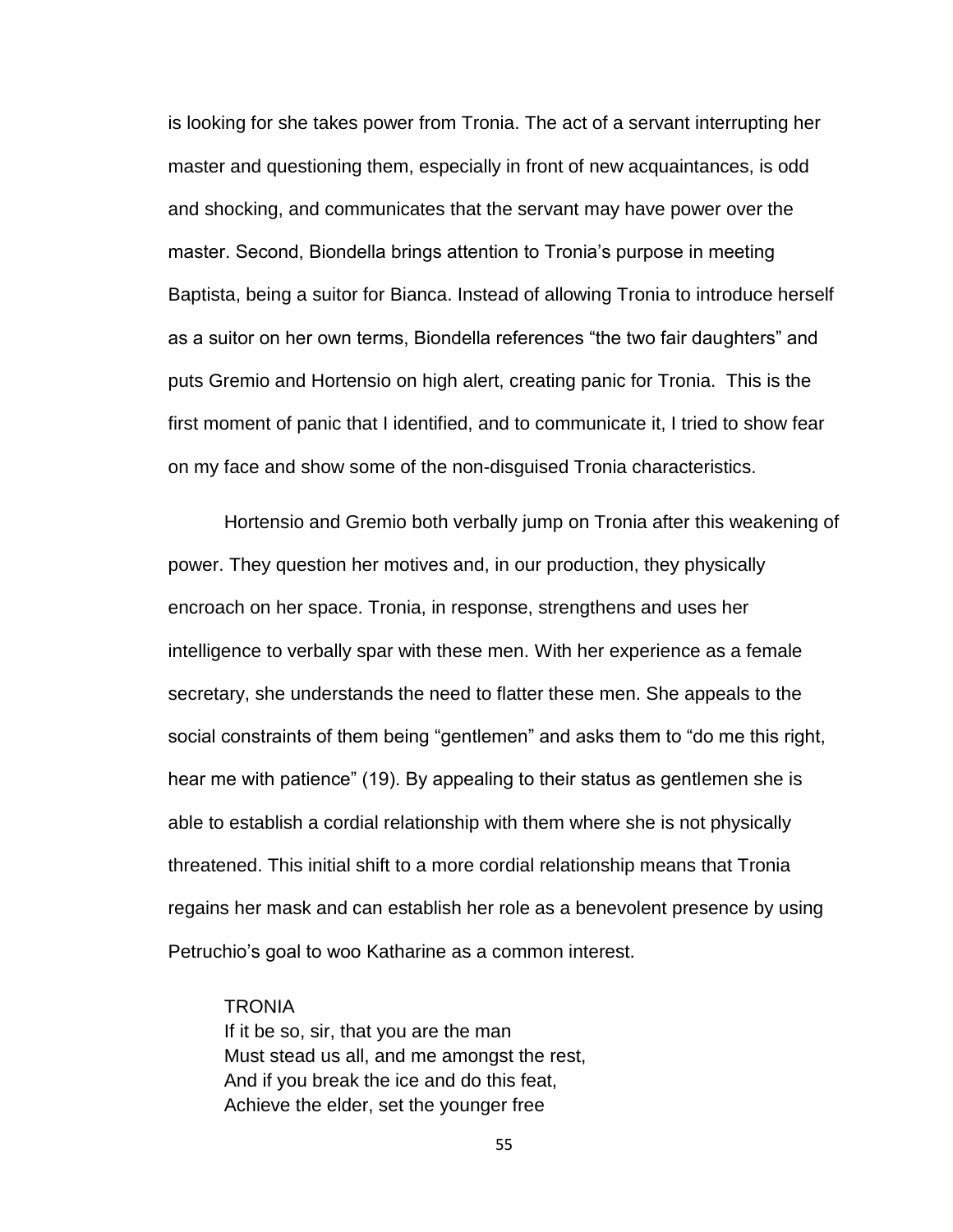For our access, whose hap shall be to have her Will not so graceless be to be ingrate.

### **HORTENSIO**

Sir, you say well, and well you do conceive. And since you do profess to be a suitor, You must, as we do, gratify this gentleman, To whom we all rest generally beholding.

## **TRONIA**

Sir, I shall not be slack; in sign whereof, Please you we may contrive this afternoon And quaff carouses to our mistress' health (20-21).

Once Tronia has established herself as an intelligent gentleman Hortensio tests

her again by making sure that she is financially strong as well. Tronia responds

gracefully, keeping the mask intact, and then further entices the true gentleman

with the promise of alcohol.

The next time Tronia's mask drops is when she meets Baptista for the first

time. When they meet Tronia gives a long monologue about why Baptista should

accept her, Lucentio, as a suitor.

## **TRONIA**

Pardon me, sir, the boldness is mine own, That being a stranger in this city here Do make myself a suitor to your daughter, Unto Bianca, fair and virtuous. Nor is your firm resolve unknown to me, In the preferment of the eldest sister. This liberty is all that I request, That, upon knowledge of my parentage, I may have welcome 'mongst the rest that woo And free access and favor as the rest. And toward the education of your daughters I here bestow a simple instrument And this small packet of Greek and Latin books.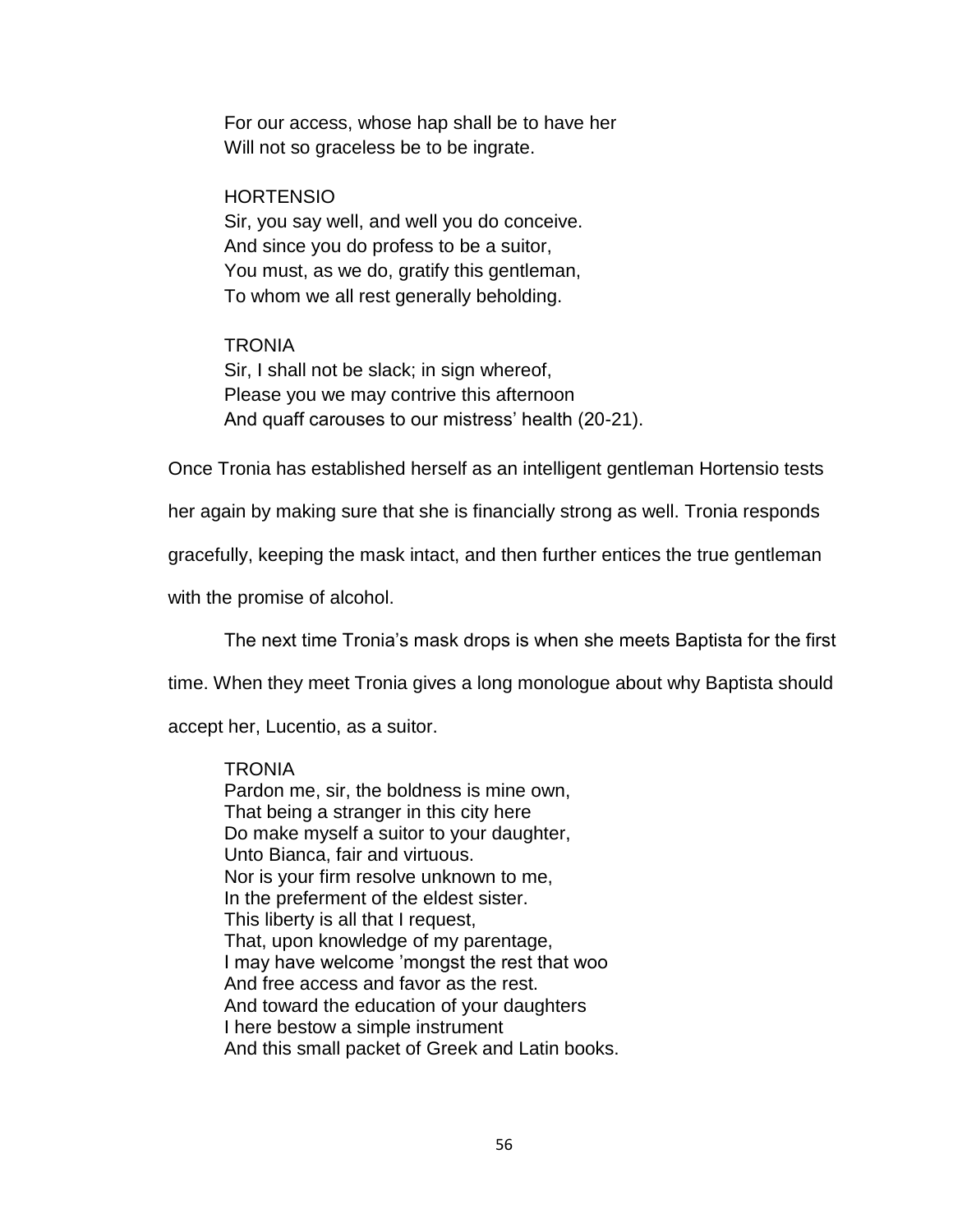In this monologue, Tronia is not panicking as outwardly as she is in her first scene in disguise, while there is that same internal urgency and anxiety, her physical presentation isn't stressed. She uses formal language that is somewhat indirect, and she gives Baptista a fair amount of power with phrases like "pardon me, sir" and, "this liberty is all that I request." However, these concession of power are appropriate for Tronia, or even Lucentio, to give to a man like Baptista. The text itself doesn't show the panic that would cause the mask to drop, instead I made the decision to let the mask to drop because this is the first time Tronia meets Baptista, the man who could cause the plan to succeed or fail.

After this scene, Tronia's mask drops decrease and become less about

her fear of presenting as a man and more about her fear of the plan not working.

For example, in the wedding scene Petruchio's inappropriate behavior and

lateness cause Tronia to panic and her mask to drop.

# **TRONIA**

And tell us what occasion of import Hath all so long detained you from your wife And sent you hither so unlike yourself.

# PETRUCHIO

Tedious it were to tell, and harsh to hear. Sufficeth I am come to keep my word, But where is Kate? I stay too long from her. The morning wears. 'Tis time we were at church.

**TRONIA** See not your bride in these unreverent robes. Go to my chamber, put on clothes of mine.

PETRUCHIO Not I, believe me. Thus I'll visit her (44).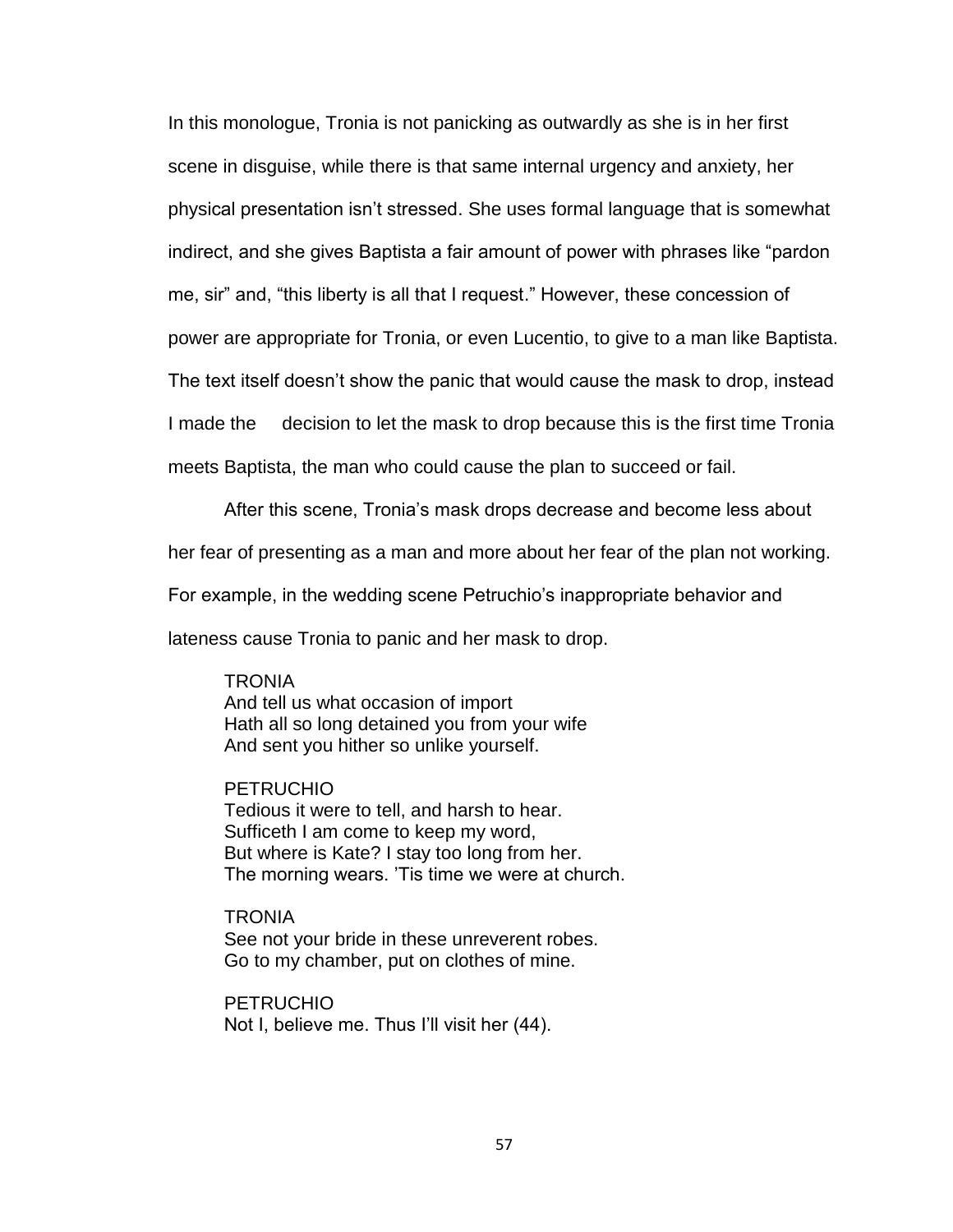In this section of text, Tronia works very hard to fix Petruchio's behavior. She asks him "what occasion of import" has made him arrive so inappropriately, hoping that he has an acceptable excuse. Later in the text she attempts to remedy the situation by offering him more appropriate clothes. Tronia's urgency and panic allow the mask of the intelligent gentleman to drop slightly. Tronia is pursuing a solution without as much attention on her own disguise. However, the panic itself does not come from her disguise, it comes from her fear that she will fail at her job.

All of the moments where I allowed Tronia's mask to drop and the panic to creep in were carefully crafted. Most of this work was done during the tech and dress rehearsal process, leading right up to opening night. However, even with this textual analysis and an attempt to let the fear creep in physically, I was still getting the same note. I was putting my energy into making specific choices about where and how Tronia as Tronia was expressed physically in moments of panic. This work was very technical and yet it did not seem to be effective or evident to the audience. As I focused more and more on technically crafting the masculinity, the more forced it seemed and the less purposeful Tronia was.

After the last dress rehearsal, I felt unsatisfied with my performance. I had gotten the note that my masculinity wasn't quite landing, and overall my performance felt forced. I believe that I was over-thinking my performance and not trusting the work I had put in. I had been given some notes that the lines didn't feel active and eventually I decided that the more I forced the masculinity,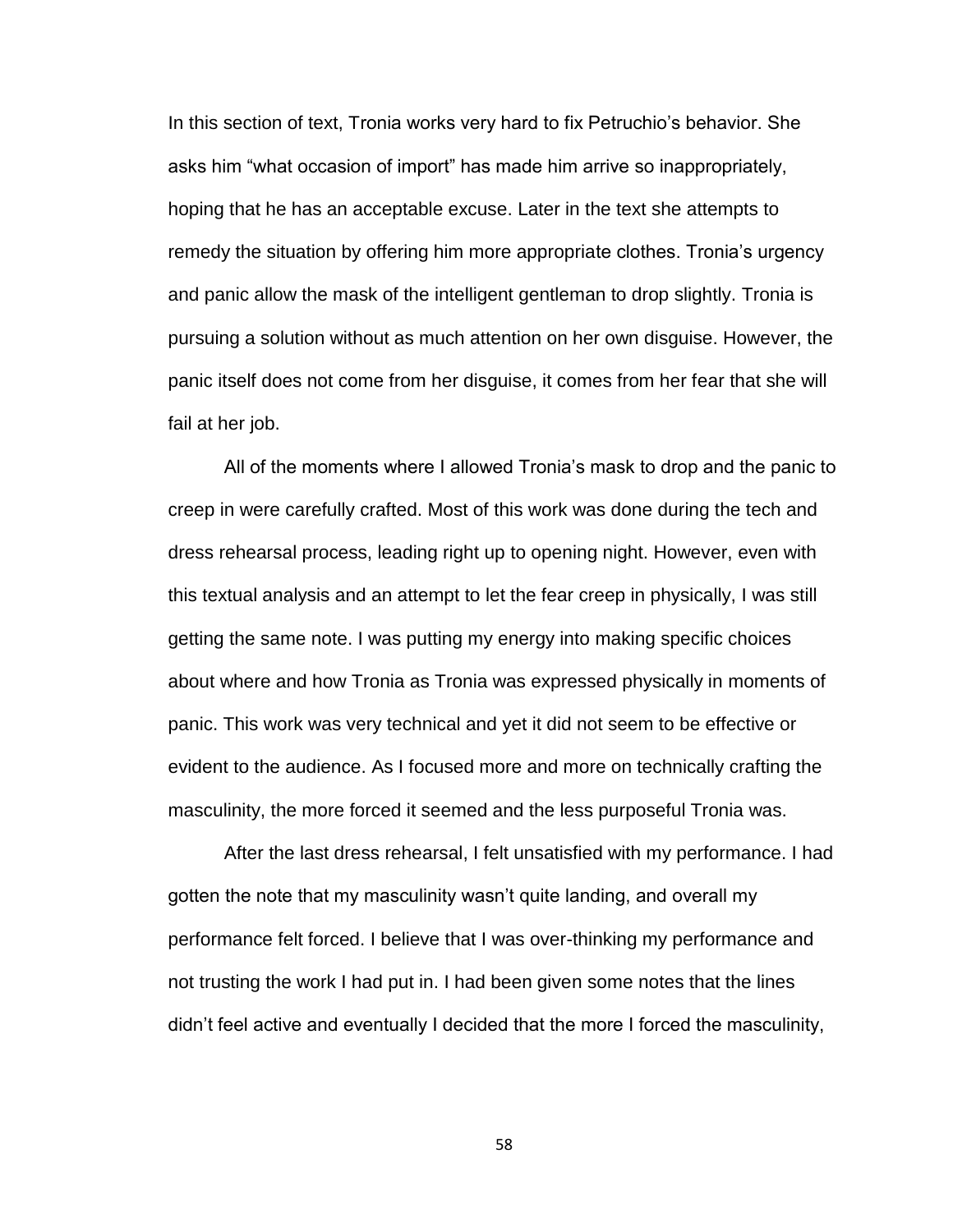and the acting, the worse it would be. With that established, I decided to simply play my action.

Modern acting theory relies heavily on the idea of the action. The modern understanding of action came from Stanislavski and his idea of the superobjective. Stanislavski describe the super-objective as "the inner essence, the allembracing goal, the objective of all objectives, the concentration of the entire score of the roll" (Stanislavski 78). However, along with the super-objective Stanislavski says that the actor must use action to show "the progression of his super-objective" (Stanislavski 78). The action is the physical expression of the super-objective or objective. As referenced in *Chapter Two: How the Body Affects the Mind*¸ Stanislavski says that an actor needs to connect the inner life to the physical expression. For the inner super-objective of a character, action is that physical expression.

In my acting process, I use action as defined by the *Practical Handbook for the Actor*, otherwise known as Practical Aesthetics, which states that an "action is the main building block of an actor's technique because it is the one thing that you, the actor, can consistently *do* on-stage" (Bruder et. al 13). Having an action means that you, as the actor, are always doing something (Bruder et. al 13) it keeps the scene moving and it keeps you, the actor, active and in the moment.

For my personal process, I combine the Practical Aesthetics definition of actions, with Robert Cohen's definition of tactic. A tactic, as defined by Robert Cohen, is the means by which a character pursues a goal (Cohen 45), a goal is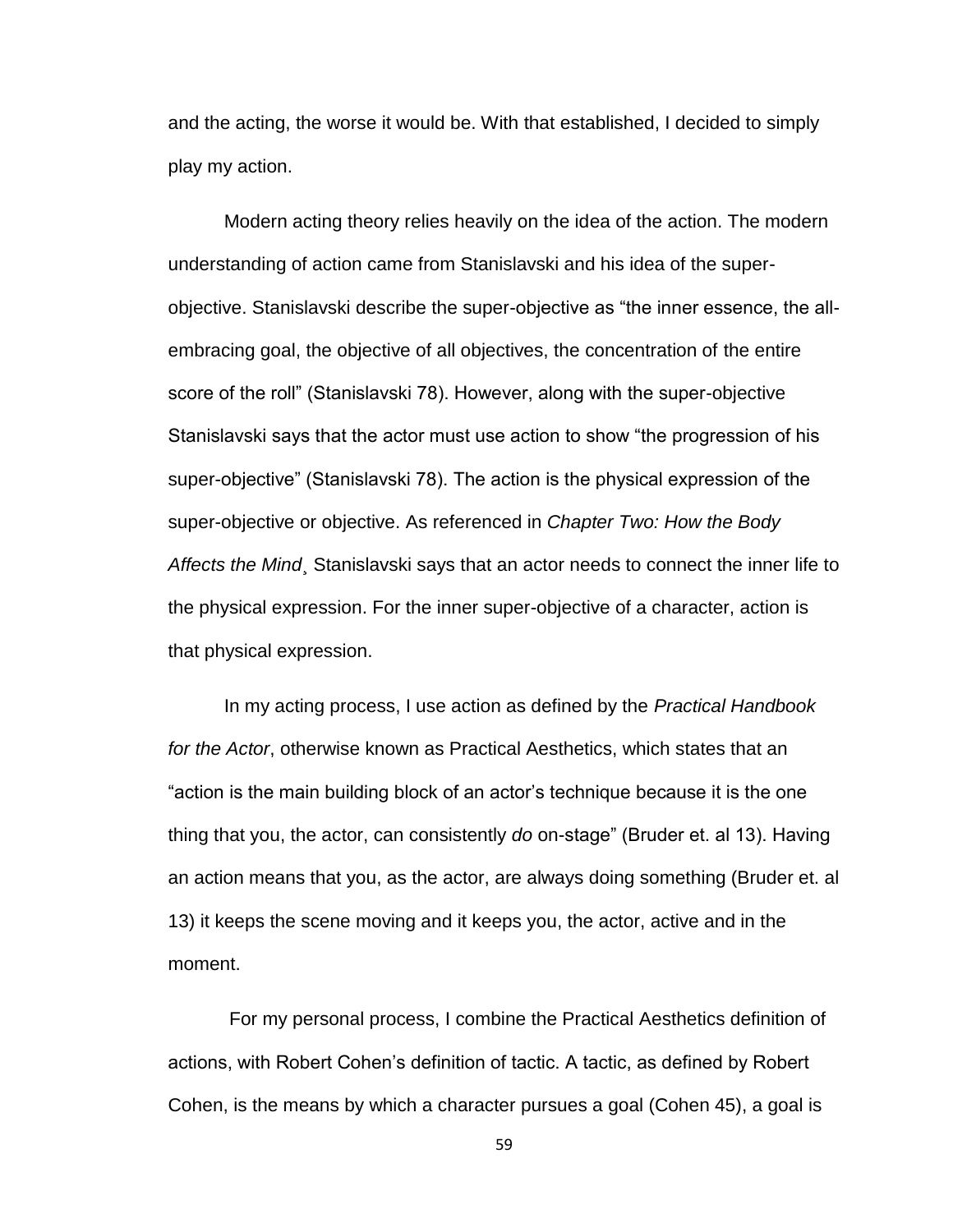very similar to Stanislavski's super-objective. A tactic is a verb, and there should be many tactics that a character uses within a scene or play (Cohen 49). The key from the Cohen theory that I incorporate into my understanding of action, is the connection to goal. Practical Aesthetics focuses heavily on responding appropriately within the moment, and while Practical Aesthetics requires the actor to analyze the scene ahead of time to find the actions, I find that Robert Cohen's method uses more ahead of time planning that allows for a stronger grounding in the text.

During the course of the rehearsal process I had established actions and tactics for each scene. At the beginning of the play, before Tronia is changed by her disguise, the majority of my actions were connected to impressing Lucentio. The core action/goal was to impress Lucentio, but as the play progresses Tronia becomes more internally motivated and confident with her skills. This transformation created Tronia's action: to prove myself. This action can be achieved through professional success and also through achieving respect from those around her. It is a combination of professional and personal. The first point in this play becomes clear is when Tronia tells her plan to Lucentio. She states:

**TRONIA** If he be credulous, and trust my tale, I'll make him glad to seem Vincentio And give assurance to Baptista Minola As if he were the right Vincentio. Take in your love, and then let me alone.

In this section, Tronia references her own abilities. She says she'll "make" the Merchant interested in being Vincentio and even trick Baptista into believing her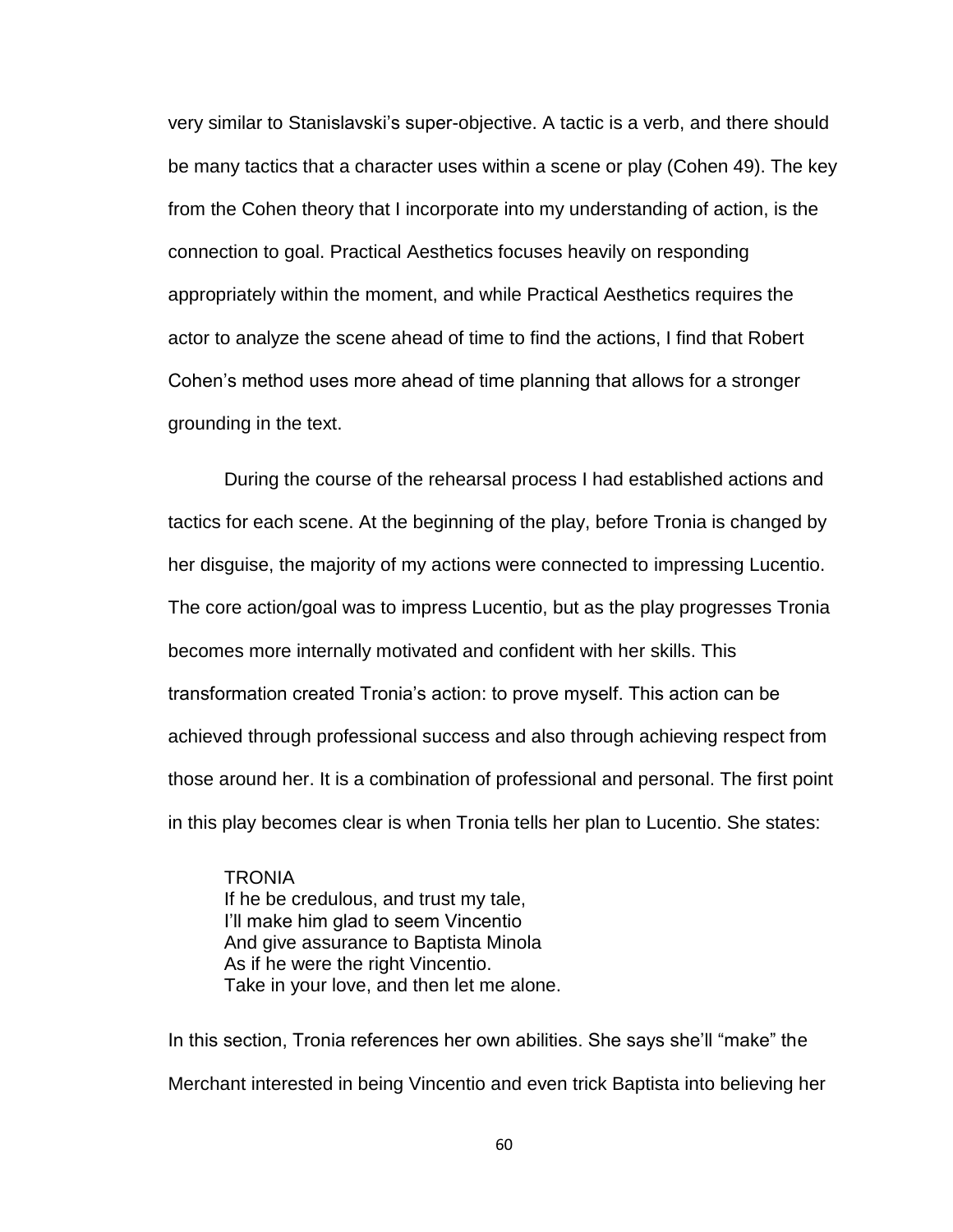story. Tronia becomes so bold that she even tells Lucentio to leave so that she can carry out her plan. Throughout the scene with the Merchant Tronia does not show any anxiety. She is confident and purposeful and asserts her power almost immediately in the scene.

**TRONIA** He is my father, sir, and sooth to say, In count'nance somewhat doth resemble you.

(And think it not the worst of all your fortunes That you are like to Sir Vincentio): His name and credit shall you undertake, And in my house you shall be friendly lodged. *Takes out a large stack of bills*

*Merchant grabs for the money. Tronia pulls it back.*

Look that you take upon you as you should. You understand me, sir. So shall you stay Till you have done your business in the city. If this be court'sy, sir, accept of it (60).

In convincing the Merchant to disguise himself as Vincentio, Lucentio's father, Tronia uses a combination of bribing and dominating to make the task seem worthwhile and to make herself seem impressive. Both of these tactics serve the greater action of to prove herself because they are the most appropriate to completing the task. The bribing tactic is an approach that helps promote the professional success and the dominating helps Tronia achieve the personal respect. Together, both of these tactics help Tronia to achieve her action of "to prove myself".

These actions were established during the rehearsal process, so when I decided to simply play my action after my frustration in rehearsal, I just trusted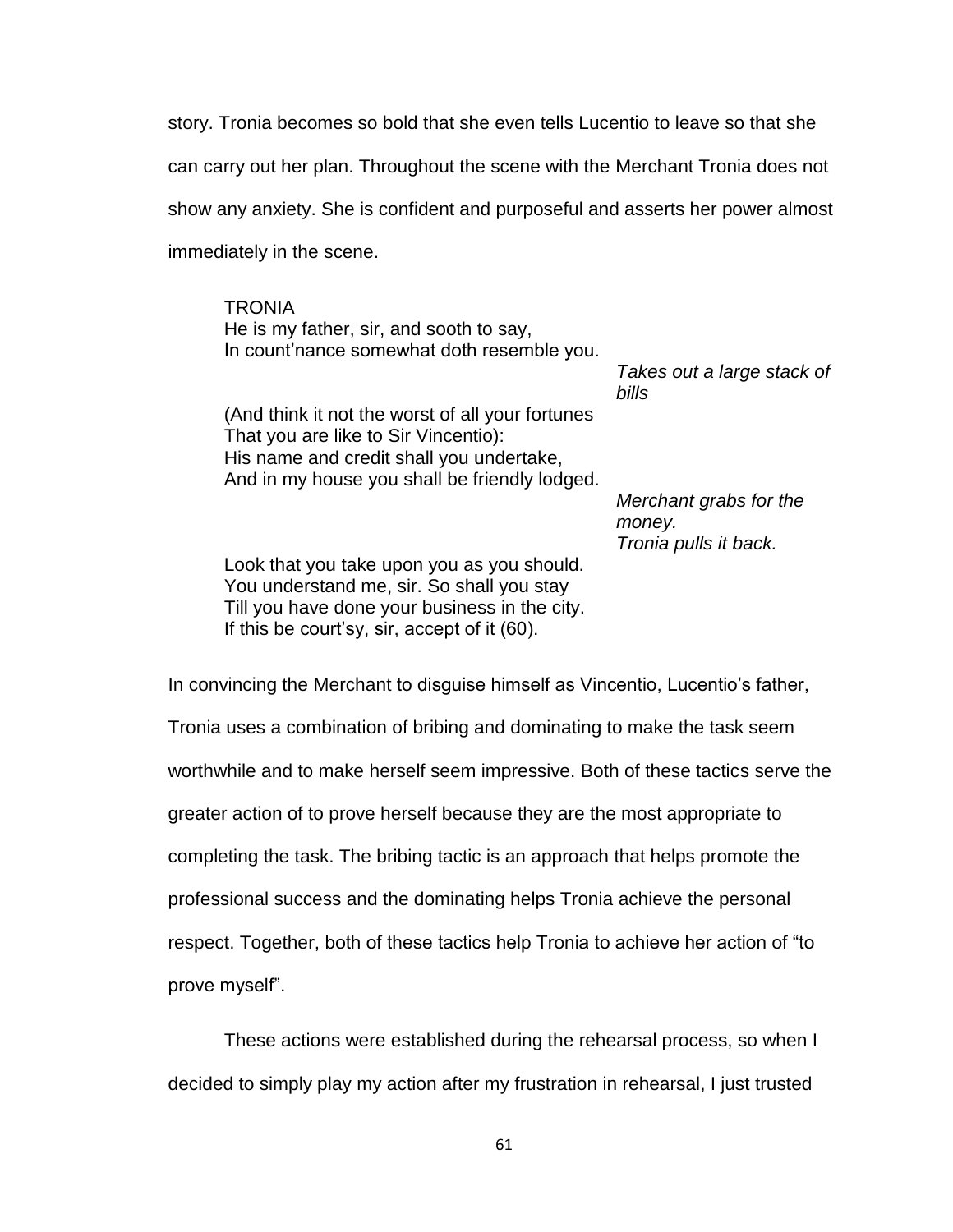the work I had already done. This "playing the action" means reacting physically and in the moment to internal impulses. The tactics I chose were all verbs and all were evocative to me. These emotionally powerful tactics and trust in my preparation allowed me to simply "play the action". In performance, I didn't think "what's my action?" or "what's my tactic?" Instead, I focused on being present, responding to my scene partners, and trusting that my action was embedded in my performance. The majority of my rehearsal process was very technical. The masculinity work and Laban work created emotional responses in me, but were approached from a more technical standpoint. All of the work was there, but I wasn't letting it do its job, I was micro-managing my performance.

One of the main benefits of focusing on the action was that my discomfort from binding lessened. When focusing on action, the binder functioned as extra stimulus for the character, as opposed as a distraction for me, the actor. The note to allow the binder to be stimulus for Tronia had been given to me earlier in the process, but my stubbornness and discomfort meant that I did not implement the note. Focusing on the action also meant that my focus as an actor was on one thing during the performance. In rehearsal I had been focused on physical and vocal choices, as well as when to let the mask drop. This dispersed focused meant that my performance wasn't honed in. A clear focus as an actor meant that Tronia was dynamic, active, and motivated.

After opening night of *The Taming of the Shrew* I felt incredibly happy with the work I had done. I felt present in all of my scenes and that Tronia moved purposefully throughout the play. I received good feedback from my director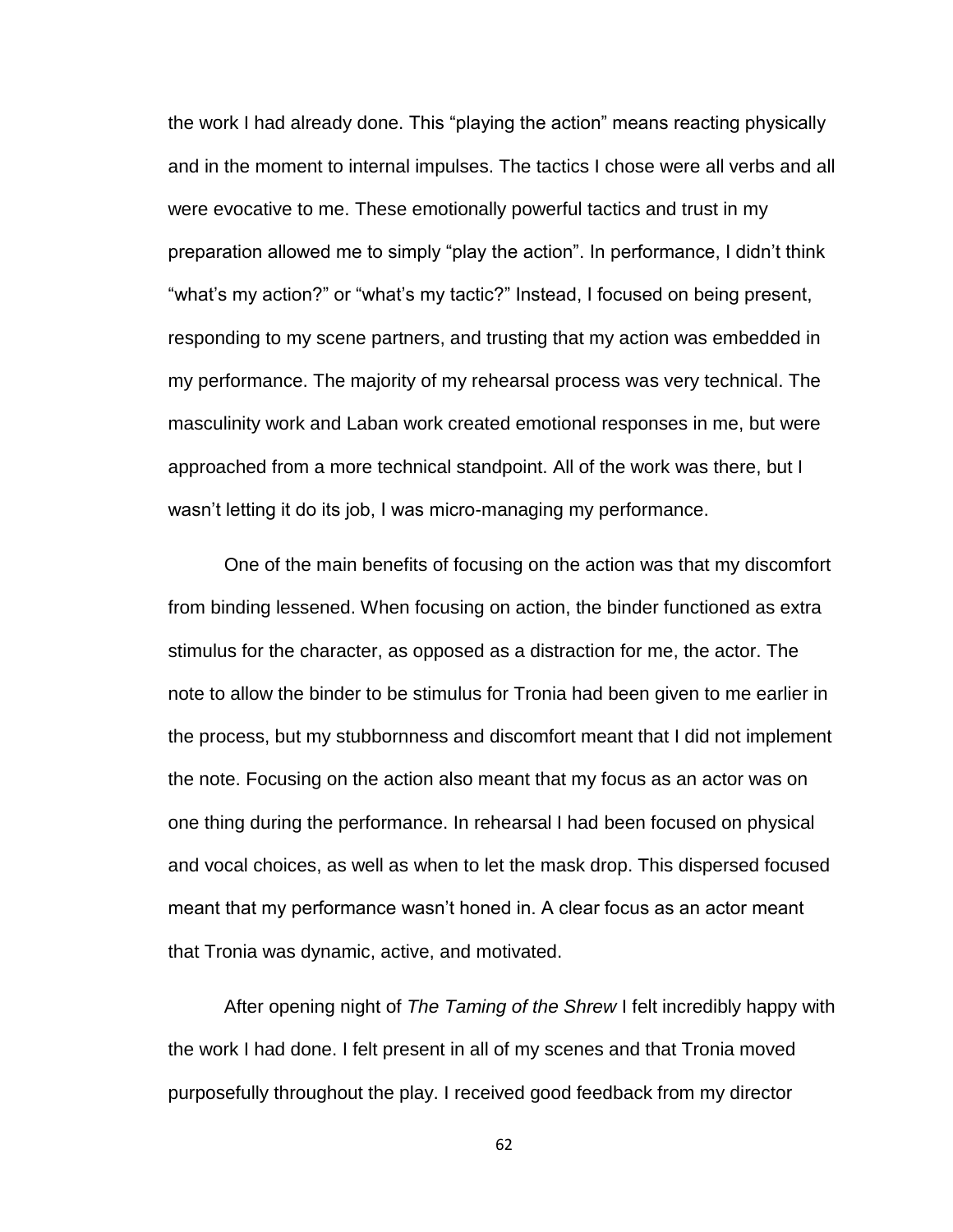which reinforced my feelings and made me feel confident moving forward. I believe that another aspect that could've helped my performance was the presence of an audience, their energy and eyes keeping me focused and energized. However, I believe that the majority of my growth came from focusing on my action. One of my main takeaways from the performances of the show was that I can trust my process. Throughout the rehearsal I was putting in the work through research, action, and physical and vocal crafting. I had focused so much on this work that I became "in my head" about the performance. Focusing on the action freed me from obsessing and meant that I saw how the work I had done throughout the rehearsal came through in performance, without me forcing it.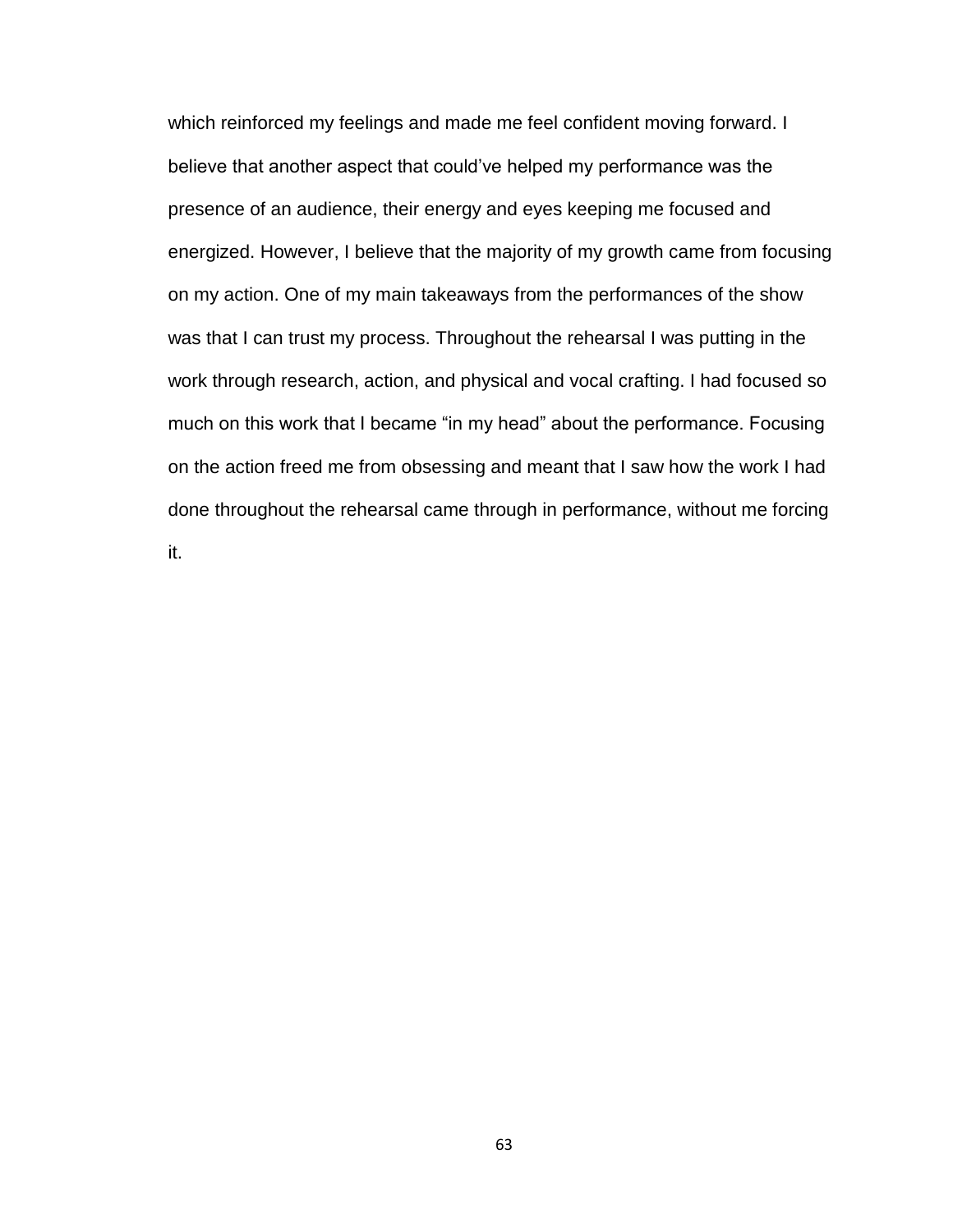#### **CONCLUSION**

Theatre is a public act, it requires an audience to respond to, critique, enjoy, and question it. Theatre is a shared experience where audiences go through a story together. An actor's process, on the other hand, is private. It is individualized work that is hard to assess as strong or weak. In the moment of a rehearsal, it's all a work in progress so it's hard to say sometimes if that process is working.

I've spent the majority of my career as a performer trying out new ideas and techniques in the rehearsal room. I've been in an educational setting for the majority of these performances and because of this my directors have often imposed an acting ideology onto the process. When a director did not have a clear agenda for the process, I sometimes became complacent. I did not own my process.

Many times in my life as a performer my process as an actor has felt like guess work. It has felt driven by the play, the director, and the ensemble, not by my own wants or perspective. For my role as Tronia in the *Taming of the Shrew,*  I came into the process with a clear goal and theory. I believed that if Tronia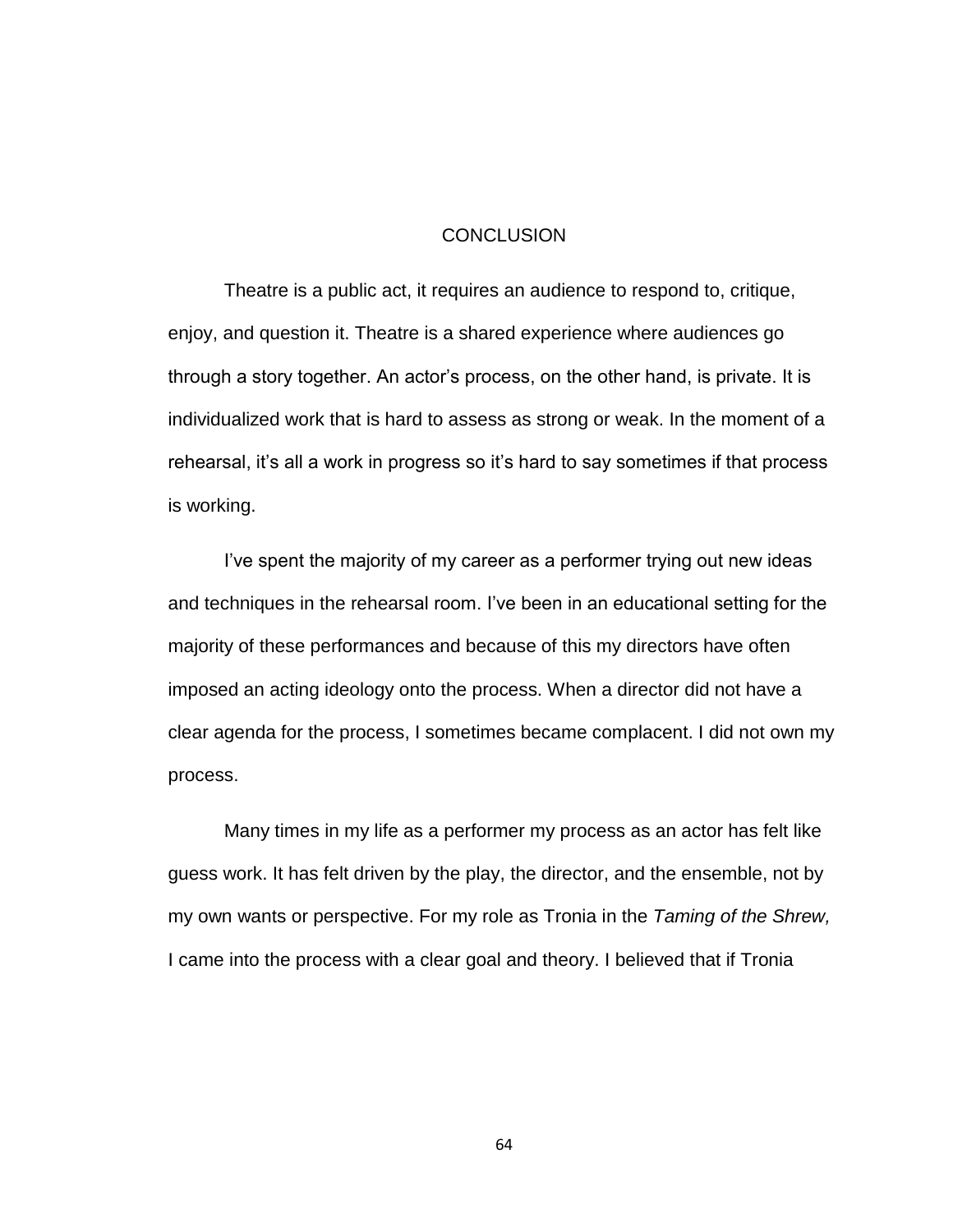performed as a high-class man throughout the majority of the play, she should be changed because of it. So often we see disguises in plays and film as a black and white, on or off situation. I wanted to challenge that norm and show how Tronia changes because she is required to disguise herself as a high-class man.

I started with contextual, historical, and character analysis. This work helped me create a picture of the world Tronia was living in. I established that she was a low-class servant of a high-class family. Through textual evidence in the script I established she had been with Lucentio's family her whole life, and that she is of higher status compared to the other servants. I also established that Tronia likes Lucentio and that she wants to do a good job, she is not bitter or resentful towards Lucentio.

I also found support for my idea that Tronia changes because of her time in disguise through textual research. In the last scene of the play Tronia has two short lines where she is openly out of disguise.

#### PETRUCHIO

She hath prevented me. Here, false Lucentio, This bird you aimed at, though you hit her not.— Therefore a health to all that shot and missed.

**TRONIA** The real Lucentio slipped me like his greyhound, Which runs herself and catches for her master.

PETRUCHIO A good swift simile, but something currish.

**TRONIA** 'Tis well, sir, that you hunted for yourself. 'Tis thought your deer does hold you at a bay.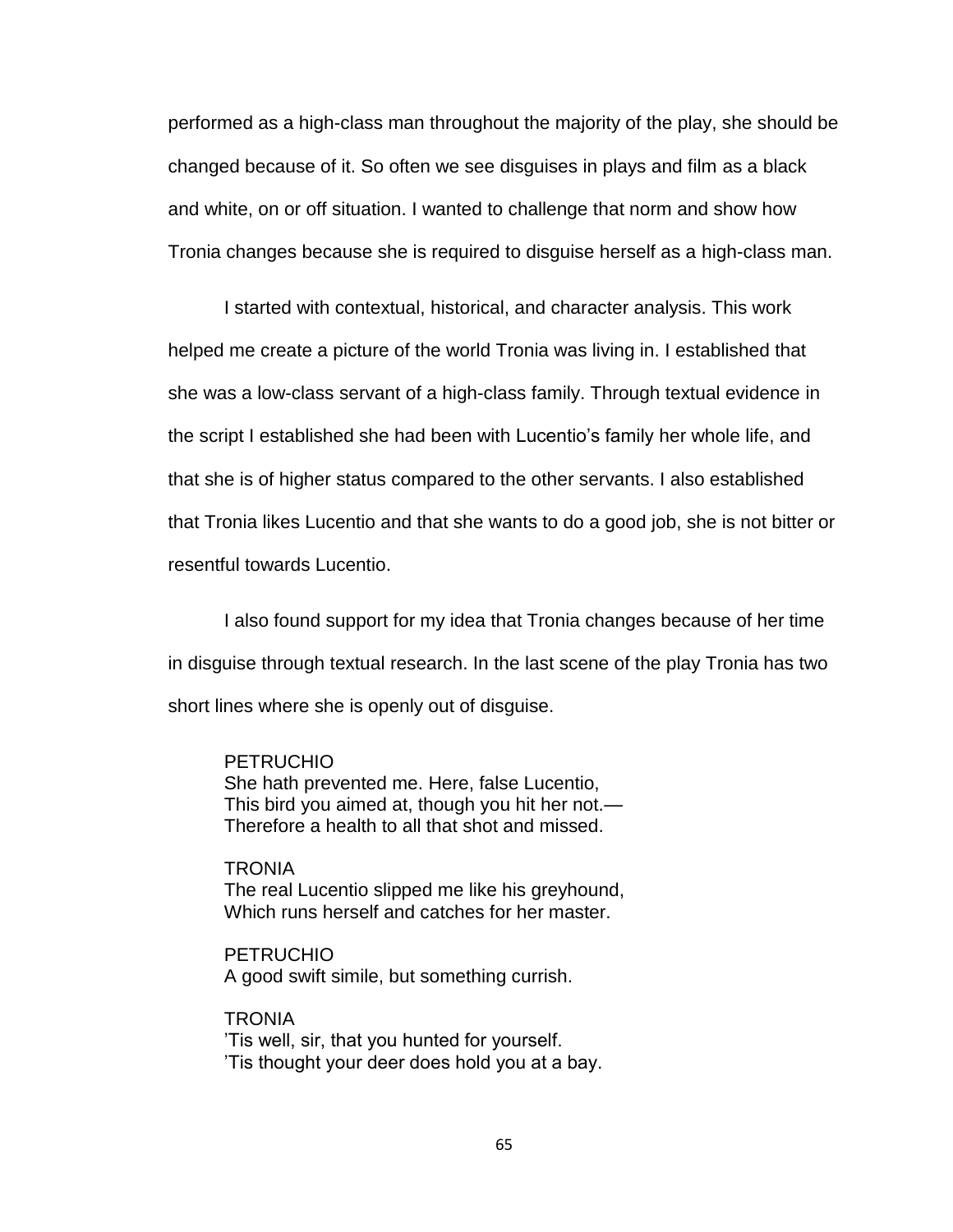BAPTISTA O, O, Petruchio! Tronia hits you now.

This moment is brief but it shows Tronia as a confident servant who is smart enough to tease a man of much higher status, to his face, and get away with it. This is so different from the beginning of the play where Tronia used indirect language to appease Lucentio. This moment shows that Tronia has grown throughout the course of the play. With this textual evidence gathered I then supplemented it with historical research.

Historically, I researched the production history of *The Taming of the Shew* and the added historical context of the 1960s. Looking at the production history meant that I understood how problematic aspects of the play were viewed and tackled throughout history. Knowing the history of the play as a farce, a romantic comedy, and the discomfort that comes with the abuse in the play meant that I approached the process with new ideas that were inspired by the old ones.

My research of the 1960s told me about the social pressures put on women and other members of society. These social pressures created rules for behavior and meant that Tronia had to strictly adhere to the appropriate rules when in disguise, which raised the stakes. My 1960s research on counter culture inspired me to put a little bit of myself into Tronia. The original Tranio, on the page, is not rebellious. He is a trusted servant who intelligently helps his master woo the woman he loves. When Tranio was changed to Tronia and when the 1400s was changed to the 1960s, I saw an opportunity for Tronia. I saw Tronia

66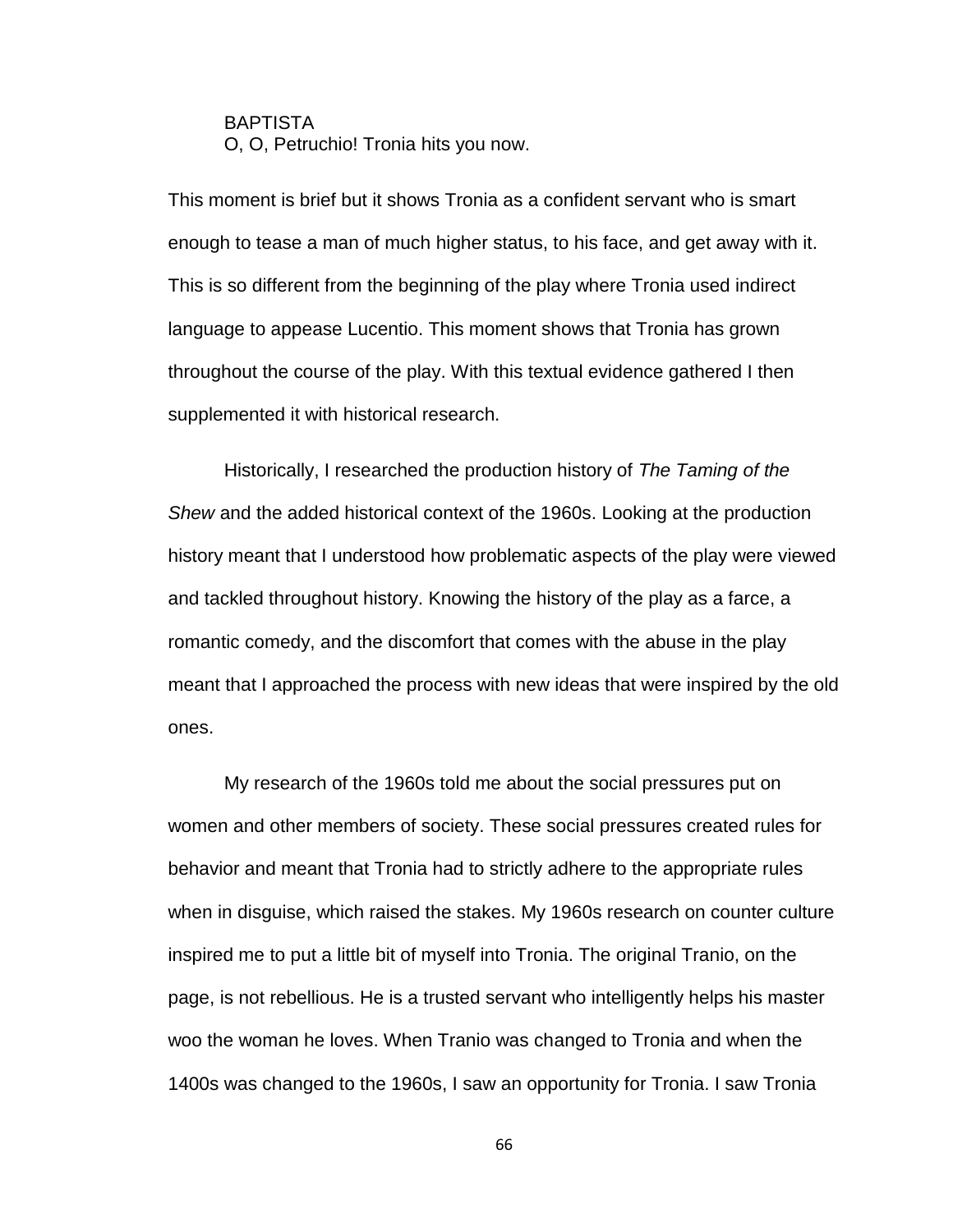as a woman in the 1960s who could benefit from the rise of the feminist movement, but who came to that movement in an unconventional way. This choice to make Tronia's transformation inspired by feminism was a sign of me trusting myself. I was allowing myself to take risks in the process, not play it safe.

With my research done I needed to bring Tronia to life. My training has been rooted in the physical and I wanted my body and voice to be crafted so that they told the story of Tronia. I trusted my actor training and instead of trying out a new acting technique, I used LMA, a technique that I enjoy and am passionate about. I played with imagery, text, and LMA until I found a physical and vocal base for Tronia that felt right to me. I took notes from my director and listened to how she thought my performance could be improved. Sometimes I took these notes well, sometimes I struggled with not taking them personally. I balanced taking notes and help concerning how to craft Tronia physically and being confident in my own process.

By the end of the rehearsal process I had done so much research and thought so hard about how to perform Tronia, that my brain was fried. I cried about my frustrations with binding. I felt inadequate and even a little like a failure. I wondered if my work had been fruitless. In the last day before the show opened, I chose to trust the work and the training and just be in the moment. I focused on being active and listening in my scenes and trusted that all the work I had put into the process would do its job.

Performance is about the moment; it's about the experience of watching a story unfold. The audience was unaware of all the work I put into this show. My

67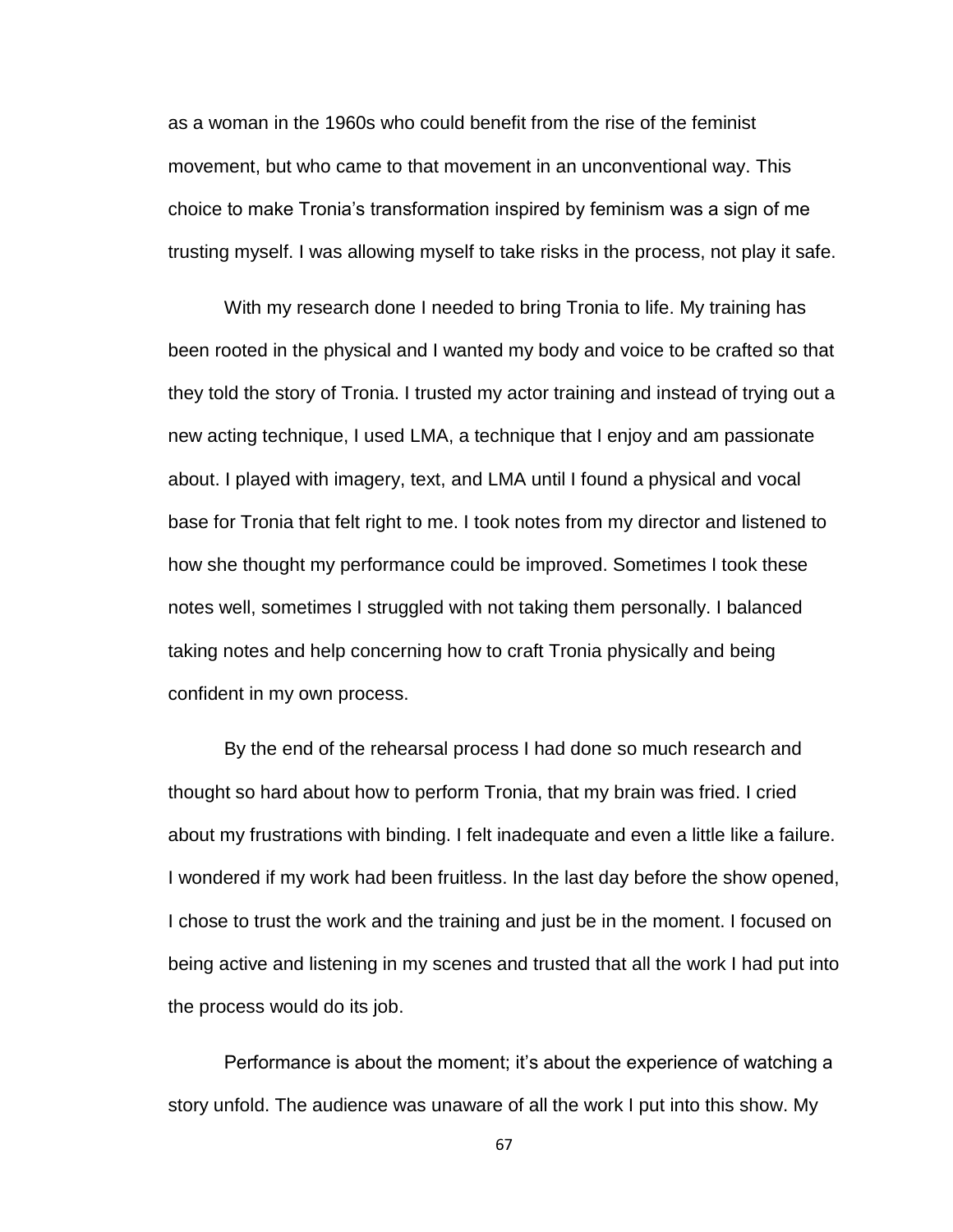director and fellow actors don't know about all the work and research I did, though they are aware of some of it. Anyone reading this thesis doesn't know about all the different routes I went down in my research. I myself have probably forgotten some things I did to prepare for Tronia. It is very hard to objectively say whether or not the work I put into Tronia was successful. Art is subjective and anyone watching my performance would have had any number of thoughts, good and bad, on how I did. It is easier to say whether this rehearsal process was successful for me, the actor. I say it was. I took the aspects of performance and character that I thought were most important and I put my time into them. I established my process and became confident in my work.

My journey is similar to Tronia's. We both started comfortably following those in positions of power and we both were competent in our work. We were both presented with a challenge from those in power, mine was performing and writing my thesis, Tronia's was disguising herself as her master Lucentio. We both experienced discomfort with our tasks, Tronia's discomfort occurred when she first disguised herself and slowly dissipated as she gained confidence. My discomfort was more surprising, and it built as the binder became more and more required for the show. My discomfort only improved once I confronted the binder and embraced then situation. Once I had performed my last show, and once Tronia has taken off her disguise we were both more confident in our own abilities. I now can reflect on this process and see how discomfort and frustration forced me to grow.

68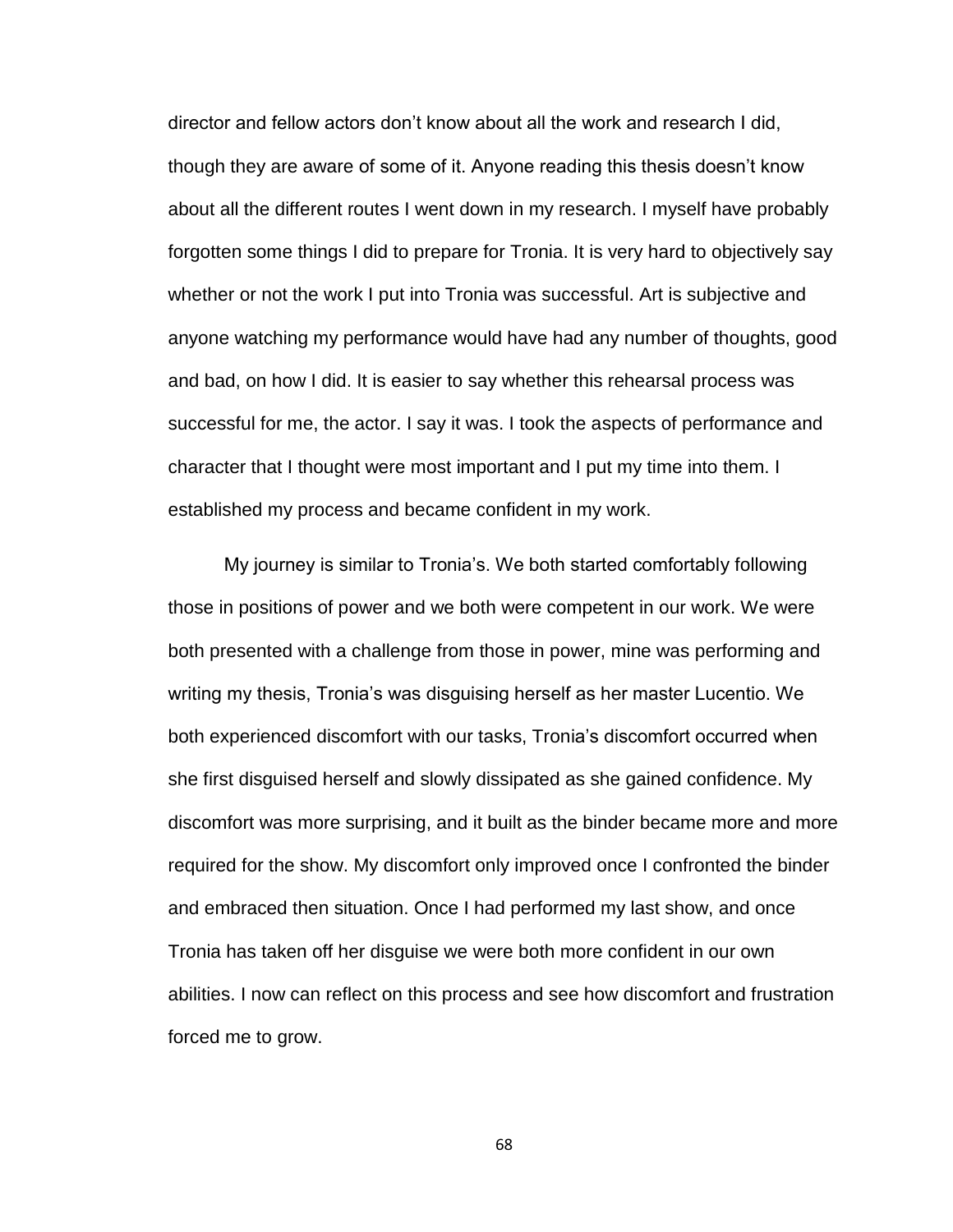#### REFERENCES

#### "Actress Mae West Sentenced for 'Sex' | History Channel on Foxtel." History Channel, 9 June 2017, [www.historychannel.com.au/this-day-in](http://www.historychannel.com.au/this-day-in-history/actress-mae-west-sentenced-for-sex/)[history/actress-mae-west-sentenced-for-sex/.](http://www.historychannel.com.au/this-day-in-history/actress-mae-west-sentenced-for-sex/)

Benedetti, Jean. *Stanislavski: His Life and Art.* Methuen, 1999.

- Butler, Judith. "Performative Acts and Gender Constitution: An Essay in Phenomenology and Feminist Theory." Theatre Journal, vol. 40, no. 4, 1988, pp. 519–531., doi:10.2307/3207893.
- Calvano, J. Ariadne. "The Body in the 1960s." 2018.
- Cuddy, Amy. book *Presence: Bringing Your Boldest Self to Your Biggest Challenge.* Orion. 2015.
- Detmer, Emily. "Civilizing Subordination: Domestic Violence and The Taming of the Shrew." *Shakespeare Quarterly*, vol. 48, no. 3, 1997, p. 273., doi:10.2307/2871017
- "Divine and John Waters." *Mashable*, 1975, mashable.com/2016/04/22/johnwaters-divine/.
- "Drag King 1960s." *Philly Magazine*, www.phillymag.com/news/2014/04/09/photographer-discovers-rarefascinating-photos-1960s-drag-queens/#gallery-2-5.
- Edleson, Mary Beth. "Honey It's a Joke." *Accola Griefen Galley*, accolagriefen.com/artists/mary-beth-edelson.
- Elsesser, Kim. "Power Posing Is Back: Amy Cuddy Successfully Refutes Criticism." *Forbes*, Forbes Magazine, 4 Apr. 2018, www.forbes.com/sites/kimelsesser/2018/04/03/power-posing-is-back-amycuddy-successfully-refutes-criticism/#58138a683b8e.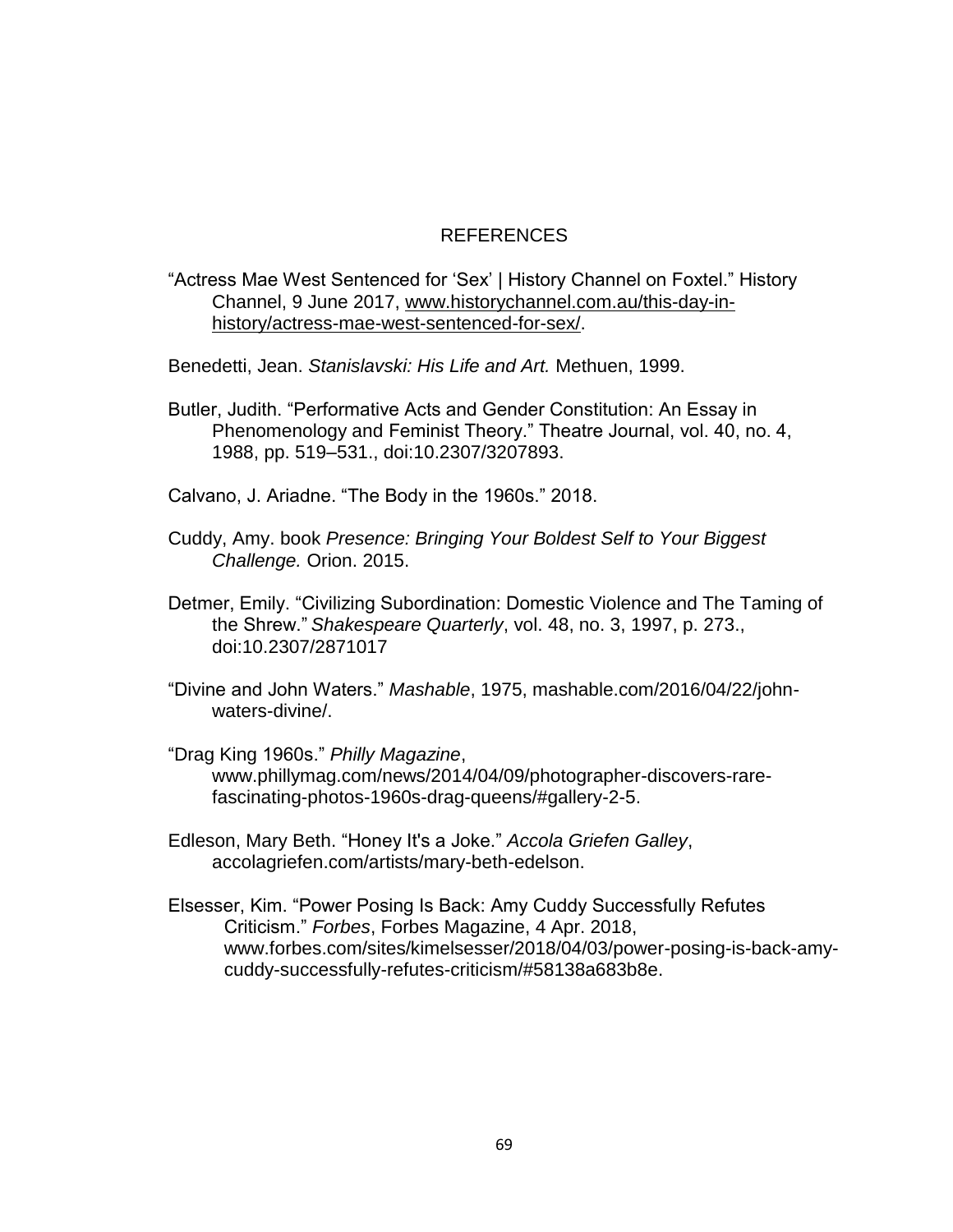"Finishing School for Executives' Wives." ABC News (Australia), 1971.

- Garrick, David. *Catharine and Petruchio: a Comedy, in Three Acts, as Performed at Drury-Lane Theatre-Royal: Taken from Shakespeares Taming of the Shrew. With Alterations and Additions by David Garrick, Esq*. 1775.
- Goffman, Erving. "Performances." *The Presentation of Self in Everyday Life,* Anchor Books, 2008, pp. 10–46.
- Haring-Smith, Tori. *From Farce to Metadrama: a Stage History of the Taming of the Shrew*, 1594-1983. Greenwood Press, 1985.
- Jamieson, Lee. "How Shakespeare Uses Meter to Create Rhythm and Emotion." *ThoughtCo*, ThoughtCo, 13 Jan. 2019, www.thoughtco.com/introducing-iambic-pentameter-2985082.
- Jones, Josh. "Sarah Bernhardt Becomes the First Woman to Play Hamlet (1899)." *Open Culture*, 2017, [www.openculture.com/2018/07/sarah](http://www.openculture.com/2018/07/sarah-)bernhardt-becomes-the-first-woman-to-play-hamlet.html.
- "Katherine Hepburn Skateboarding." *This Is Not Porn*, 1967, www.thisisnotporn.net/tag/katharine-hepburn/page/2/.
- Klarwein, Mati. "Brazilian Angel." *Matiklarweinart.com*, 1967, www.matiklarweinart.com/en/gallery/angel-brazilian-1967.htm.
- Knight, Joseph. *David Garrick*. London, K. Paul, Trench, Trübner & amp; Co., Ltd., 1894, archive.org, archive.org/details/cu31924027133614/page/n165.
- Laban, Rudolf. *The Mastery of Movement*. Edited by Lisa Ullmann, Dance Books, 2011.
- Laban, Rudolf von, and F. C. Lawrence. *Effort: Economy in Body Movement*. Plays, Inc, 1974.
- Mcghee, Mildred Mae. "The Acting of Ada Rehan (Ada Crehan 1860-1916)." *Iowa Research Online*, 1919, doi:10.17077/etd.o1g1d609.
- Schafer, Elizabeth. *The Taming of the Shrew: Shakespeare in Production.*  Cambridge University Press, 2002.
- Shafir, Tal, et al. "Emotion Regulation through Movement: Unique Sets of Movement Characteristics Are Associated with and Enhance Basic Emotions." *Frontiers in Psychology*, vol. 6, 2016, doi:10.3389/fpsyg.2015.02030.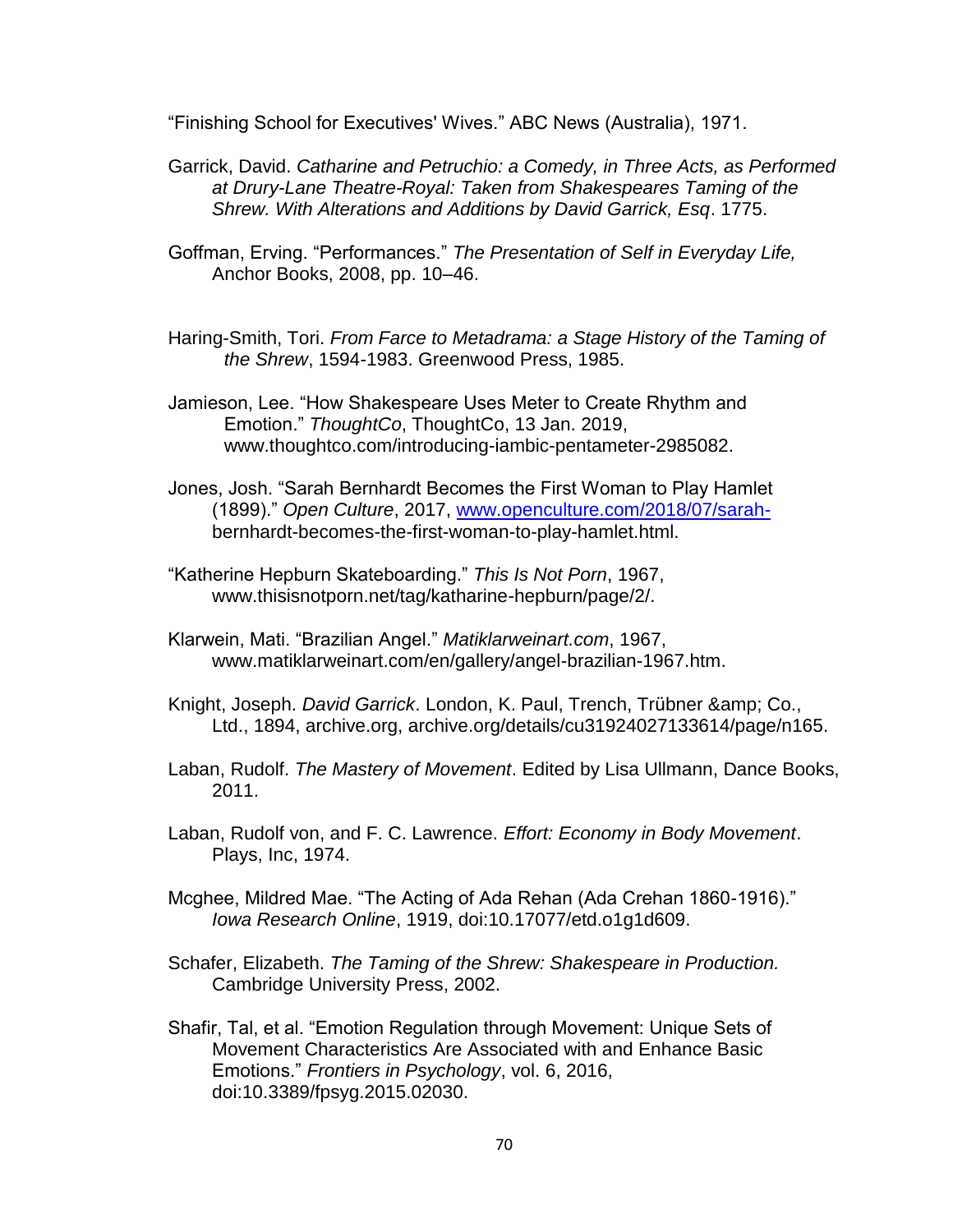- Shakespeare, William. *The Taming of the Shrew*. Adapted by J. Ariadne Calvano and Janna Segal, 2018.
- Stanislavski, Constantin. *Building a Character*. Translated by Elizabeth Reynolds Hapgood, Routledge/Theatre Arts Books, 1994.
- Stern, Bert. "Marilyn Monroe: from the Last Sitting." *Artnet*, 1962, www.artnet.com/artists/bert-stern/marilyn-monroe-from-the-last-sitting-a-Y5gEvZyIoHjrHAmNagAZcw2.
- Whitmore, Coby. "Man in Grey Suit Greeted by Wife." *Artnet*, 1955, www.artnet.com/artists/coby-whitmore/man-in-grey-suit-greeted-by-wifeillus-for-rodIzI-\_C9f\_YIju2k-CxQ2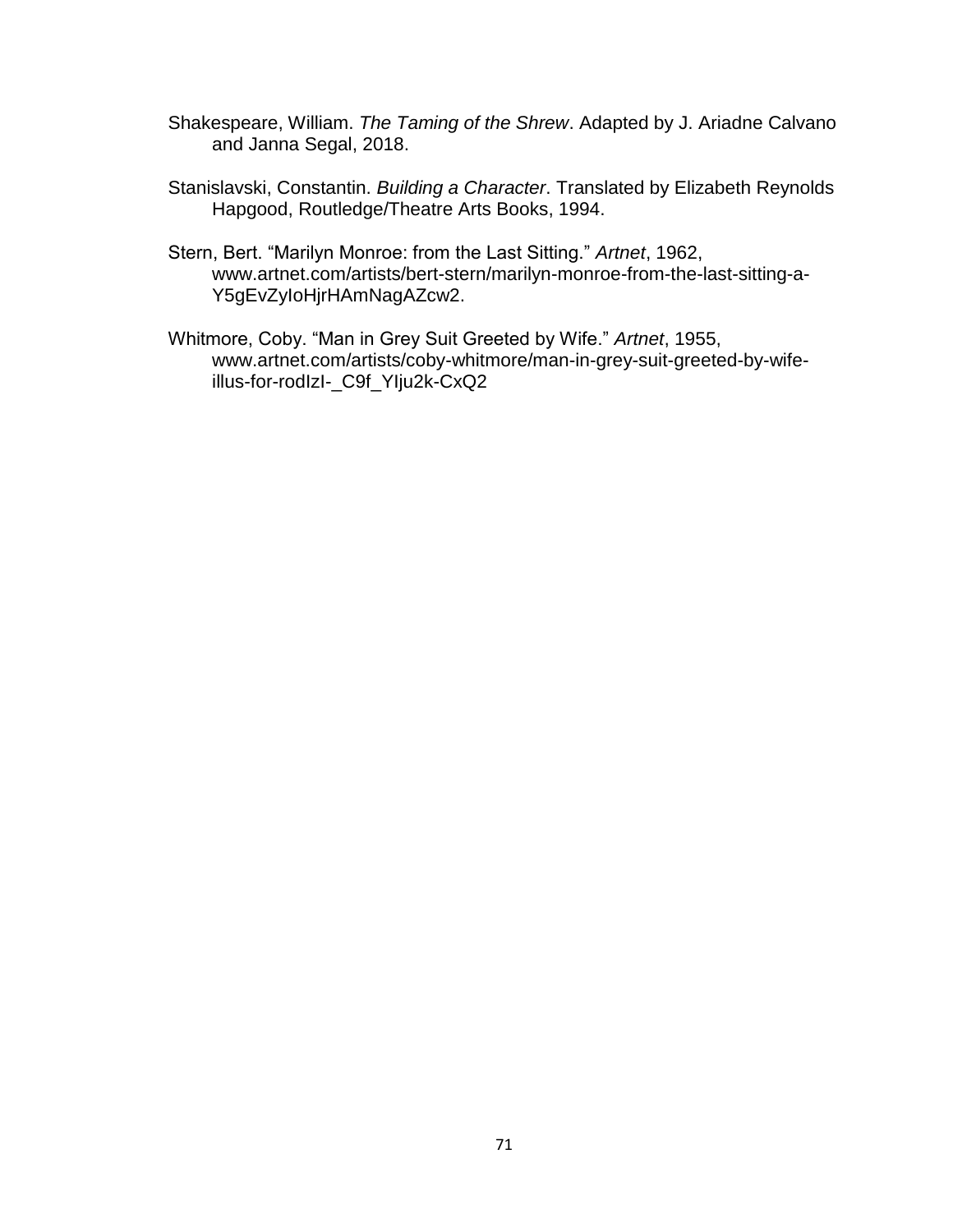# CURRICULUM VITAE

Lauren Dobbs [Laurendobbsle@gmail.com](mailto:Laurendobbsle@gmail.com)  2314 S. Floyd St. 919-428-1154 University of Louisville

### **EDUCATION**

**MFA**, Theatre Arts, University of Louisville, 2016-2019 **BA**, Theatre Performance & Professional Communication, Juniata College, 2012- 2016

# **RELATED EMPLOYMENT:**

**Graduate Teaching Assistant**—August 2016-Present, University of Louisville

• Acted as the TA of Theatre 207 (Appreciation of Theatre). Duties included leading own section of class, creating lesson plans, monitoring lecture sessions, grading assignments and tests and Blackboard maintenance.

• Acted as the lecturer for TA 224 (Introduction to Acting as Communication). Created syllabus and daily lesson plans. Led exercises focused on creation of work and sending messages effectively. Graded all student work produced (performance work, papers, participation).

• Acted as the lecturer for TA 324 (Acting for non-majors). Created syllabus and daily lesson plans. Led lectures and exercises on reading material and basic acting techniques. Evaluated and graded all students and material produced (performance work, participation, tests and essays).

**Teaching Artist; Drama Specialist**— June 2018-August 2018, The Jewish Community Center, Louisville, KY

• Employed as the Drama Specialist within the Jewish Community Center's summer camp. Worked with children ages 3 to 15. The camp was broken into